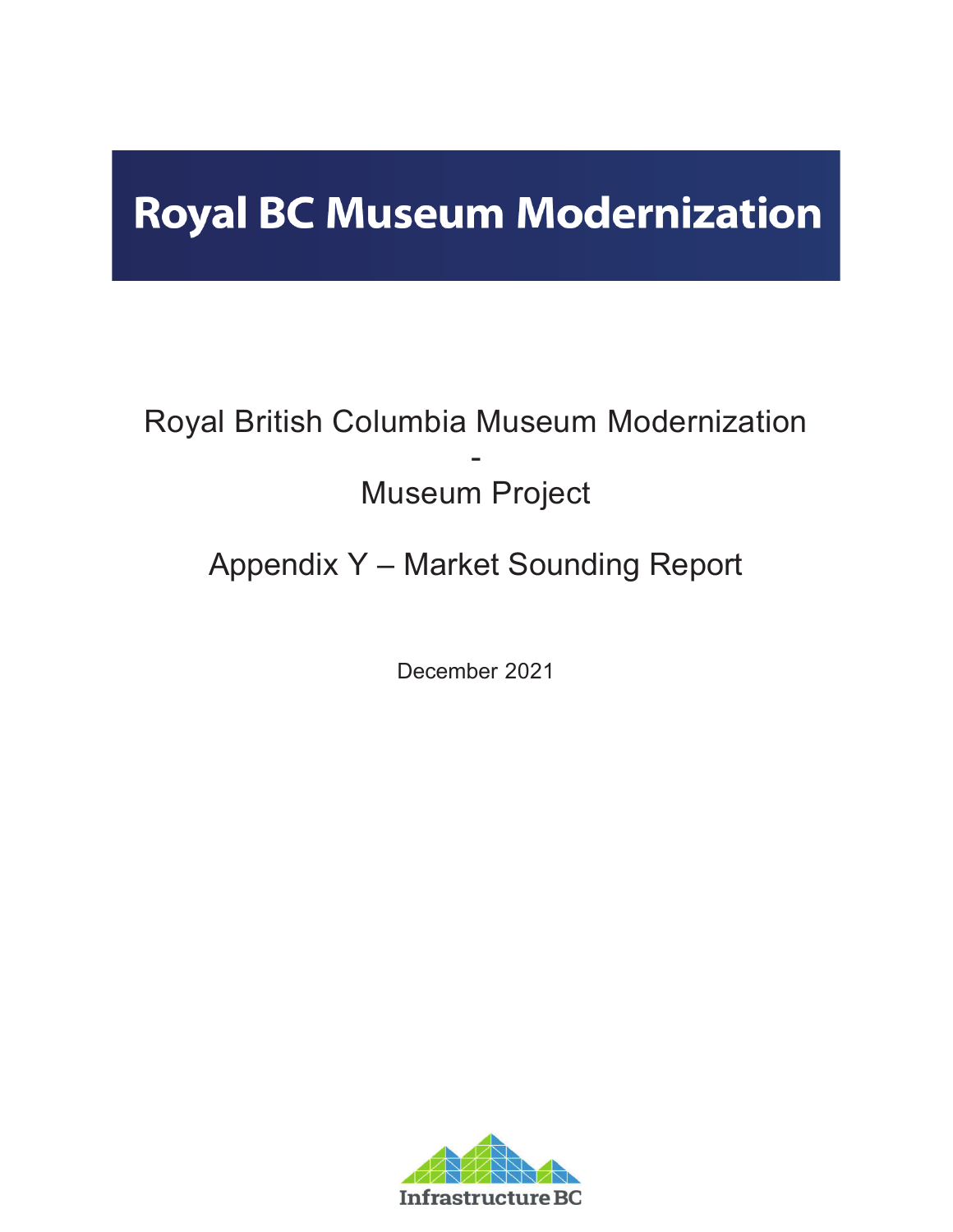## **TABLE OF CONTENTS**

| $\overline{2}$ |     |  |  |  |
|----------------|-----|--|--|--|
| $\overline{3}$ |     |  |  |  |
|                | 3.1 |  |  |  |
|                | 3.2 |  |  |  |
|                | 3.3 |  |  |  |
|                | 3.4 |  |  |  |
|                | 3.5 |  |  |  |
| $\overline{4}$ |     |  |  |  |
|                |     |  |  |  |
|                |     |  |  |  |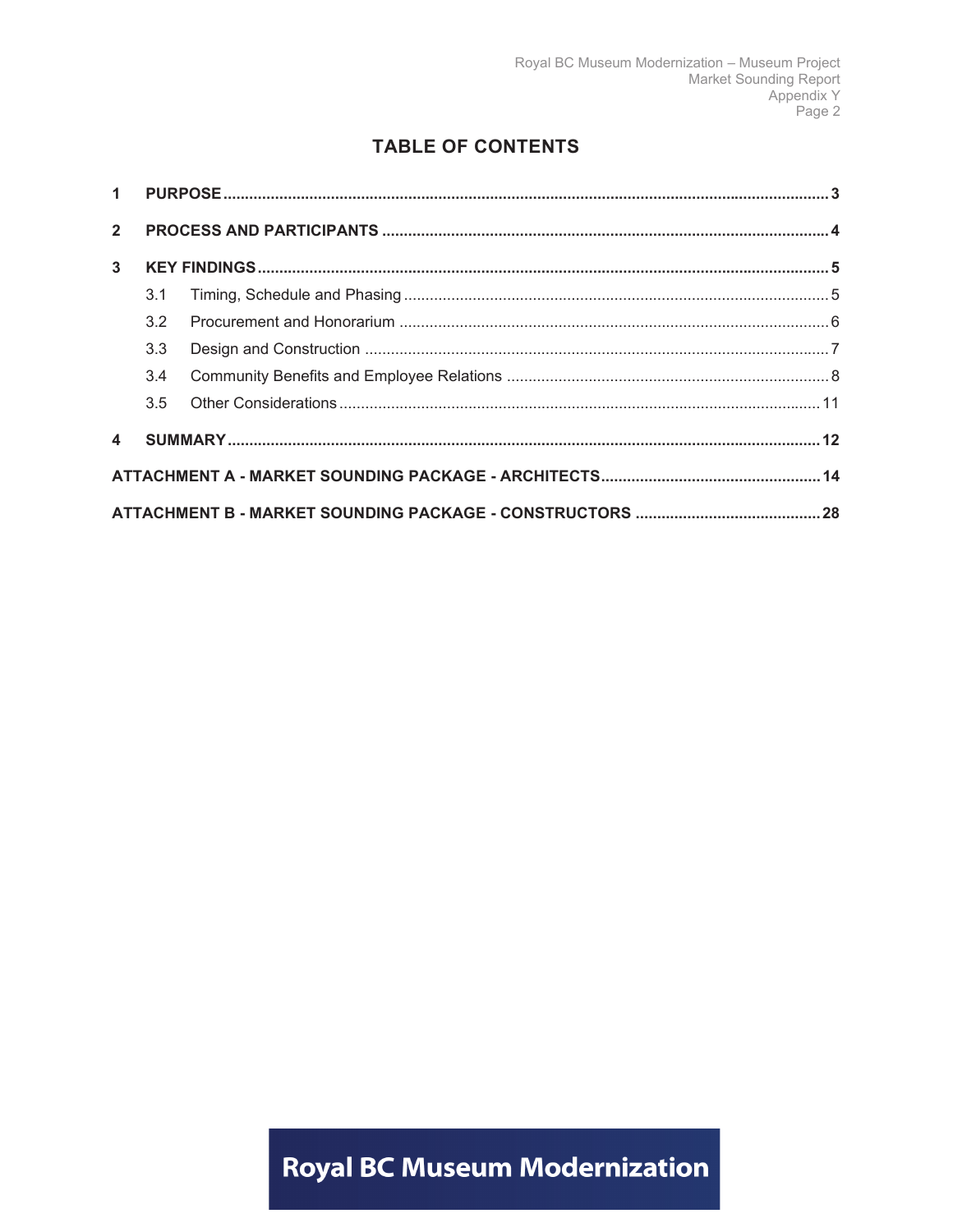## **1 PURPOSE**

Infrastructure BC, in collaboration with the Ministry of Tourism, Arts, Culture and Sport (the Ministry), the Royal British Columbia Museum (the Royal BC Museum) and Transportation Investment Corporation (TI Corp), held a series of market sounding sessions to discuss the Royal BC Museum Modernization – Museum Project (the Project). The purpose of the market sounding exercise was to confirm market interest and discuss key elements of the Project during business case development.

The objectives of the market sounding sessions were to:

- 1. Provide information about the Project to the market and raise market awareness and interest in the Project; and
- 2. Obtain market feedback on:
	- a) Project timing, schedule and phasing;
	- b) Level of market interest in pursuing the Project,
	- c) Preferred procurement model;
	- d) Design strategy, including:
		- i. Indigenous considerations and involvement;
		- ii. sustainability and the use of a hybrid solution with mass timber;
	- e) Applications of community benefits and forms of labour agreements on the Project;
	- f) Perceived Project risks; and
	- g) Any other comments.

This report documents the findings of these sessions.

**Royal BC Museum Modernization**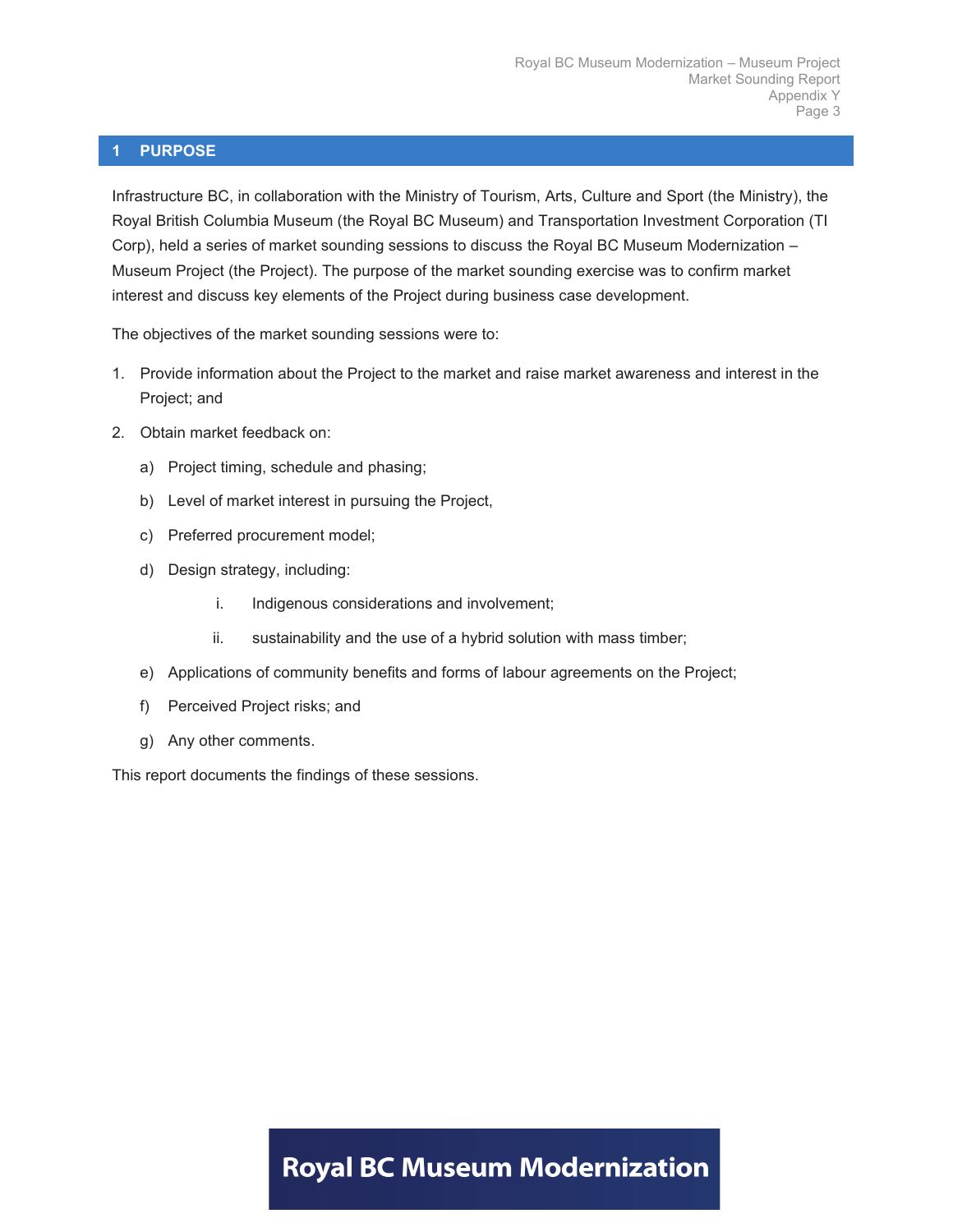### **2 PROCESS AND PARTICIPANTS**

Building on the previous market sounding held in 2019, the Project Team identified a number of organizations, including constructors and architectural firms that have been actively involved in delivering cultural facilities as well as large public infrastructure projects across BC, Canada and around the world.

18 companies were originally invited with the 13 listed below electing to participate:

To prioritize and focus on topics important to constructors and designers, two distinct market sounding packages were put together with different background information and set of questions. The first backgrounder, focused on design and architecture, was distributed to each architecture firm in anticipation of the sessions (see Attachment A), followed by a construction centered backgrounder that was provided to constructors (see Attachment B). Market sounding packages were sent to each participant only after they had executed a confidentiality agreement. 45-minute market sounding sessions were held virtually on July 6, 9 and 23, 2021 with architecture firms and one-hour sessions with constructors on July 12 and 13, 2021. Representatives from Infrastructure BC, the Royal BC Museum and TI Corp attended the sessions. Notes taken in each session are summarized in this report.

## **Royal BC Museum Modernization**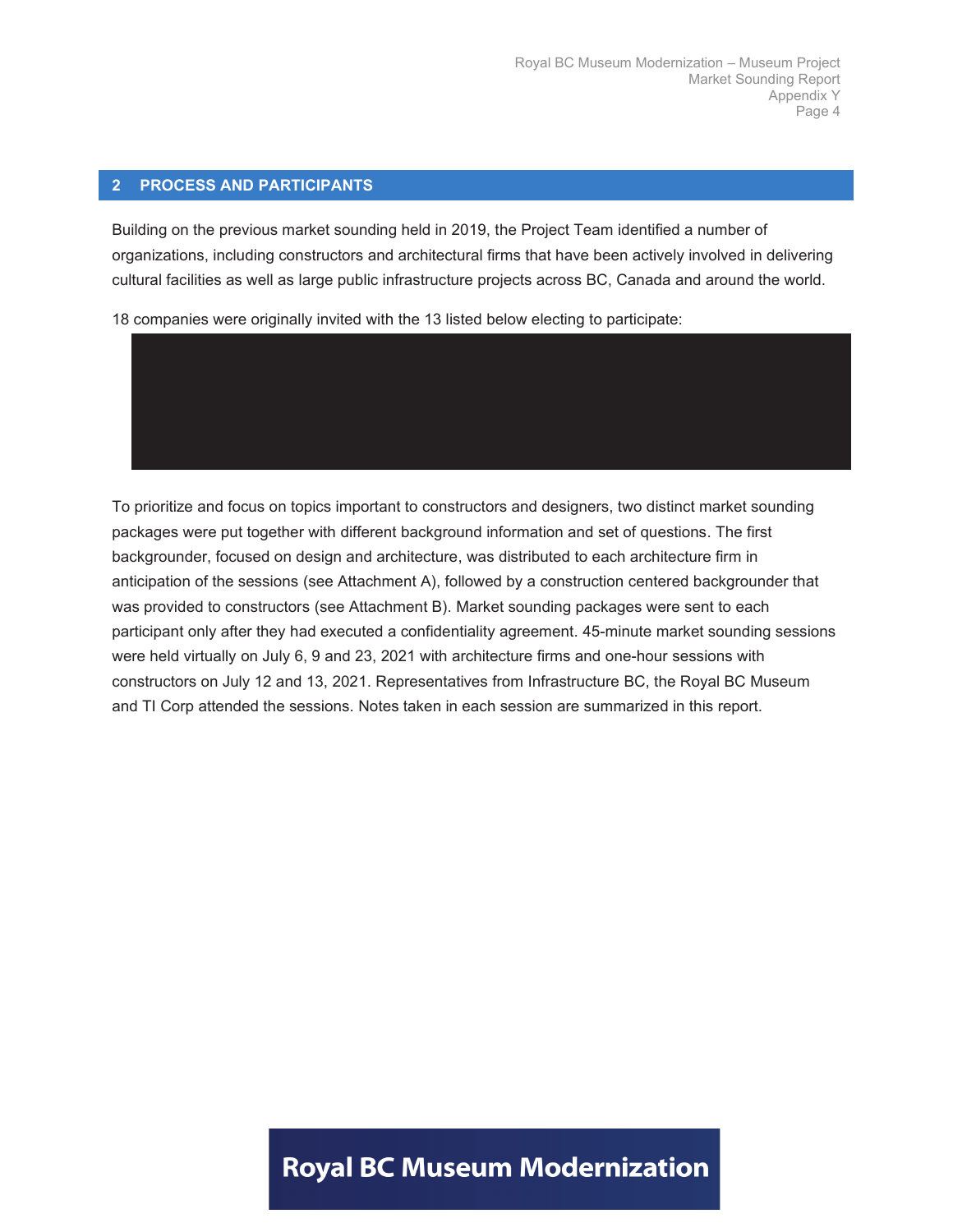## **3 KEY FINDINGS**

Overall, all participants expressed a high level of interest in the Project. With such an iconic building and a potential landmark project, all participants indicated that the Project team should expect interest from the market.

### **3.1 TIMING, SCHEDULE AND PHASING**

For all participants, the long Project timeline was not seen as a deterrent so long as there is a continuous flow of work. While all participants acknowledged the complexity of the various phases and the potential benefits to tighten the timelines, both architects and constructors clearly indicated that having full access to the entirety of the site would benefit both design and construction of the new museum. More specifically, most architects stated that a phased approach could impact the design by posing limitations due to the available site and how construction would need to proceed. One participant pointed out that if the goal is design excellence, then short-term perceived gains should not outweigh long-term design benefits and building integrity.

From a constructor's perspective, should a phased approach to building on site be taken, it was not perceived as a significant issue as they are used to working in urban area with operational constraints. However careful thought and planning should be given to phasing requirements, site conditions, risk allocation and associated schedules.

With competing projects being brought to market on Vancouver Island and in the Lower Mainland (e.g., Belleville Terminal, Cowichan Hospital, Collections and Research Building), projects already under construction have constrained the local sub-trades. This constraint is anticipated to continue and availability of trades and labour is seen as a major concern given the Project timelines. One participant saw the long Project timeline as a benefit to help plan and alleviate some of those pressures.

Generally, constructors saw the 48-month construction schedule as being reasonable so long as there is sufficient "runway" for the design phase. One participant indicated that it appears to be fairly aggressive as the capital value over the number of months equates to monthly burn rate which is very high, even without consideration of the broader market conditions on Vancouver Island.

Similarly, architects saw the 18-month design period as being reasonable given that the procurement models would both bring the design to schematic level before starting design development.

Two constructors indicated that they would prefer to have full control over the hazardous materials abatement and deconstruction under the DB to help mitigate schedule risk over the lifetime of the Project.





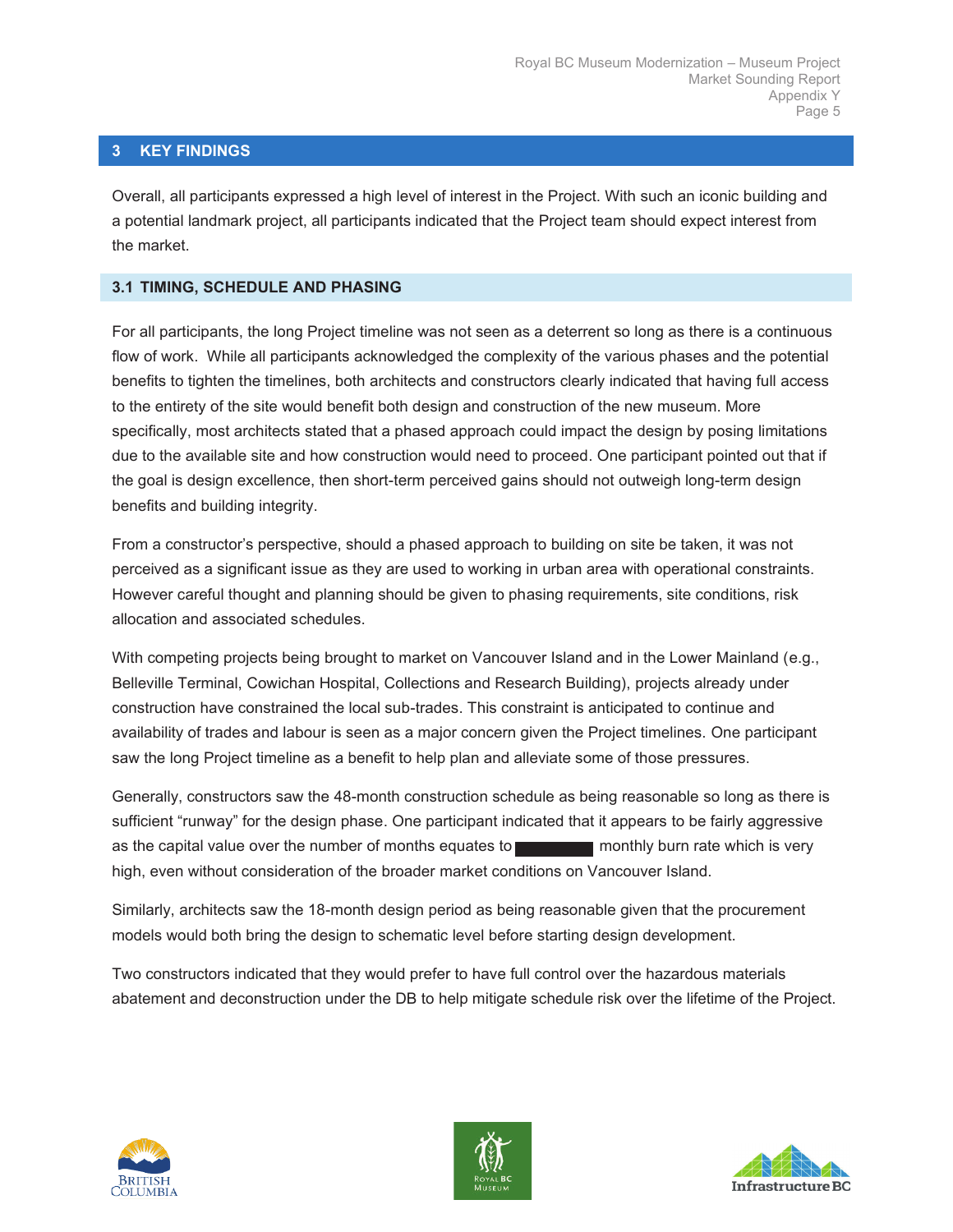## **3.2 PROCUREMENT AND HONORARIUM**

#### 3.2.1 Procurement

Overall, most participants indicated that they would consider pursuing the Project under a Competitive Alliance or Design-Build model. However, there was a clear difference in preference between architects and constructors.

For architects, the collaborative nature of the Competitive Alliance model seems very attractive in comparison to the Design-Build model (DB). Some architects have experience with the Integrated Project Delivery model (IPD) which has similar characteristics to the Competitive Alliance; however, none of them has experience with Competitive Alliance to date. Given the unique nature of the asset, participants indicated that the procurement model will need to support a true partnership between designer and constructor to prioritize design over price.

From the architects' perspective, the models under consideration limit opportunities for architects as each model requires proponents to team up with a constructor well in advance of the procurement. With a limited pool of constructors in the Canadian market capable of taking on a project of this size and complexity, emerging or acclaimed firms are limited in their options. One participant saw this as a risk to the Project as the Project vision, objectives and design criteria are not known yet, but constructors are already teaming up. Some architects provided ideas to help address this circumstance, such as:

- releasing a pre-procurement notice with detailed information on the design vision, indicative design, evaluation criteria and procurement model. Six months to a year was seen as sufficient by architects to create that relationship with constructors.
- Emphasizing the importance of design in the RFQ criteria and moving away from evaluating past experience as a team (i.e., design and constructor) as it does not incentivize the constructor to work with a different architectural firm.

On the other side, constructors expressed a strong preference for the DB model as it is a well-known and understood contracting model that provides control of scope, schedule and budget. The Competitive Alliance is new to the Canadian market and is not yet a proven model in British Columba (B.C.), and while they see the benefits of working in an Alliance, some constructors stressed that pursuing the Project will require high caliber resources with a unique skill set to manage the Alliance, which may become a limiting factor. The limited Alliance experience would make most constructors think twice before pursuing the Project.

Overall, four out of the five constructors would consider pursuing the Project under either a DB or a Competitive Alliance.





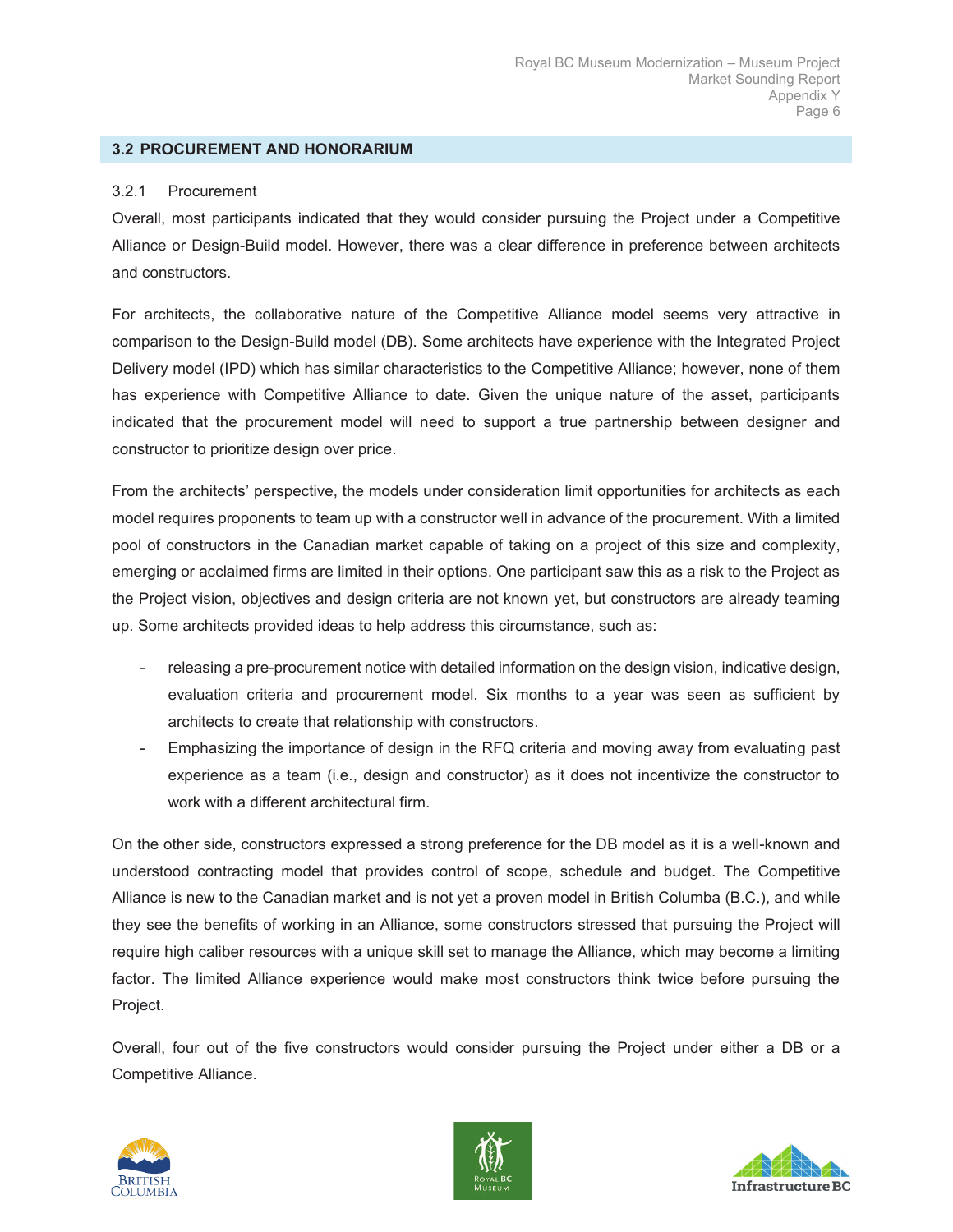All participants encouraged a balanced procurement timeline, one where adequate time can be dedicated to achieving the design vision, however not too long that exposes participants to working at risk longer than necessary. Some participants advised the Project Team to leverage procurement strategies including reasonable honoraria and faster shortlisting opportunities as means to balance the two sides.

## 3.2.2 Honorarium

Honorariums show a clear commitment of the Province, and can support the Project objectives (e.g. design excellence) in attracting the best design and construction firms in the industry. All participants felt the honorarium should reflect the artistic nature and design effort required of the procurement process. Most participants saw a \$2 to \$3 million range for honorarium as an appropriate amount with one architect and one constructor indicating that a 1.5 to 2 percent of the contract price would be preferred especially if working with international or renowned architects who will want their fees to be substantially covered. With regards to difference between models, participants expressed different views. Some architects and constructors did not expect any difference between the DB and the Competitive Alliance while others indicated that it could be different. Some participants expect that the Competitive Alliance will require more from the pursuit team so the honorarium should reflect that aspect of the model, but others would expect the Competitive Alliance to cost less upfront due to the collaborative nature and risk sharing process of the model. The minimal experience with the Competitive Alliance model is most likely leading to the almost opposite perspectives.

#### **3.3 DESIGN AND CONSTRUCTION**

#### 3.3.1 Iconic Design and Indigenous Considerations

Given the location of the museum in Victoria's Inner Harbour, all participants indicated that a strong site strategy that extends beyond the parcel itself is required. Appropriate time will need to be given to engage with the Royal BC Museum, the First Nations, and the community to help inform the design process. Architects all see the Project as requiring a highly collaborative process that cannot be designed in isolation or by guessing concepts. To support this process, participants recommended the following:

- Having appropriate representative(s) from the Indigenous community supporting the project as a shared resource for proponents;
- Set expectations of engagement process and provide reasonable timelines to engage meaningfully;
- Indigenous considerations should permeate throughout the entirety of the facility and be a core design principle, not be additional or alternative options.
- Strive to bring together two different value systems (i.e., western vs Indigenous knowledge principles) rather than focusing on one and incorporating concepts from the other. There is a





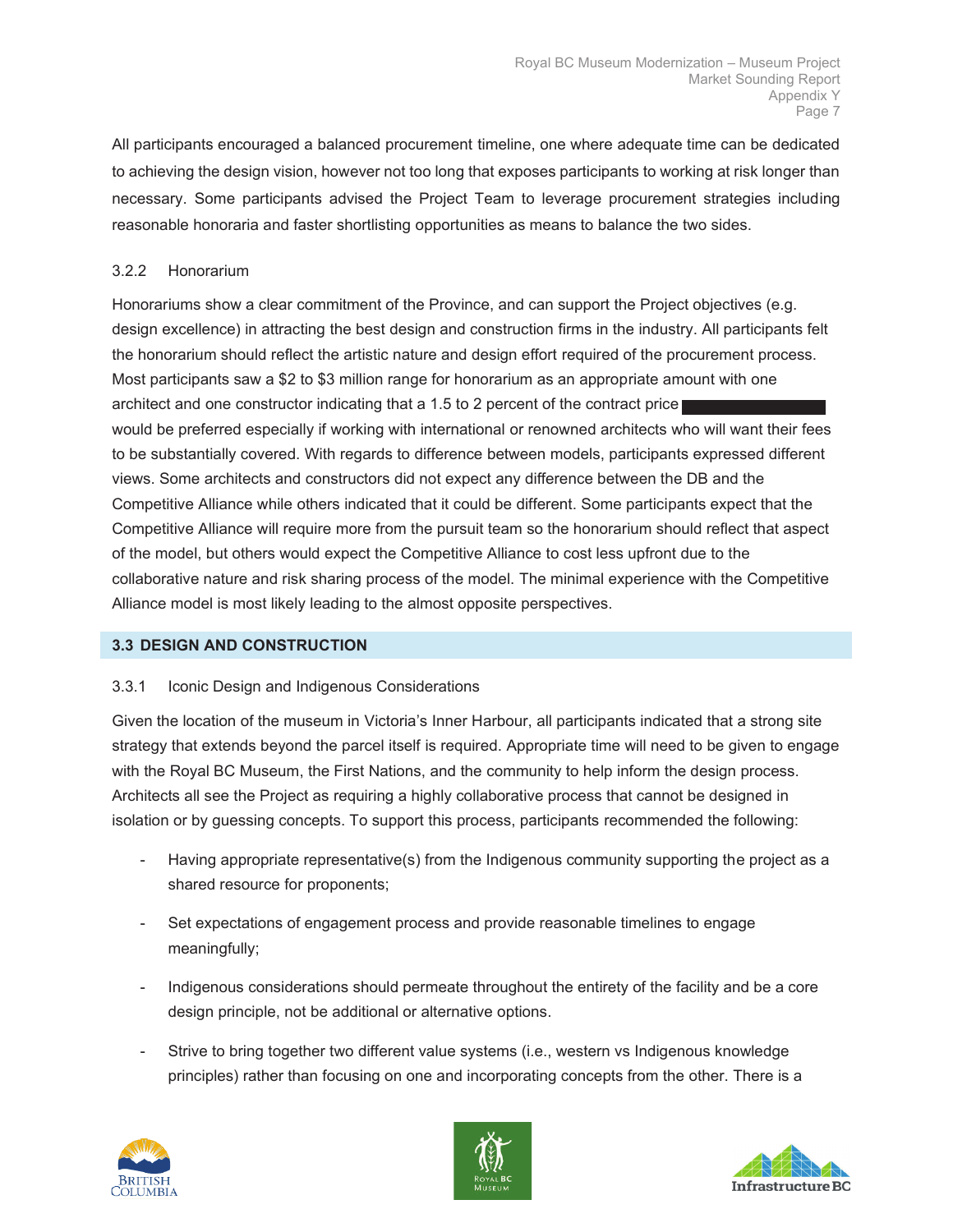collaborative approach to be created where both value systems are meshed to design the new museum; and

- Clearly articulate the Royal BC Museum's vision of what the museum will be in the future and the stories and narratives it will tell, so that they can rise to the challenge and deliver design excellence that truly incorporate that vision.

## 3.3.2 Hybrid Solution

All participants have experience with mass timber products (e.g., cross-laminated timber, glulam, etc.) and are comfortable implementing these materials in their designs. Incorporating concrete, steel, or alternative materials (other than mass timber) was seen as a requirement to create the best design and building functionalities possible (e.g., clear span, heavy loads, vibration). Some participants mentioned that the Project Team will need to factor in time for testing of hybrid solutions to demonstrate Building Code compliance and/or seeking equivalency approvals from the Authority Having Jurisdiction as fire protection and seismic requirements for the desired spaces will drive a highly engineered solution. Making Building Code implications available to all proponents will alleviate time and cost concerns.

## 3.3.3 Sustainability

Regarding sustainability initiatives, participants generally indicated that setting clear targets and establishing goals early in the process (i.e., in procurement documents) are fundamental to create a cohesive design approach. One participant cautioned the Project team to not chase multiple targets as some sustainability initiatives may conflict with each other (e.g., embodied carbon and passive house design). Choosing a primary driver that meets the Royal BC Museum's objectives will be a key to achieving the target. The more clarity the better.

## 3.3.4 Exhibition and Gallery Fit Out

While participants did not anticipate any issues with a fit-out contractor working concurrently in the new Museum building, some participants indicated that the 12-month overlap could be a challenge as the spaces will have to be properly conditioned which only leaves 36 months from contract execution to the start of exhibition and gallery fit-out. It will require clear communication and planning between the two parties.

Some participants indicated that having a clear understanding of the fit-out specifications and requirements by having the exhibition and gallery fit-out designer involved early will be critical to ensure that the base building systems integrate seamlessly with the gallery exhibitions, and avoid changes to the base-building scope.

## **3.4 COMMUNITY BENEFITS AND EMPLOYEE RELATIONS**





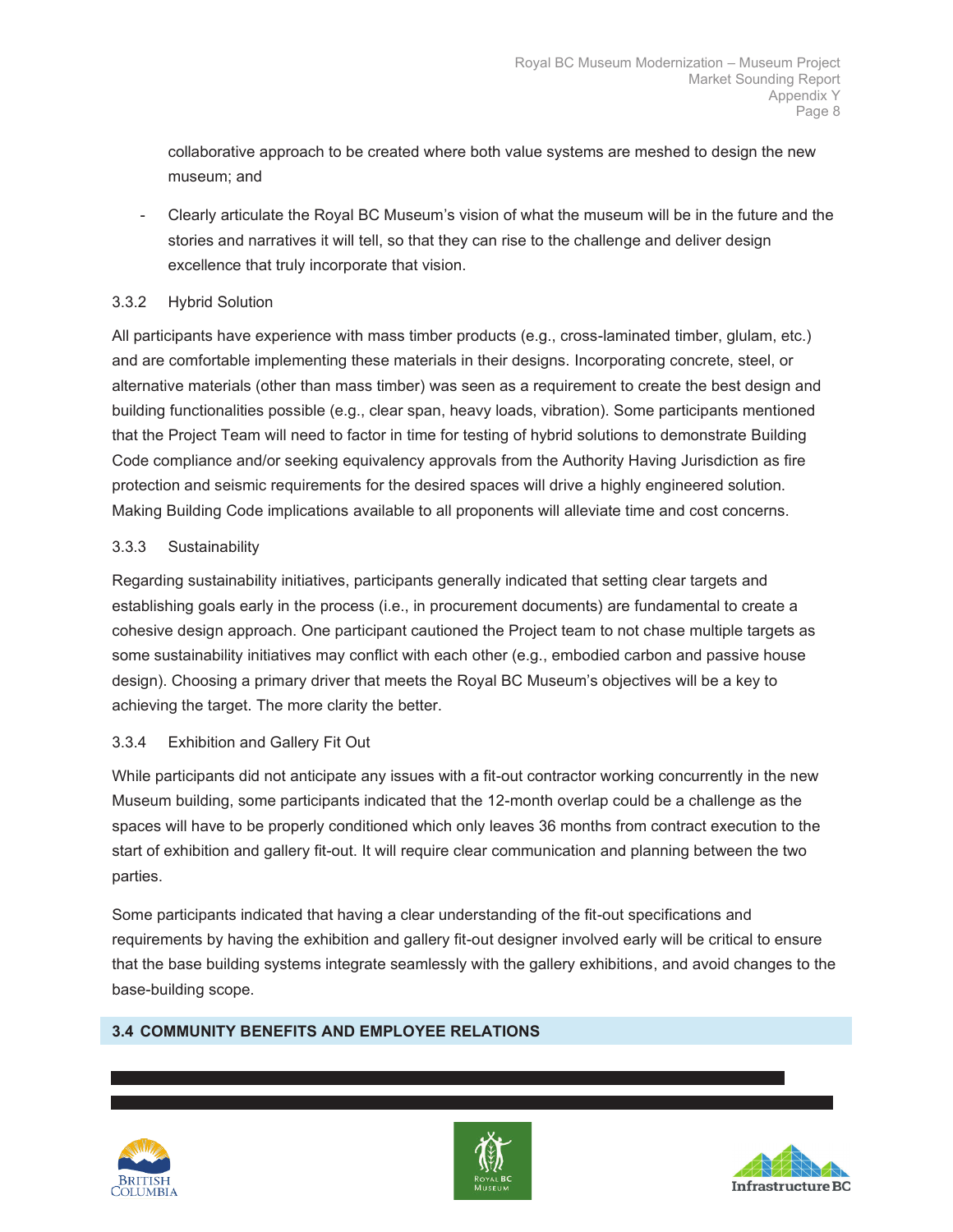| $\mathcal{L}^{\text{max}}_{\text{max}}$ and $\mathcal{L}^{\text{max}}_{\text{max}}$ and $\mathcal{L}^{\text{max}}_{\text{max}}$                                             |
|-----------------------------------------------------------------------------------------------------------------------------------------------------------------------------|
|                                                                                                                                                                             |
|                                                                                                                                                                             |
| $\mathbb{R}^n$<br>and the control of the control of the control of the control of the control of the control of the control of the                                          |
|                                                                                                                                                                             |
| and the state of the state of the state                                                                                                                                     |
|                                                                                                                                                                             |
| $\Box$<br>a sa kacamatan ing Kabupatèn Kabupatèn Ing                                                                                                                        |
|                                                                                                                                                                             |
|                                                                                                                                                                             |
|                                                                                                                                                                             |
| П                                                                                                                                                                           |
|                                                                                                                                                                             |
|                                                                                                                                                                             |
| П<br>and the state of the state of the state of the state of the state of the state of the state of the state of th                                                         |
| $\mathcal{L}^{\text{max}}_{\text{max}}$ and $\mathcal{L}^{\text{max}}_{\text{max}}$ and $\mathcal{L}^{\text{max}}_{\text{max}}$ and $\mathcal{L}^{\text{max}}_{\text{max}}$ |
| <u> 1989 - Johann Stein, marwolaethau a bh</u><br>П                                                                                                                         |
| $\mathcal{L}^{\text{max}}_{\text{max}}$ and $\mathcal{L}^{\text{max}}_{\text{max}}$ and $\mathcal{L}^{\text{max}}_{\text{max}}$                                             |
| $\mathcal{L}^{\text{max}}_{\text{max}}$ and $\mathcal{L}^{\text{max}}_{\text{max}}$ and $\mathcal{L}^{\text{max}}_{\text{max}}$                                             |
|                                                                                                                                                                             |
|                                                                                                                                                                             |
|                                                                                                                                                                             |
|                                                                                                                                                                             |
|                                                                                                                                                                             |
|                                                                                                                                                                             |
|                                                                                                                                                                             |
|                                                                                                                                                                             |
|                                                                                                                                                                             |
|                                                                                                                                                                             |
|                                                                                                                                                                             |
|                                                                                                                                                                             |
|                                                                                                                                                                             |
|                                                                                                                                                                             |
|                                                                                                                                                                             |
|                                                                                                                                                                             |





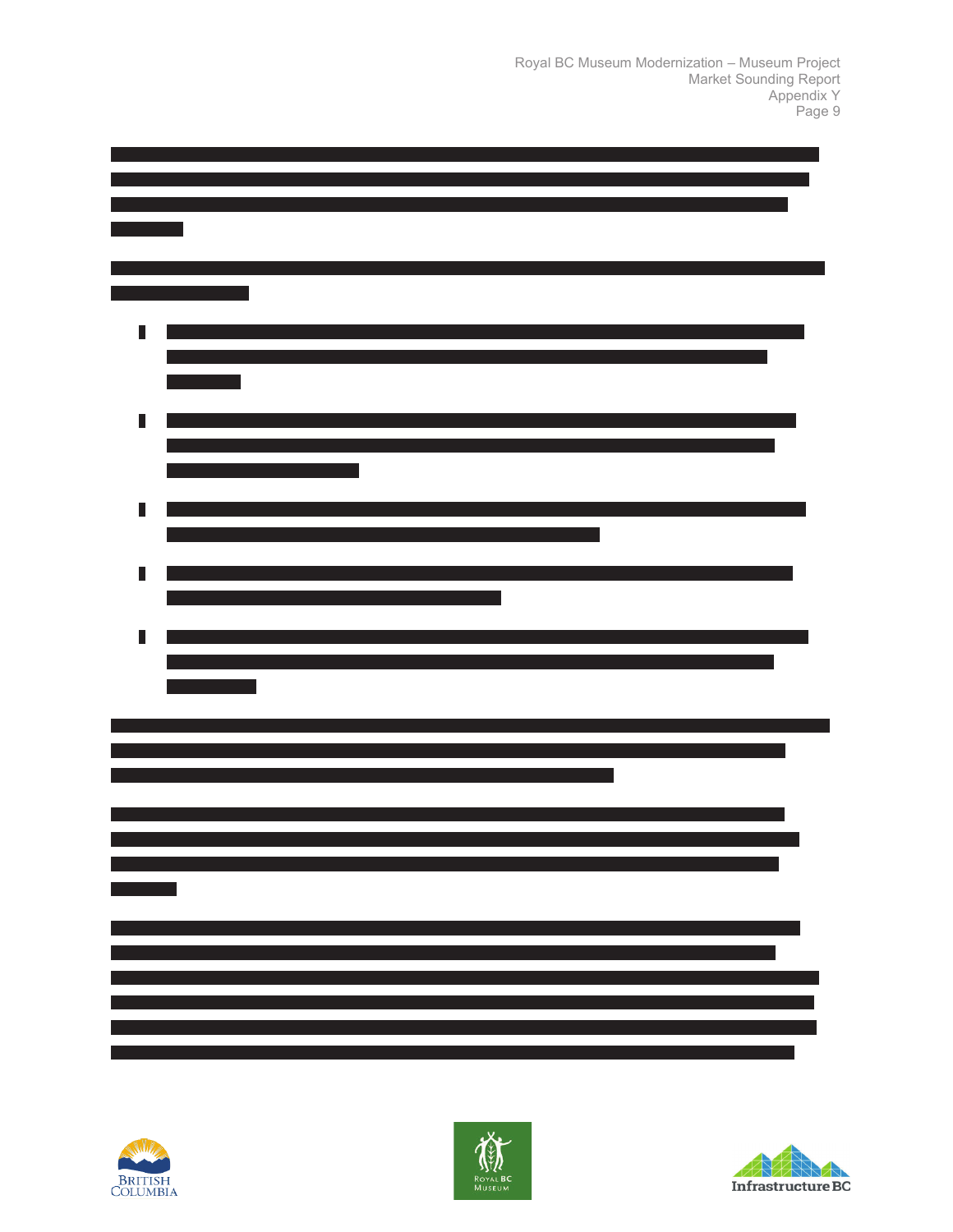





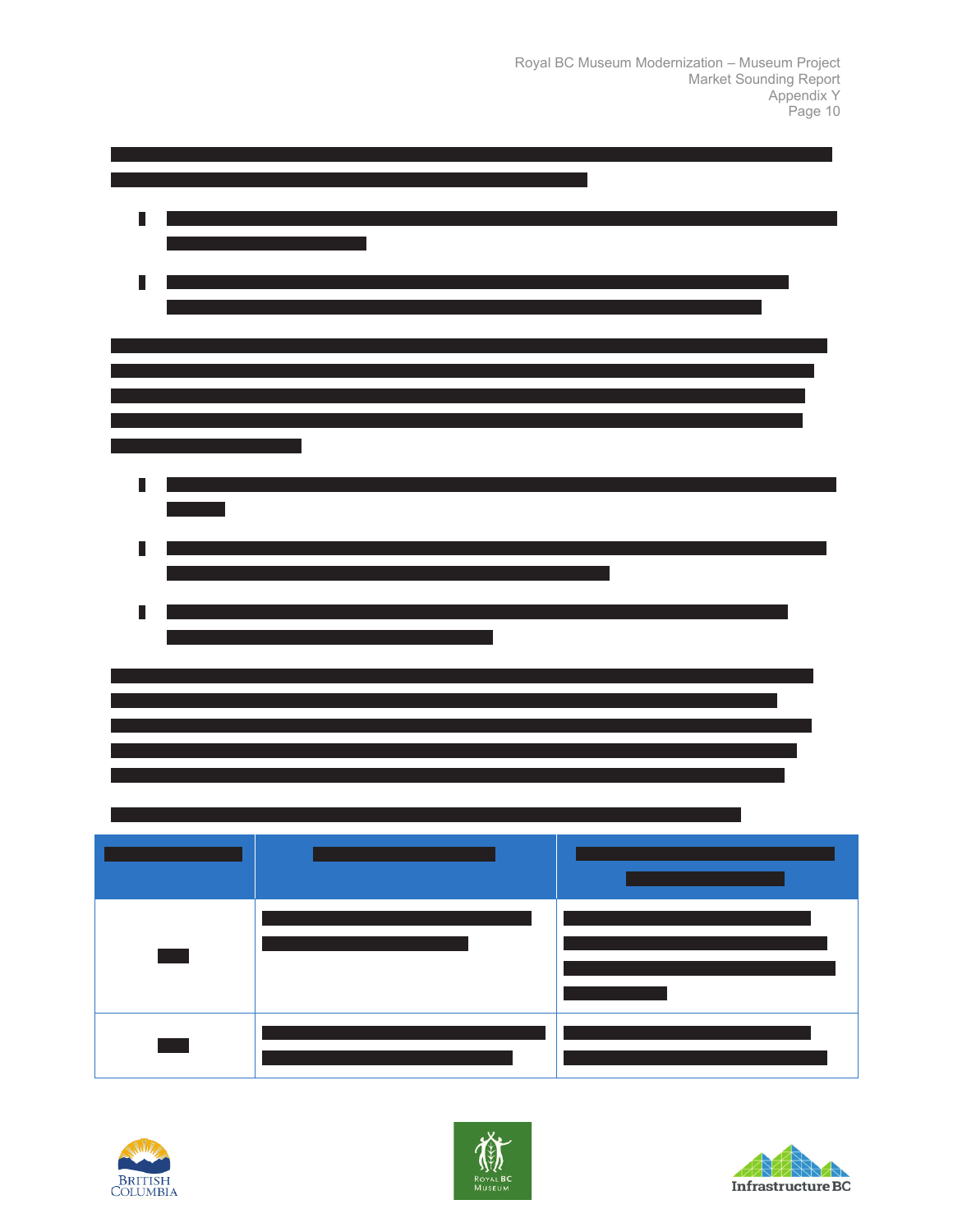

## **3.5 OTHER CONSIDERATIONS**

## 3.5.1 Project Risks

The main and major risk perceived by all constructors is market capacity. The B.C. market is busy and getting labour to Victoria for a project of this magnitude is a big unknown at this stage. Trades are stretched to levels never seen before, with many large projects still coming online, and Project timing will be key to ensure capacity and quality of the work. With Victoria's housing shortage, one participant thought that providing a camp option for provincial projects between Duncan and Victoria could alleviate some of the pressure. Supply chain disruption and uncertainty, and escalation impact are seen as key risks to be considered during the planning and procurement phase by the Project Team. In addition, constructors with experience in commissioning museums pointed out that it is a complex process that will require time and contingencies.

For architects, the following risks were identified:

- When required to present as part of a consortium (as is required in both DB and Competitive Alliance), the size of the Project limits the number of available contractors to partner with, which could potentially create a risk of not achieving design excellence (i.e., less opportunities for acclaimed and emerging design firms);
- Limited of public engagement and collaboration with the Royal BC Museum that could lead to a mediocre result; and
- Absence of a local voice on the design team to properly reflect and incorporate the Royal BC Museum vision as a museum for all British Columbians.

These were reinforced by one of the constructors who stated that getting the right partner to design and build the museum is probably the biggest risk to the Project.





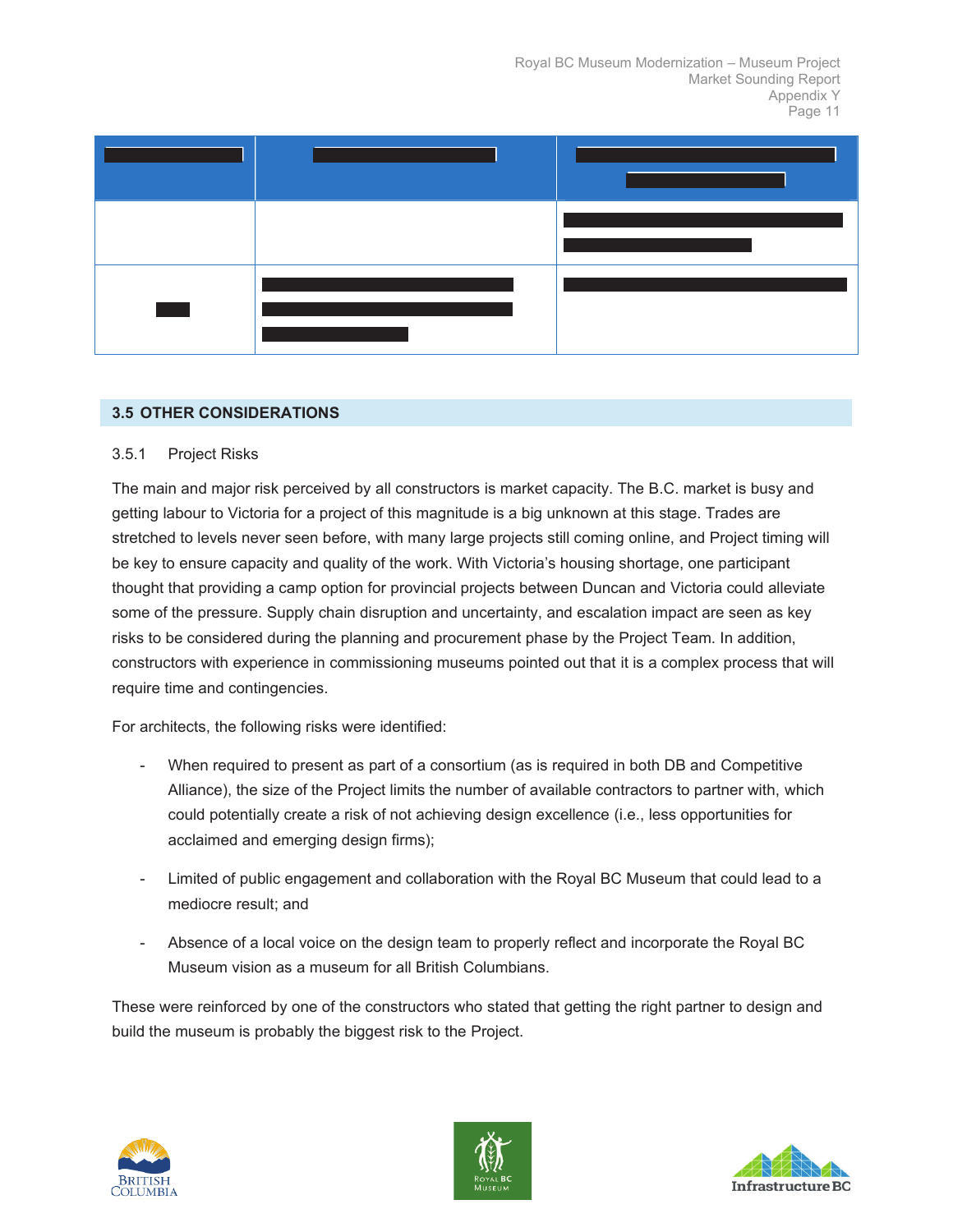## **4 SUMMARY**

The responses to the market sounding were overall very positive and indicated significant interest by the market in pursuing the Project. The following list presents the key recommendations to the Province based on feedback from the market sounding participants.

- B.C.'s construction market is extremely busy, and current market conditions bring a high level of uncertainty for constructors (e.g., supply chain, labour availability). However, depending on the labour requirements and procurement model, competition is anticipated as the Project is highly attractive.
- While participants stated that phasing the Project is possible so long as adequate considerations are given to schedule and cost impact, they all expressed a preference for a cleared site and one prime contractor on site.
- **The Project schedule appears reasonable with 18 months post contract award to complete** working drawings, 48 months for construction and 12-month overlap for the gallery and exhibition fit-out at the tail end.
- With the hazardous materials abatement and deconstruction phase having a high-risk profile with regards to schedule, incorporating that scope of work under the DB would provide a certain level of flexibility to manage the overall Project schedule and achieve substantial completion on time.
- All participants supported the proposed procurement models of a 100 percent design-scored DB combined with Construction Management and Competitive Alliance.
- A \$2 to \$3 million range for honorarium is seen as an appropriate amount for the Project.
	- PCT under a DB is the preferred option.
- A pre-procurement notice, released a minimum of six months before procurement start, that outlines the Royal BC Museum's vision, design narratives and objectives, potential evaluation criteria and procurement model details would support architects in developing relationships with constructors. Emphasizing the importance of design in the RFQ criteria and moving away from evaluating past experience as a team (i.e., design and constructor) will incentivize constructors to work with acclaimed and emerging architectural firms.
- Participants are supportive of the Project's expectations around the use of a mass timber and were encouraged by the focus on sustainability.



F



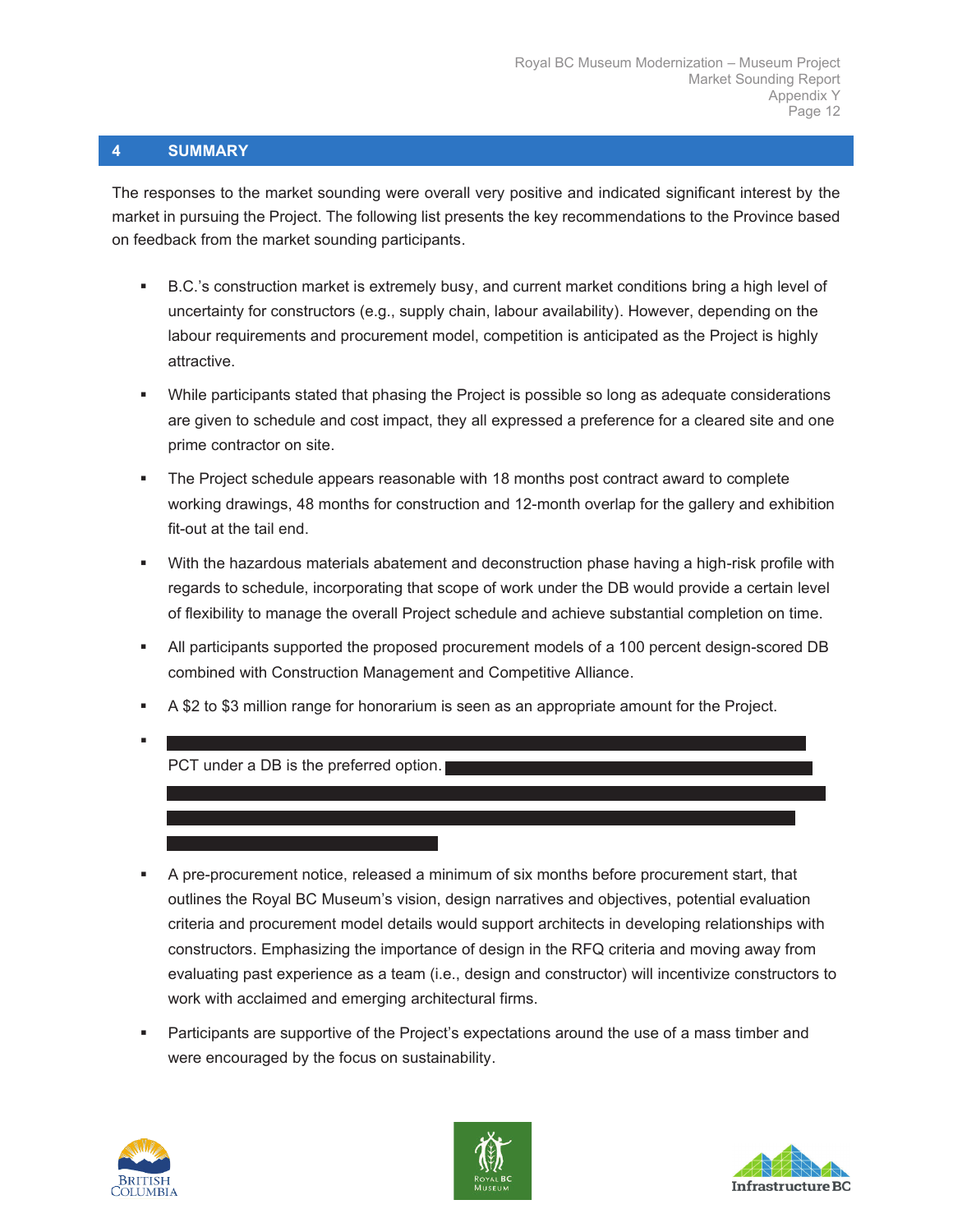**Indigenous considerations should be supported by appropriate representative(s) from the** Indigenous community and be a core design principle and vision for the Project.





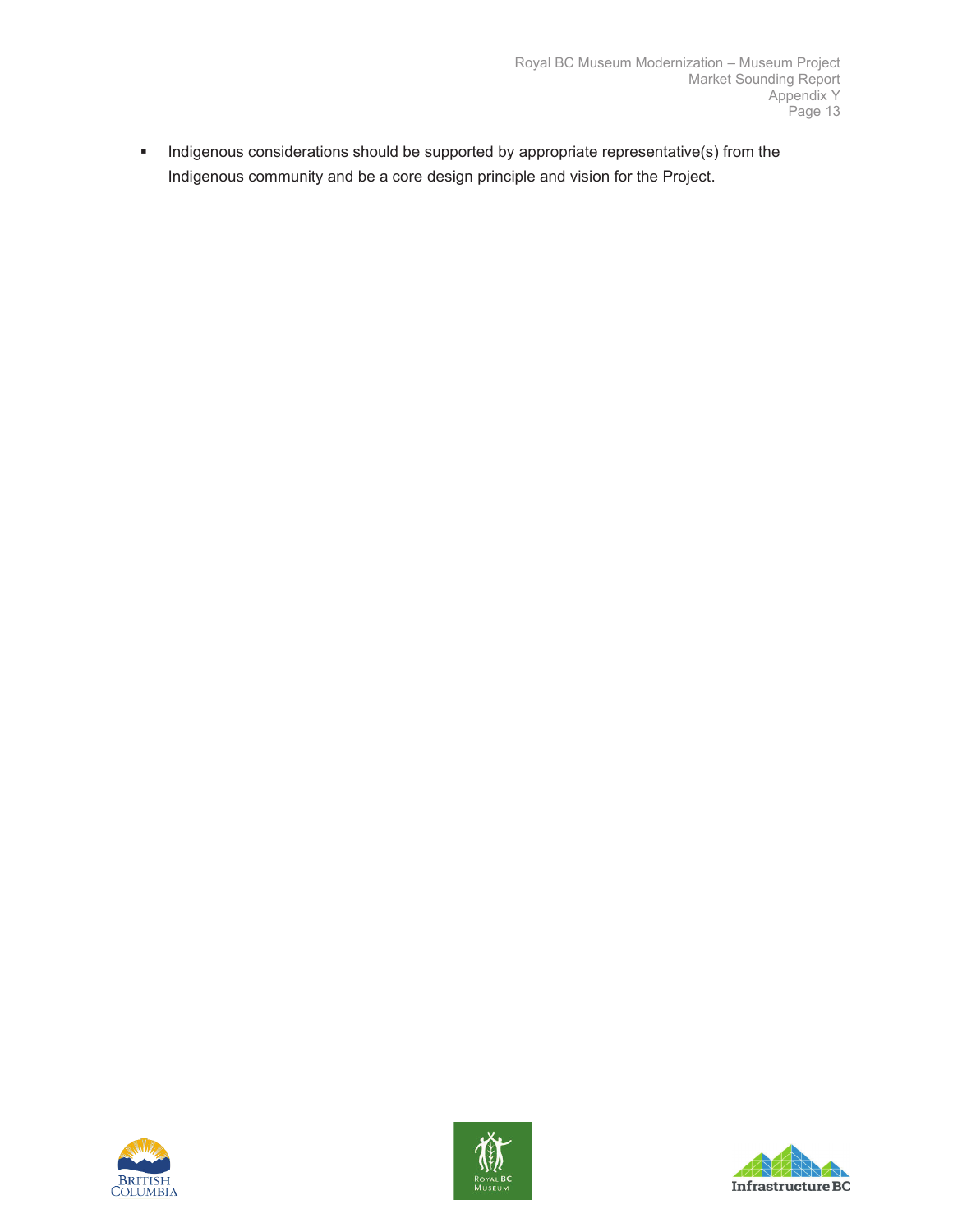**ATTACHMENT A - MARKET SOUNDING PACKAGE - ARCHITECTS**



## Royal British Columbia Museum Modernization

## - Museum Project

## Market Sounding Package

July 2021





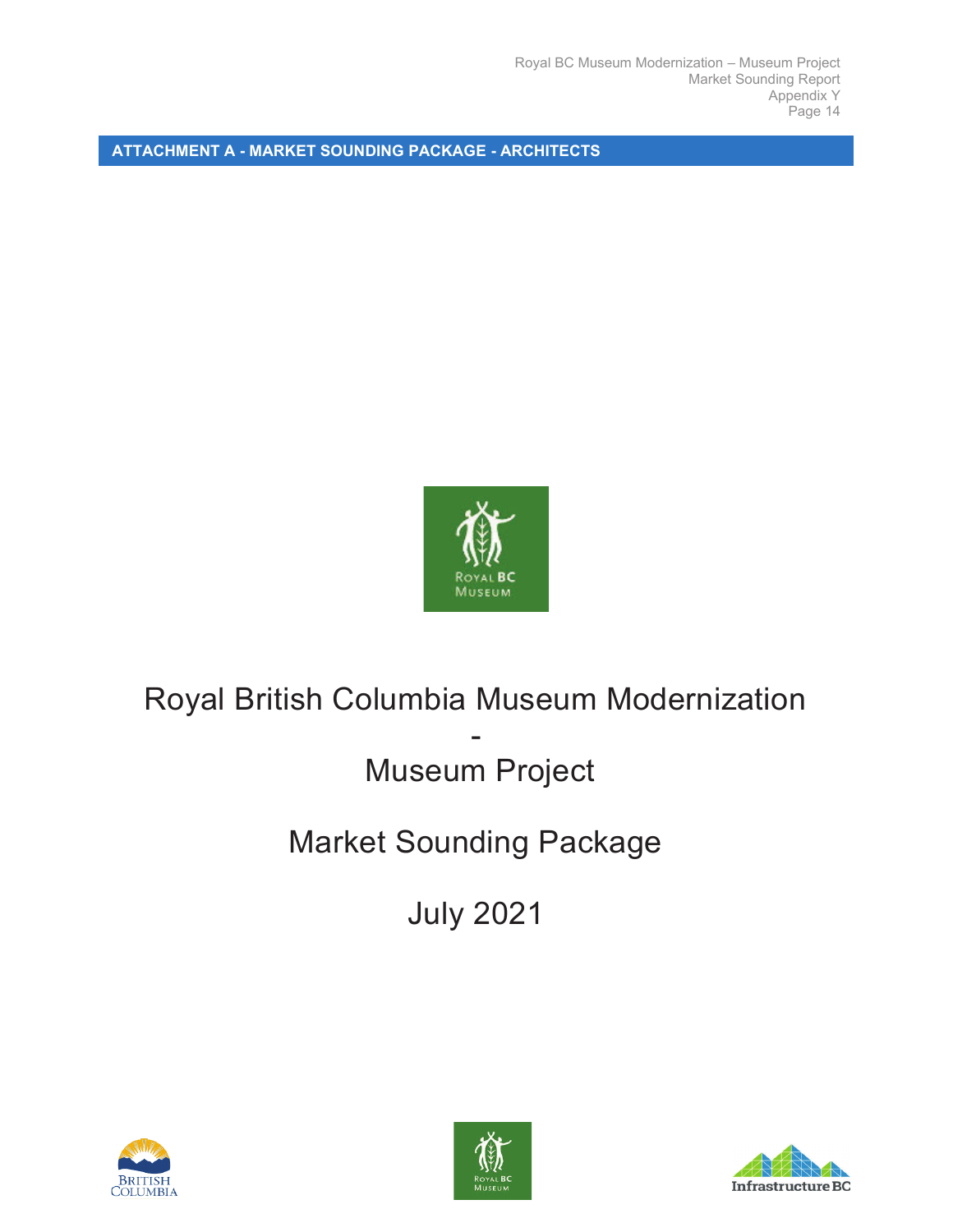## **TABLE OF CONTENTS**

| $\mathbf{1}$     |     |  |  |
|------------------|-----|--|--|
| $\overline{2}$   |     |  |  |
|                  | 21  |  |  |
| 3                |     |  |  |
| $\blacktriangle$ |     |  |  |
|                  | 4.1 |  |  |
|                  | 4.2 |  |  |
| 5                |     |  |  |
| 6                |     |  |  |
| $\overline{7}$   |     |  |  |
| 8                |     |  |  |
| 9                |     |  |  |
| 10               |     |  |  |
|                  |     |  |  |
|                  |     |  |  |
|                  |     |  |  |
|                  |     |  |  |





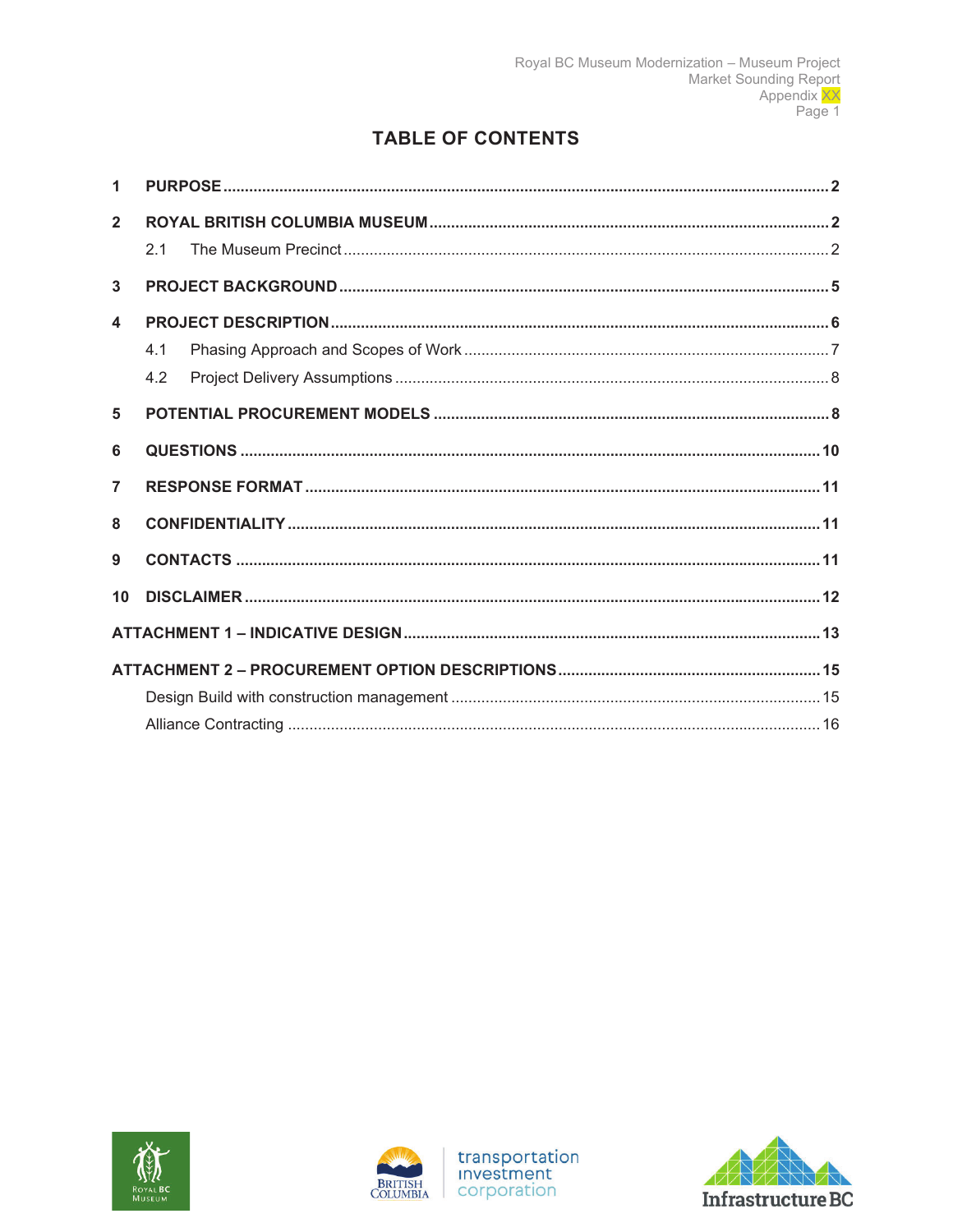#### **1 PURPOSE**

The purpose of this market sounding exercise is to solicit market input into the development strategy for the Royal British Columbia Museum Modernization – Museum Project (the Project). As a result of the business case analysis presented to government in July 2020, the program was split over two sites. The Collections and Research Building (CRB) in Colwood, British Columbia (B.C.) is to house the collections and archival records. The exhibits and galleries, Indigenous collections and offices are to remain on the downtown site in Victoria, B.C at the corner of Belleville and Government Streets. While the CRB was approved to proceed to procurement, further analysis was required for the Project leading to the anticipated submission of an updated business case in the Fall of 2021. In particular, the project team is seeking input regarding Project timing and schedule, procurement models, design considerations and sustainability strategies for the Project.

## **2 ROYAL BRITISH COLUMBIA MUSEUM**

The Royal British Columbia Museum (the Royal BC Museum) is renowned as one of Canada's cultural treasures. As B.C.'s provincial museum and archives, it has a mandate to collect artifacts, documents, archival material, and specimens of B.C.'s natural and human history, safeguard them for the future, and share them with the world. Through research, exhibits and learning programs, the Royal BC Museum strives to broaden understanding about the province and the Indigenous communities in B.C. with the more than 700,000 annual onsite visitors, and the close to two million who explore their website each year.

Currently reporting to the Ministry of Tourism, Arts, Culture and Sport (TACS), the Royal BC Museum is responsible for an irreplaceable collection, consisting of more than seven million objects spanning 500 million years, including plants, animals, fossils and geological specimens, and archaeological and historical artifacts from the earliest days of human habitation in the province. Vast holdings of maps, charts and architectural plans, photographs, paintings, drawings, prints, audio tapes, film and newspapers that preserve the recorded history of B.C. and provide a valuable resource for the future are cared for by the BC Archives.

The land, on which the museum and BC Archives stand, is the traditional territory of the Lekwungen, today represented by the Songhees and Xwsepsum (Esquimalt) Nations. It is situated in the heart of Victoria's historic downtown waterfront on the Inner Harbour, bookmarked by the B.C. Legislature to the west and the Empress Hotel to the north.

## **2.1 THE MUSEUM PRECINCT**

The Museum Precinct is approximately 2.6 hectares, including the designated Provincial Heritage Site of Thunderbird Park, which the Royal BC Museum is responsible for including the buildings contained within the park. There are currently 10 facilities and structures within the Museum Precinct of varying age and purpose. The facilities and structures are identified on the following site plan are explained below.





transportation **Investment** corporation

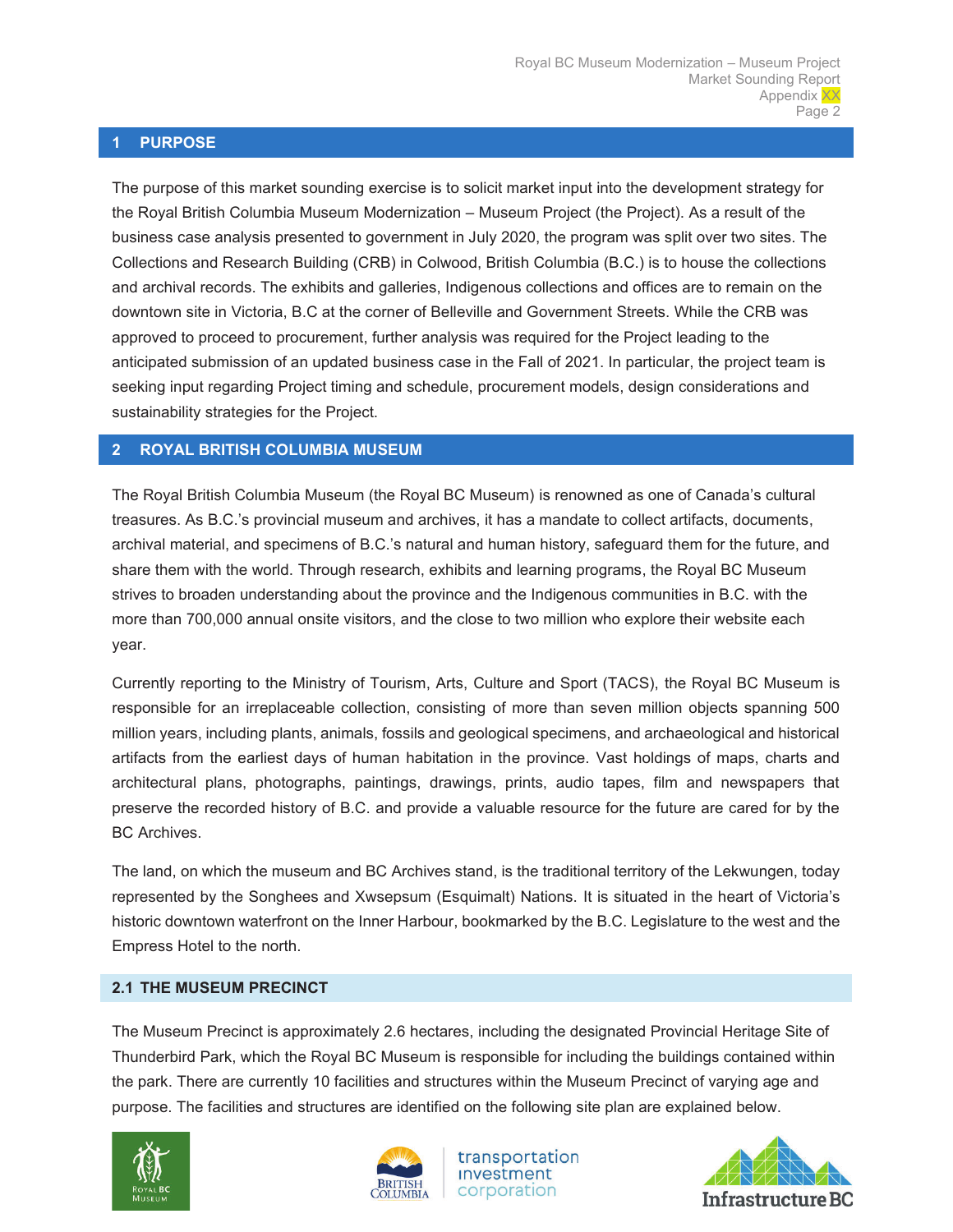

## **Figure 1: Museum Precinct Site Plan**

1) Exhibitions Hall

The core of the precinct is the Exhibitions Hall. Built in 1967 as a federal/provincial centennial project, this three-storey building serves both public and private functions and houses the exhibition galleries along with a small amount of office space.

2) Netherlands Carillon Tower

The landmark Netherlands Carillon Tower, situated near the Belleville Street and Government Street intersection, was gifted to the Royal BC Museum, also in 1967, by British Columbia's Dutch community to commemorate Canada's centennial.





transportation **Investment** corporation

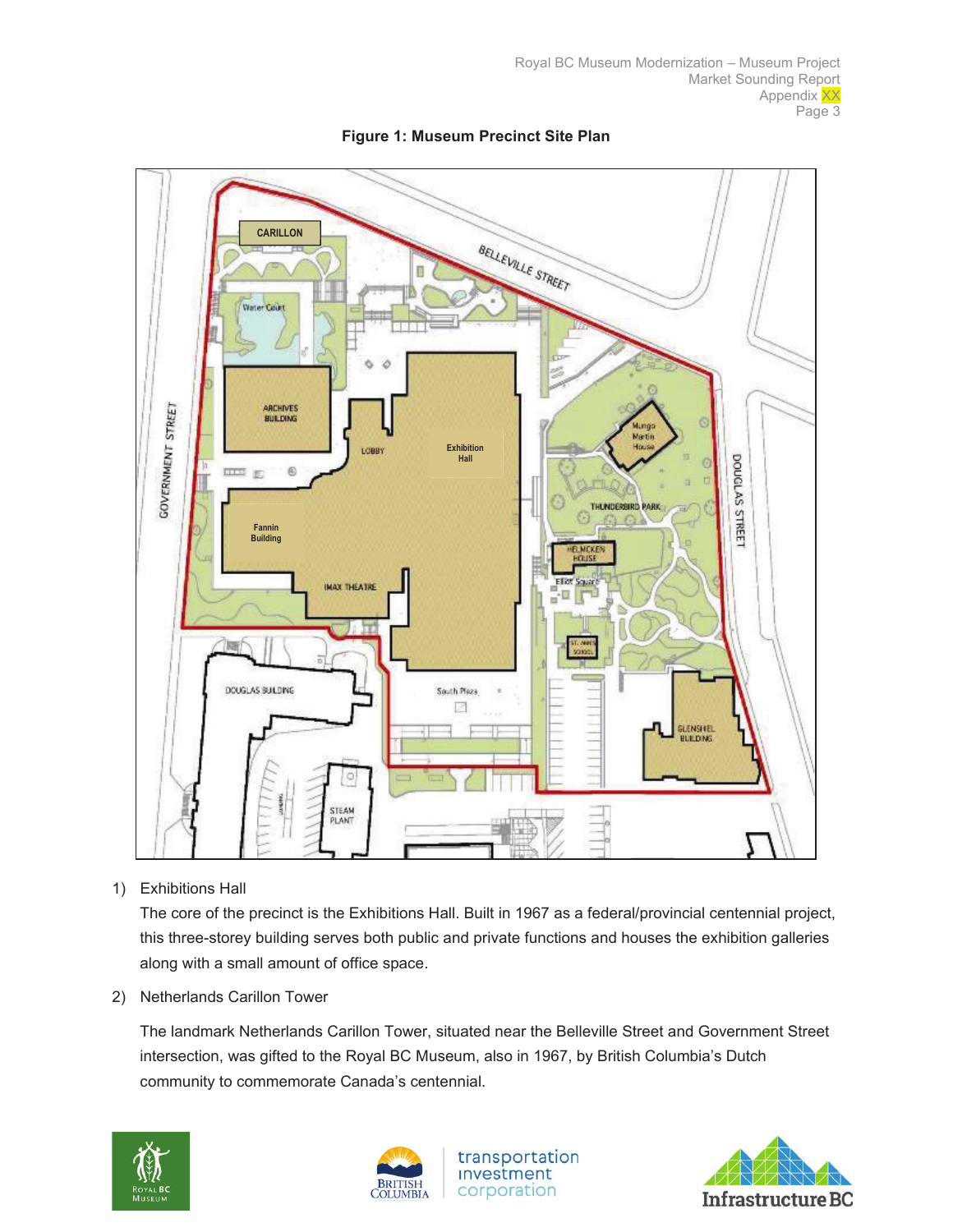## 3) Fannin Building

The 14-storey Fannin Building, located to the west of the Exhibitions Hall, houses the majority of the Royal BC Museum's permanent collection of artifacts and specimens, laboratory and research facilities, and administrative offices. It was built in 1968.

## 4) BC Archives Building

Also constructed in 1968, the BC Archives Building provides storage for B.C.'s historical documents, including maps and paintings (among them, the world's largest and most comprehensive Emily Carr collection), as well as offices and a public reference room. A native plant garden is located in the sunken water court to the north of the BC Archives and grows B.C.'s largest collection of native plants, including rare species.

## 5) IMAX Theatre and Lobby

In 1997, the National Geographic IMAX Theatre (IMAX Victoria) and current museum lobby were constructed, connecting the Exhibitions Hall and the Fannin Building, and replacing the original public lobby. The IMAX is owned by the Royal BC Museum since 2019.

## 6) Other buildings on-site

There are four other buildings on the site:

- Helmcken House is one of the oldest houses in B.C. located on its original site and foundation. It was constructed in 1852 and houses historical and household artifacts.
- St. Ann's Schoolhouse, built in 1844, is one of the oldest public structures in B.C.
- Mungo Martin House (Wawadit'la), opened in 1953, is located in Thunderbird Park and is an authentic Kwakiutl house portraying First Nations tradition. Thunderbird Park, which encompasses the northeast corner of the precinct, was designated as a Provincial Heritage Site in 1941.
- The final building is the Glenshiel seniors' residence, located on the southeast corner, and originally bought by the Province in the 1970s for museum expansion. The residence is operated by B.C. Housing through a long-term lease (to 2062) and was therefore not considered in the re-planning of the Museum Precinct.

The Exhibition Hall, Fannin Tower and IMAX are standalone structures, joined by the glass lobby, to provide a seamless entrance to the facilities. The BC Archives Building, also an independent structure, has staff access from the basement level of the Fannin Tower, with the public entrance located just west of the museum lobby. These buildings account for the majority of the total built area of the Museum Precinct, and are broken down as follows:





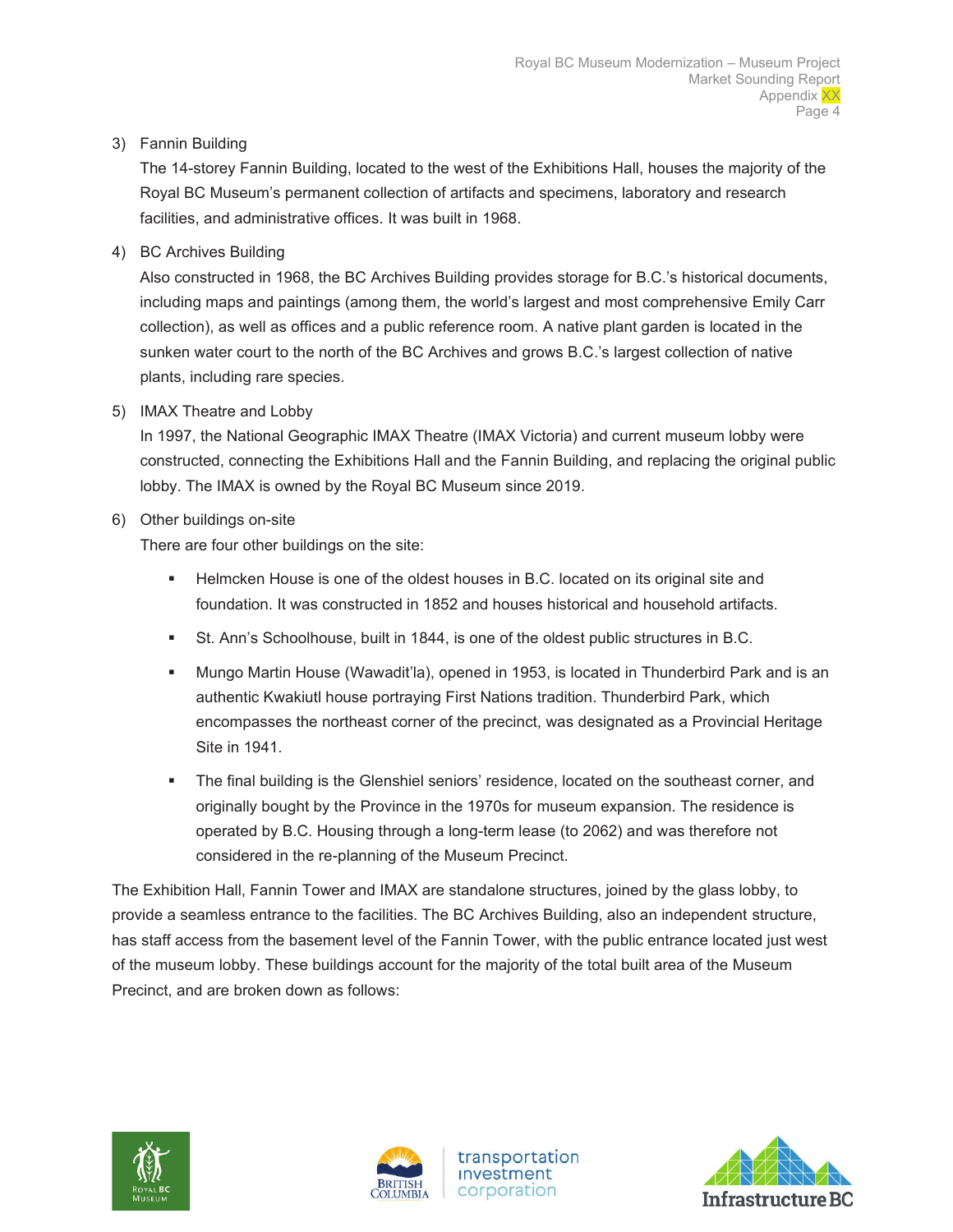| <b>Building</b>             | Area $(m2)$ | <b>Opened</b> |
|-----------------------------|-------------|---------------|
| <b>Exhibition Hall</b>      | 17,020      | 1967          |
| <b>Fannin Tower</b>         | 8,032       | 1968          |
| <b>BC Archives Building</b> | 3,926       | 1969          |

## **Table 1: Existing Building Areas**

## **3 PROJECT BACKGROUND**

As a guide to the Project and to define the future of the organization, the Royal BC Museum undertook the development of a new vision statement (the "Museum's Vision"). The Museum's Vision outlines three overarching narratives that will underpin the redevelopment of the museum. With a focus on the inclusion of Indigenous knowledge and natural sciences throughout, the narratives, told from a uniquely B.C. perspective, are:

- Indigenous Reconciliation;
- Building a Sustainable World; and
- Opening the Collections for Learning and taking BC out to the World.

The Royal BC Museum will be a world-leading museum and gathering place that invites the public to learn with their minds and their senses - not just as spectators, but as full participants in the life of the museum. As a modern museum, the Royal BC Museum will become a global digital platform - a vibrant online museum of ideas and inspiration that fosters engagement through dialogue, collaboration and play. Research and curated content will be woven together with engaging programs to encourage people around the world to use the research and content developed in B.C. to respond to global challenges.

The Royal BC Museum will ensure the collections are safeguarded for generations to come, housed in spaces that meet rigorous conservation and security requirements, in a seismically sound and environmentally sustainable manner. As a result, public access to collections will increase exponentially, from one percent to approximately 50 per cent.





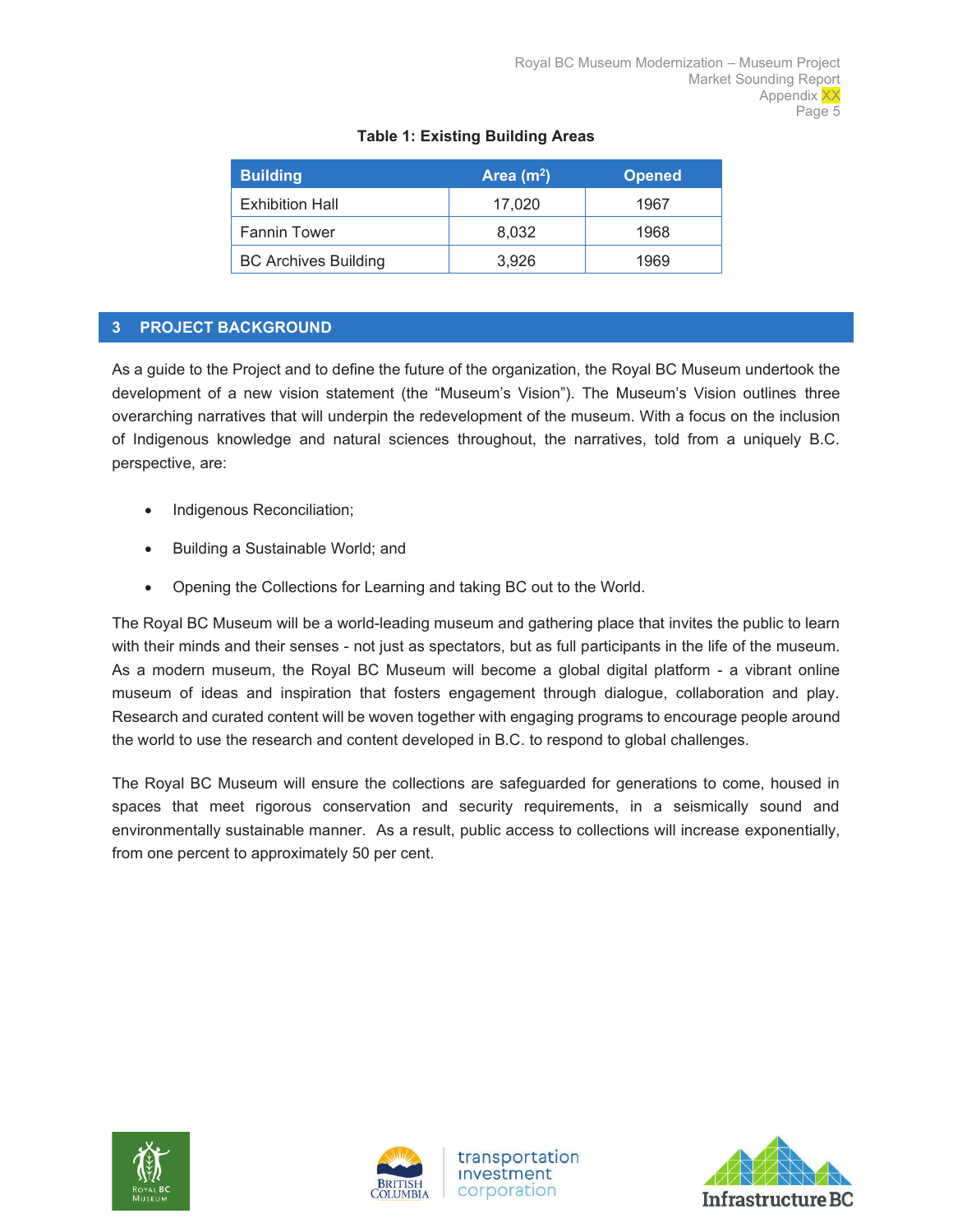## **4 PROJECT DESCRIPTION**

With a strong connection to Thunderbird Park and the adjacent Victoria Inner Harbour, the estimated

square metre museum will be a world class, modern museum, designed and constructed to respect the prominence of the corner it occupies between two iconic and architecturally important buildings, the B.C. Parliament Buildings to the west and the Empress Hotel to the north.

With a design and construction cost estimated at *unity of the scope of the Project is* anticipated to include three public galleries<sup>1</sup>, a new IMAX, storage for the Indigenous collection, learning spaces, offices, loading dock, workshops, and all associated support spaces, including lobby, ticketing, gift shop and food and beverage areas. The building structure is anticipated to be a hybrid of mass timber and structural steel. The Project will also include approximately 54 underground parking spaces.

The Royal BC Museum has undertaken the development of an indicative design, portions of which are included as Attachment 1, to determine: (1) if the site meets the physical requirements of accommodating the functional program, (2) if the concept can be realized within the existing zoning and building bylaws and (3) to establish the Project budget. The Project's advisors Walt Crimm Associates, HDR Architecture, AME Group, AES Engineering, Bogdanov Pao Associates, Kerr Wood Leidal Associates and Connect Landscape Architecture prepared the indicative design.



<sup>&</sup>lt;sup>1</sup> Two core galleries and one changing exhibit gallery







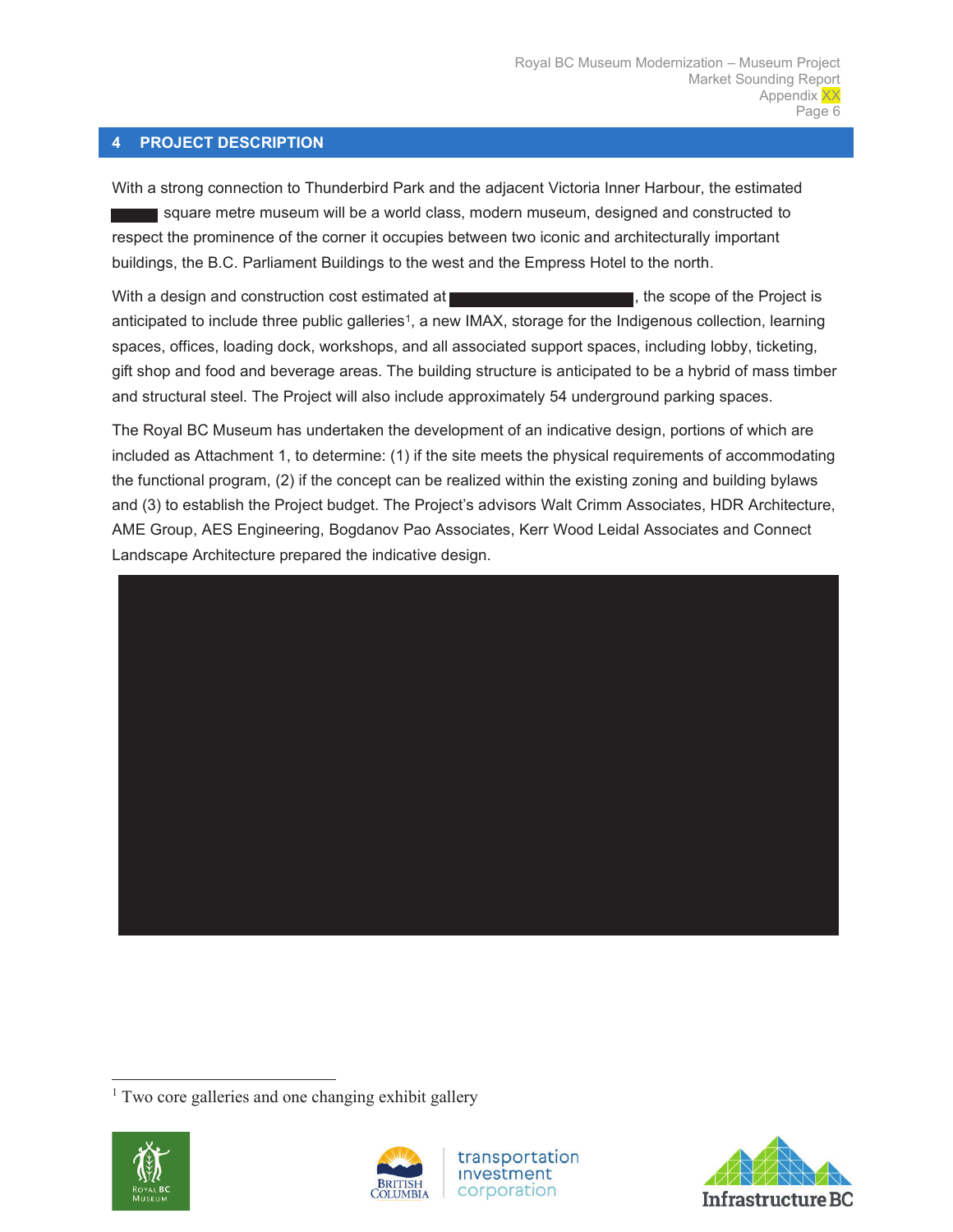## **4.1 PHASING APPROACH AND SCOPES OF WORK**

With a split in program, the Project will require a complex strategy to accommodate the packing and moving of the collections and archives from the current buildings to other facilities, which may include leased space off-site or the CRB.

Given the complexity to decant the buildings<sup>2</sup>, a multi-step approach per building forms the basis of the planning as described below. The intent is to provide access to the majority of the site as early as possible to start construction of the new museum.

Four distinct scopes of work are identified for the Project:

- Hazardous Materials Abatement;
- Deconstruction;
- Base Building Design & Construction; and
- Exhibition and Gallery Fit Out.
- 4.1.1 Schedule and Phasing Approach

The Project is currently in the planning phase, targeting funding request and approval in late 2021. The Project Team anticipates that the Project's schedule would be as follows:

| Scope                            | Phasing                                                                                                                            | <b>Estimated Timelines</b> |
|----------------------------------|------------------------------------------------------------------------------------------------------------------------------------|----------------------------|
| <b>Business Case Approval</b>    | n/a                                                                                                                                | Late 2021                  |
| <b>Decant Existing Buildings</b> | n/a                                                                                                                                | Summer 2022 - Late 2023    |
| Hazardous Materials Abatement    | Step 1 - Exhibition Hall Abatement<br>followed by the BC Archives<br>Building.                                                     | 2023/24                    |
|                                  | Step 2 - The Fannin Building will be<br>the last building to be abated once<br>all the collections are safely moved<br>to the CRB. | 2025/26                    |
| Deconstruction                   | Step 1 – Exhibition Hall and IMAX<br>deconstruction along with the BC<br><b>Archives Building</b>                                  | 2025                       |

<sup>2</sup> The CRB is expected to be operational in late 2024 to start receiving the collections and archives.





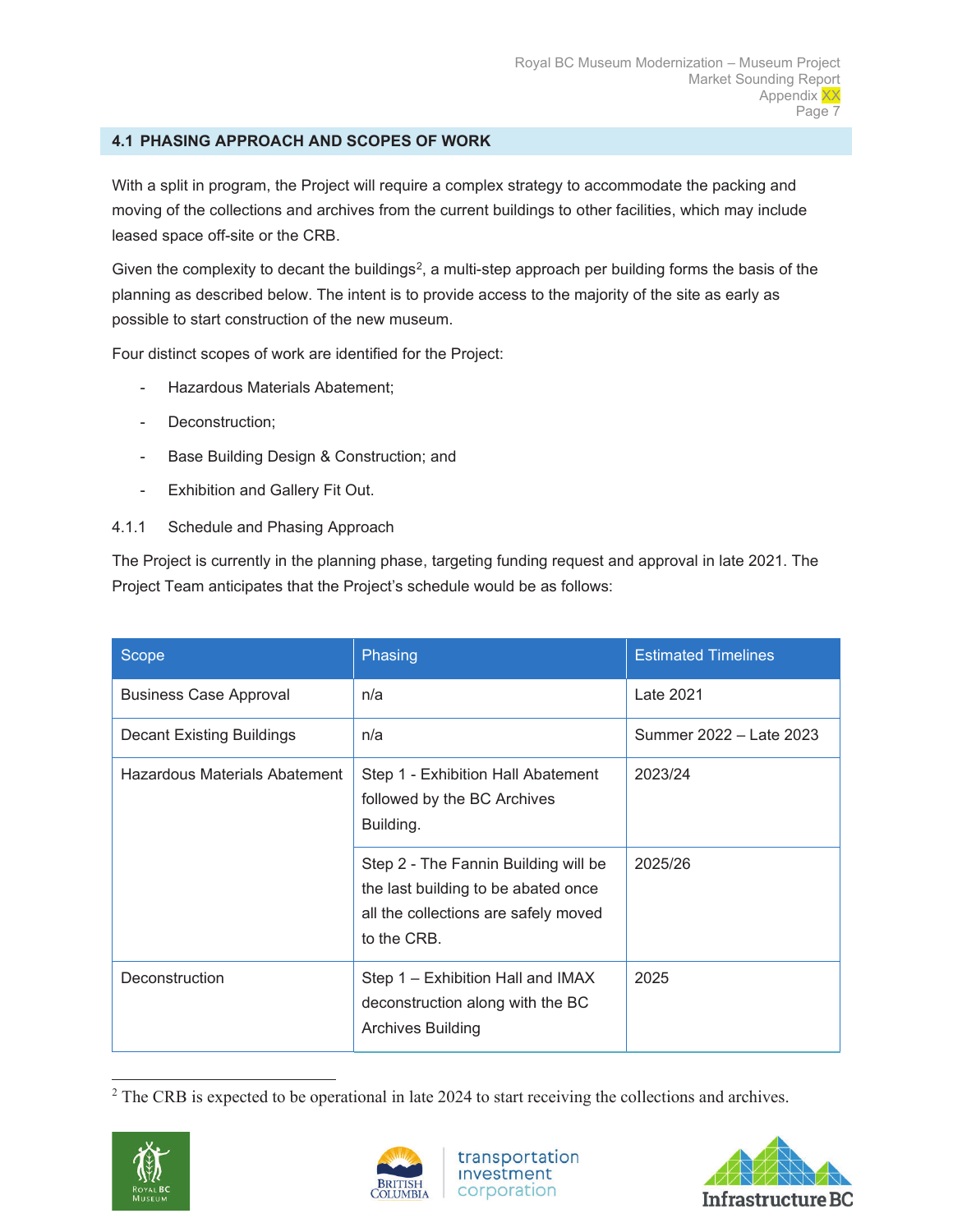| Scope                                  | Phasing                                                                                              | <b>Estimated Timelines</b> |
|----------------------------------------|------------------------------------------------------------------------------------------------------|----------------------------|
|                                        | Step 2 - Fannin Building<br>deconstruction                                                           | 2025/26                    |
| Base Building Design &<br>Construction | Design and construction of the new<br>museum.                                                        | 2023-2029                  |
| <b>Exhibition and Gallery Fit Out</b>  | Fit out of the new galleries with a 12-<br>month overlap at the end of base<br>building construction | 2028-2030                  |
| Museum Opening                         | Phased opening of galleries                                                                          | $2029 - 2030$              |

## **4.2 PROJECT DELIVERY ASSUMPTIONS**

The Project Team has made the following assumptions in developing the overall phasing for delivery of the Project:

- It is anticipated that the Royal BC Museum will not operate on site during the Project.
- The Royal BC Museum will be responsible for decanting the site;
- $\bullet$  The structure will be a hybrid solution (i.e. mass timber and steel); and

The Project will showcase sustainability initiatives to limit green house gas emissions during construction and operations of the museum such as maximizing net embodied carbon.

## **5 POTENTIAL PROCUREMENT MODELS**

Given the unique attributes of the building including the program requirements, decanting, hazardous materials abatement, demolition, and location, the Project Team is considering a number of procurement models. Depending on the model, the museum work may be procured as a single project or delivered otherwise under multiple contracts.

The procurement models being assessed include:

• Design-Build (DB) for the museum base building construction with a 100 percent scored design competition and mandatory price ceiling, combined with Construction Management for the gallery and exhibition fit out. Hazardous materials abatement and deconstruction are anticipated to be done as an early works package to deliver the site clear of all existing structures; and





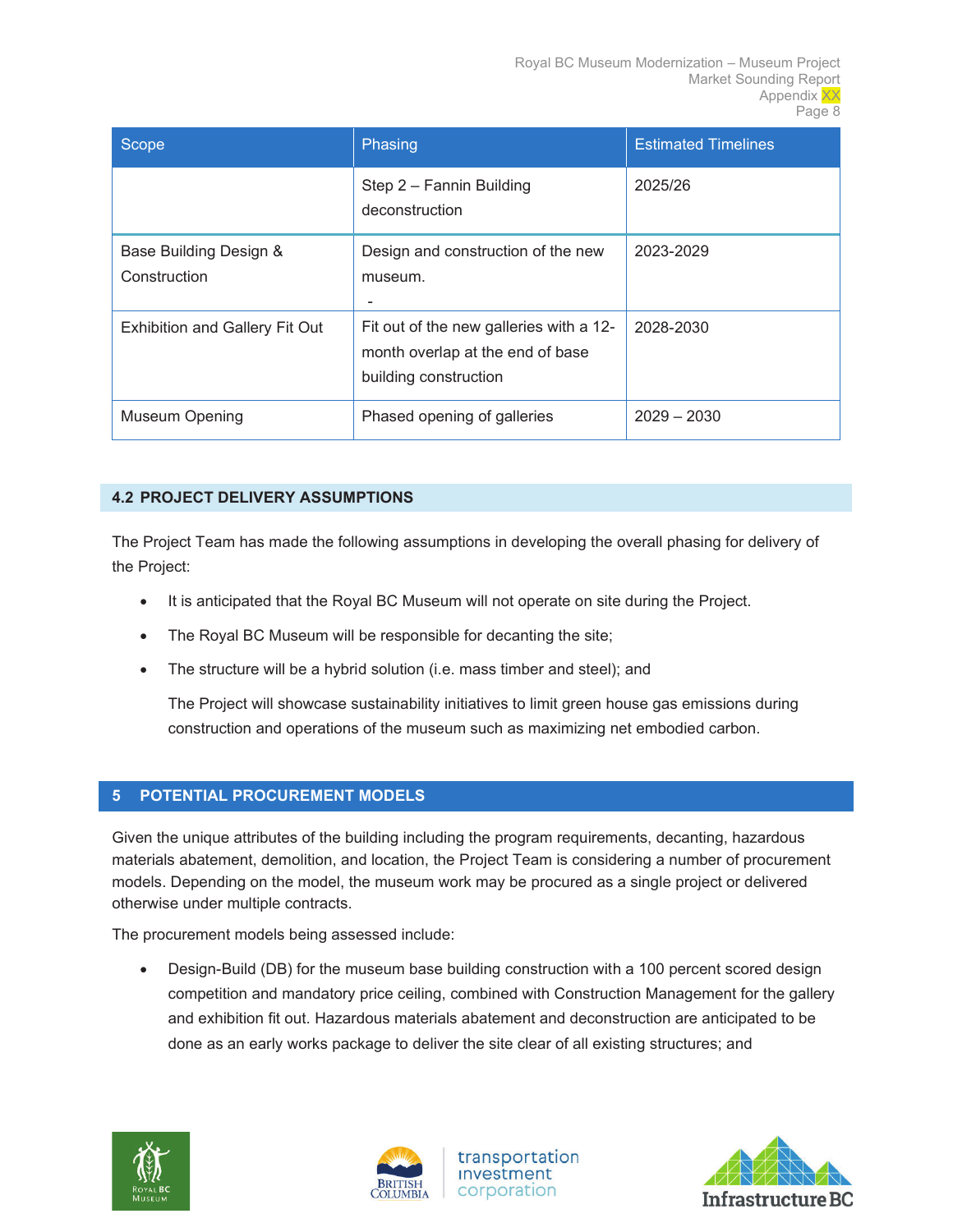• Alliance Contracting, where both owner and non-owner participants are collectively responsible for project delivery and will include a concept design submission as part of the first phase of the request for proposal.

Please refer to Attachment 2 [Procurement Option Descriptions] for a detailed description of each model in relation to the Project.

Further study is underway to develop the recommended procurement approach.







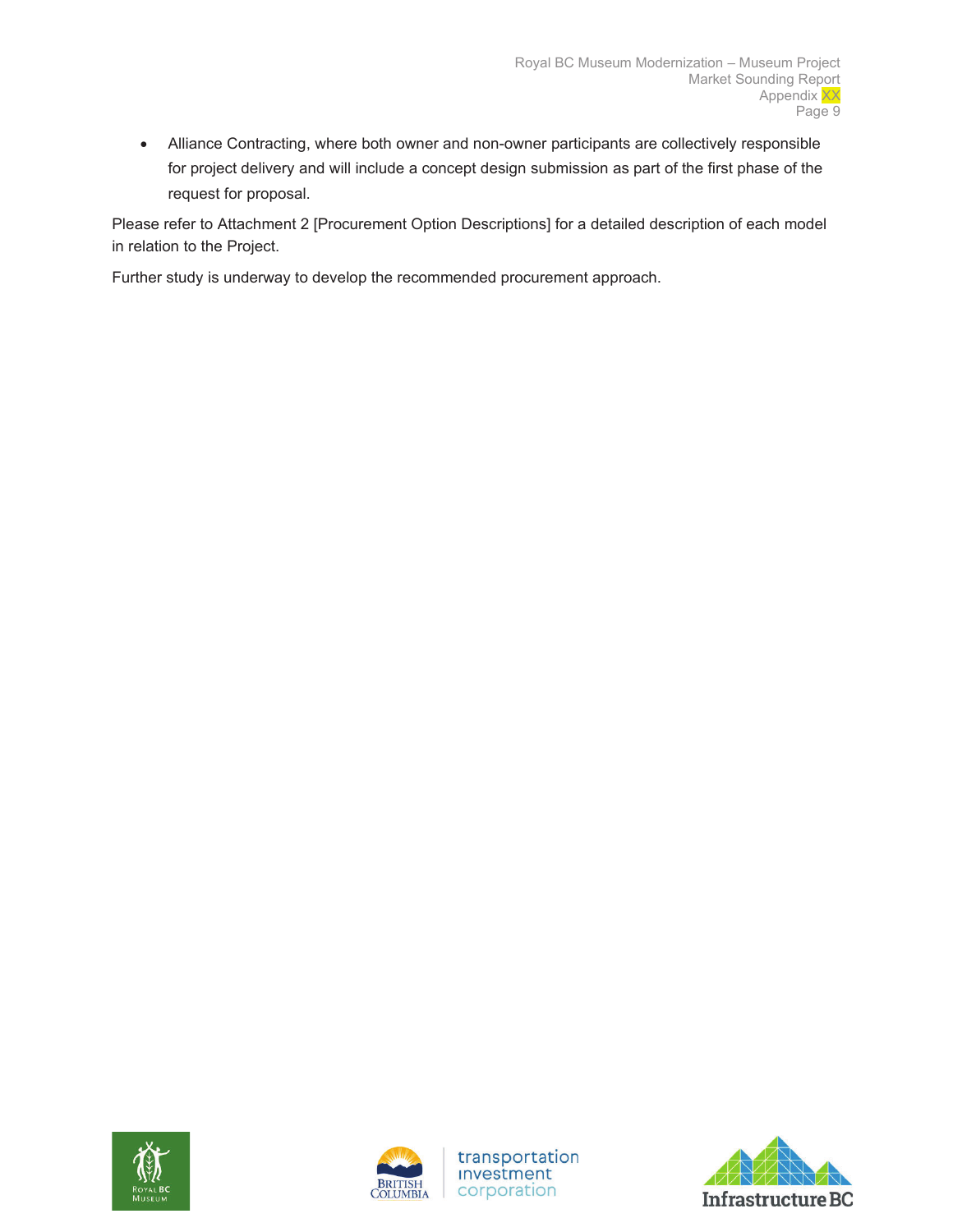## **6 QUESTIONS**

The market sounding invites participants to comment on the Project in particular the topics outlined below.

#### **Project Timing**

1. Given the schedule outlined in Section 4, do you believe there will be market interest in pursuing the Project? What steps would you suggest the Royal BC Museum take to garner the greatest interest and to ensure competition for the procurements?

#### **Procurement**

- 7. The Project Team is currently evaluating the following procurement models:
	- Museum DB with CM for exhibition and gallery fit-out; and
	- **Alliance**

What do you see as the strengths and challenges the market faces with each model? Would the choice of procurement model impact your decision to pursue the Project?

- 5. Do you feel that an honorarium is necessary for a competitive selection process and if so, what would you recommend as an appropriate amount? Does it differ between the two delivery models?
- 6. Is there anything in our procurement strategy that could be improved or changed to attract acclaimed and emerging design firms?

#### **Project Considerations**

- 5. Mass Timber One of government's goals for the project is to have a mass-timber showcase building. Do you have any concerns with a requirement for a predominantly mass timber (engineered wood) structure with hybrid (e.g. steel and timber) elements where floor loads are high or long spans might preclude engineered wood solutions?
- 6. Climate Action Secretariat to support achieving the CleanBC targets for Better Buildings<sup>3</sup>, what suggestions do you have to ensure this is a highly sustainable project that minimizes its carbon footprint?

#### **Design**

7. Is there anything in our procurement strategy that could be improved or changed to attract acclaimed and emerging design firms?

<sup>3</sup> https://cleanbc.gov.bc.ca/





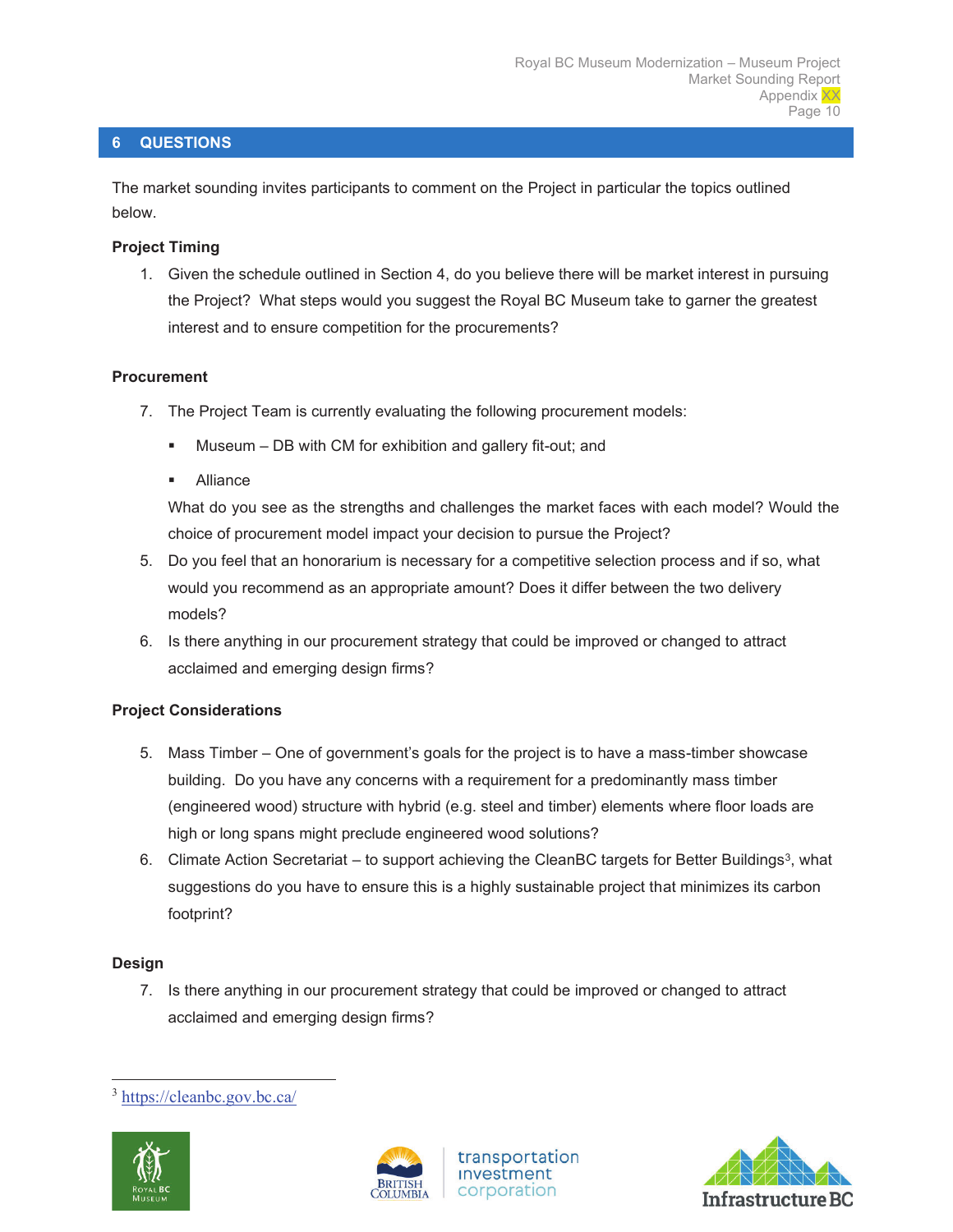- 8. The Museum Precinct occupies a prime location on Victoria's Inner Harbour, set between two iconic buildings, the B.C. Legislature to the west and the Empress Hotel to the north.
	- a. What can be done with the project to ensure we achieve design excellence and an iconic building design for the museum on this critically important corner of Victoria's Inner Harbour; and
	- b. Do you have any thoughts about how to incorporate Indigenous considerations within the design of the new museum?
- 9. If the Royal BC Museum provided its design vision and values, the indicative design, and functional program, what would be a reasonable amount of time to develop a concept that could portray the proponent's design intent?
- 10. Do you have any concerns with the design submission being scored to determine the proponent's ability to achieve the design vision and values?
- 11. What do you anticipate the design fees to be for a project of this type/importance?

General**:**

- 12. What significant risks do you perceive with this Project? What is the best way to manage these risks?
- 13. Any further comments?

## **7 RESPONSE FORMAT**

The Royal BC Museum and Infrastructure BC plan to arrange video or tele-conference meetings, to be scheduled during the week of July 5, 2021.

## **8 CONFIDENTIALITY**

The Royal BC Museum and Infrastructure BC will maintain all the responses in confidence. Information provided by participants, as well as the corporate name of the participants, may be included in a market sounding report; however, the information will not be attributed to individual participants.

## **9 CONTACTS**

Jason French Julien Bahain Infrastructure BC Inc. **Infrastructure BC Inc.** Infrastructure BC Inc. Ph: (250) 475-4682 Ph: (250) 475-4903 jason.french@infrastructurebc.com julien.bahain@infrastructurebc.com







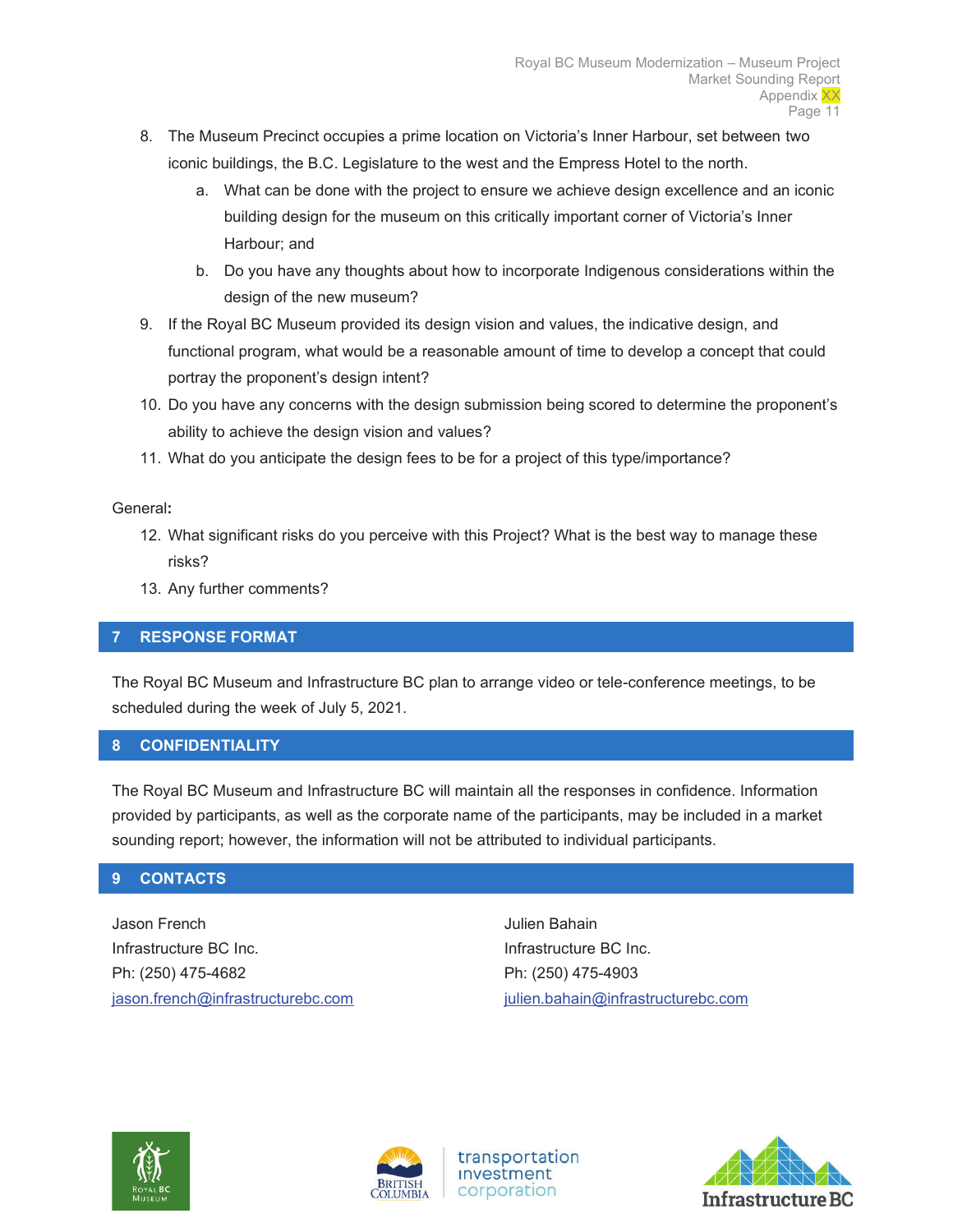## **10 DISCLAIMER**

The information contained in this package is preliminary and for the purposes of the market sounding only. The project described herein has not received government approval to proceed and, if approved, may not proceed on the scope, schedule and/or budget described in this package.







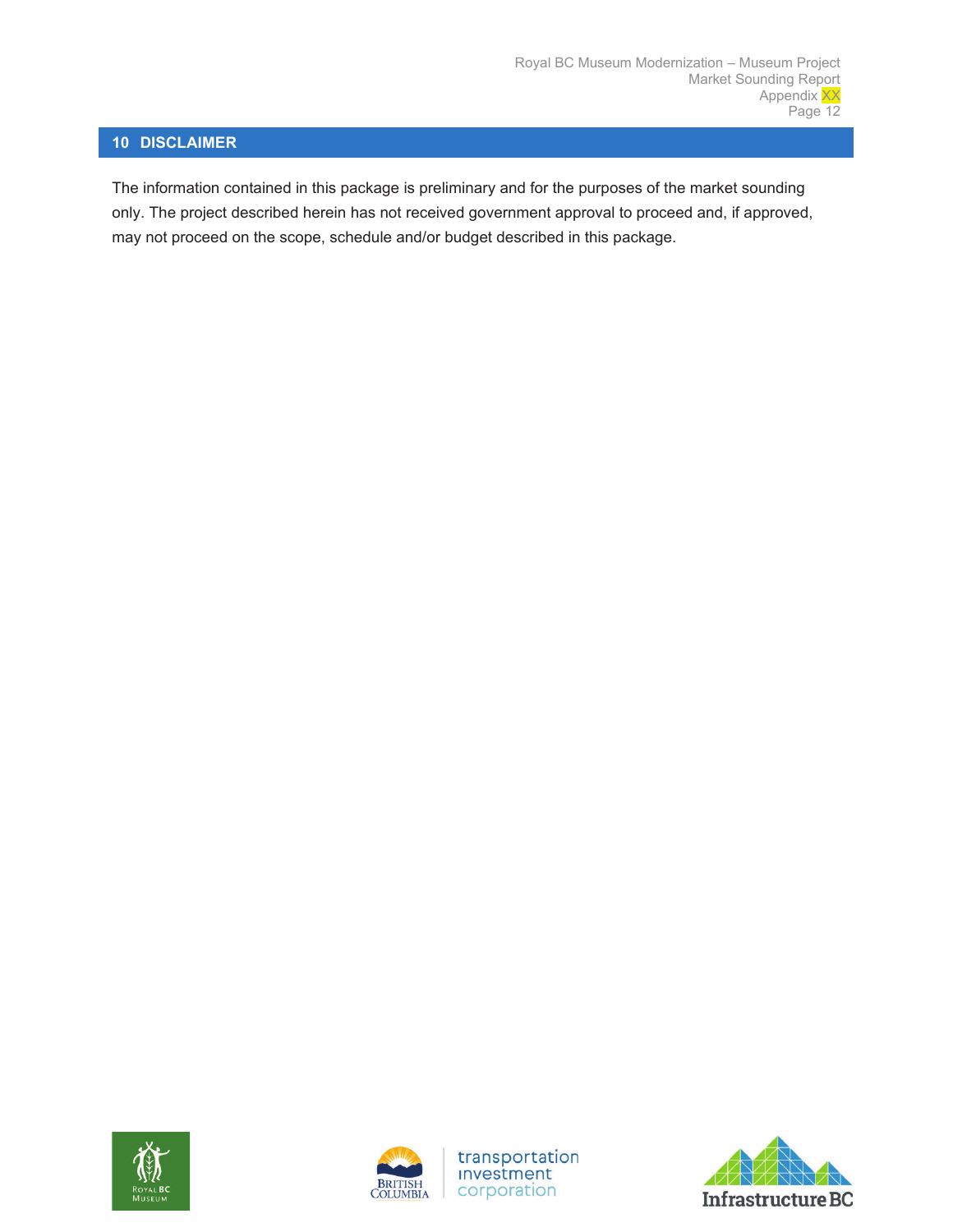## **ATTACHMENT 1 – INDICATIVE DESIGN**

The Royal BC Museum has undertaken the development of an indicative design to determine if the site meets the physical requirements of accommodating the functional program, if the concept can be realized within the existing zoning and building bylaws and to establish the Project budget. The indicative design is relayed in this package not to illustrate a singular design solution but to allow market sounding participants the opportunity to better understand the complexities of the site and program and to demonstrate the Royal BC Museum's preliminary efforts to rethink and reshape the visitor experience and audience engagement.









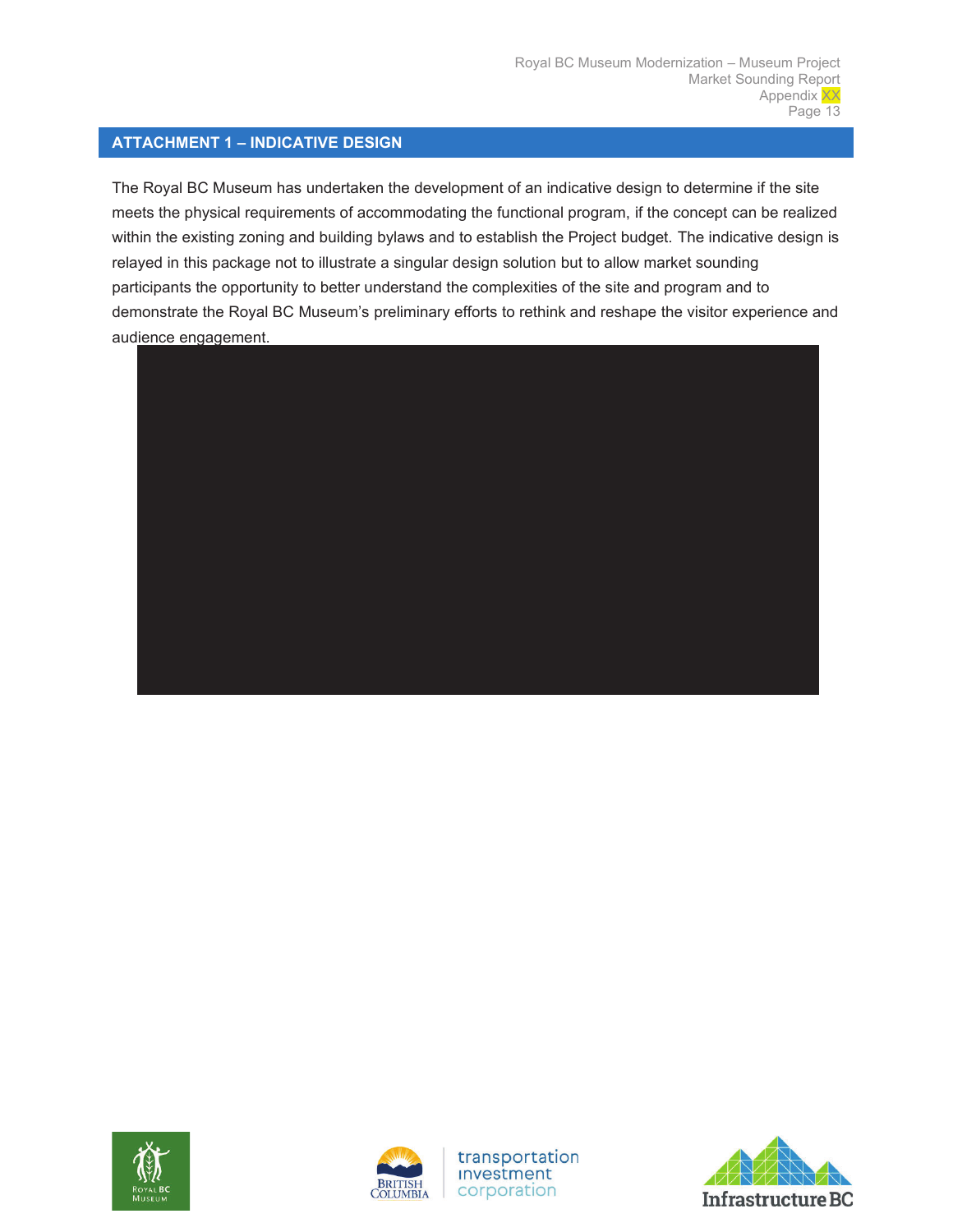





transportation<br>investment<br>corporation

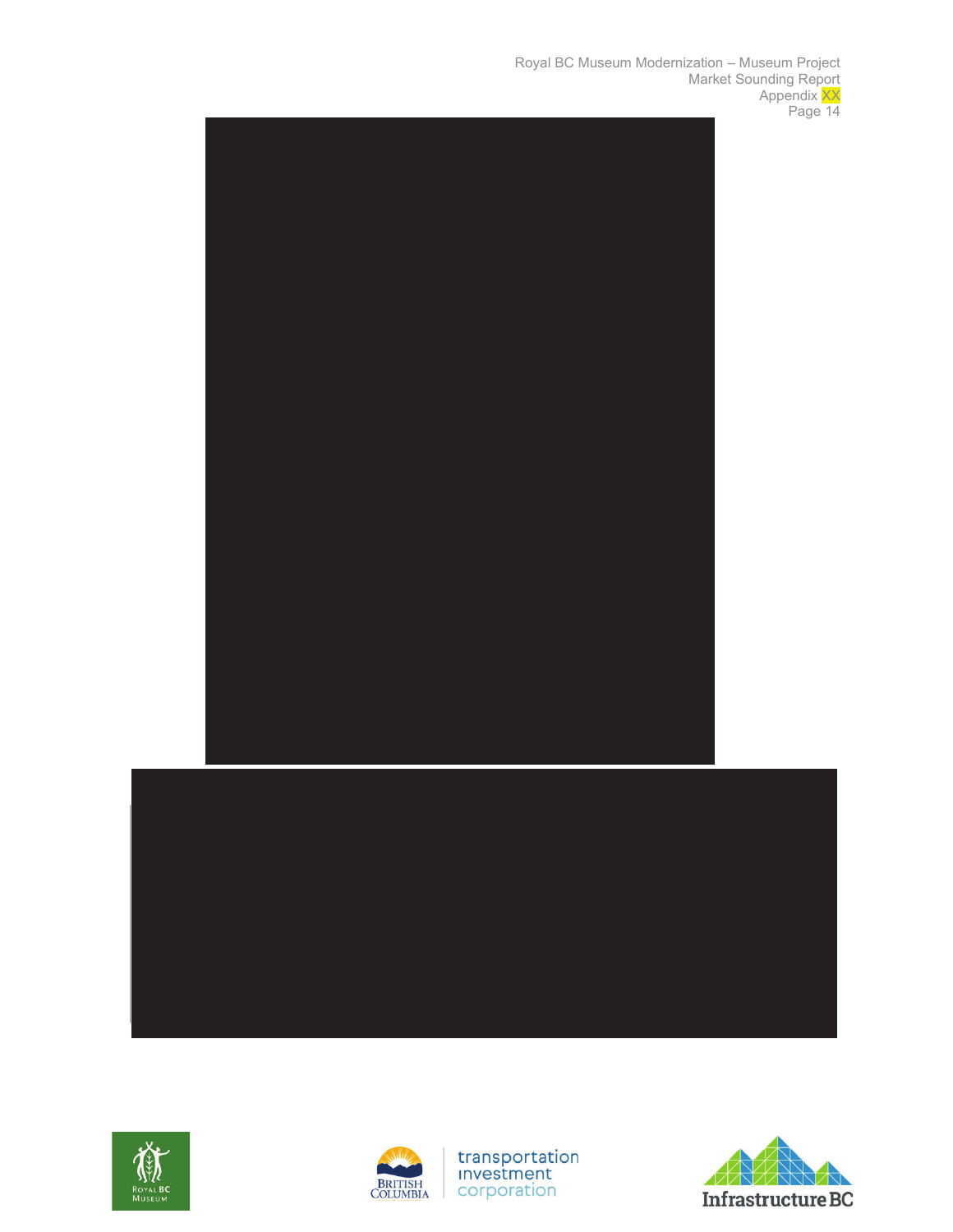## **ATTACHMENT 2 – PROCUREMENT OPTION DESCRIPTIONS**

#### **DESIGN BUILD WITH CONSTRUCTION MANAGEMENT**

Under this option, the main contract would be a DB competition with a fixed fee and maximum value evaluation approach with the exhibition and gallery fit-out to be managed by the design builder under a Construction Management (CM) contract. Hazmat and deconstruction would be isolated and delivered under a CM as described in Table 1 below:

|  |  |  | <b>Table 1: Scope Combinations</b> |
|--|--|--|------------------------------------|
|--|--|--|------------------------------------|

| Scope                                 | <b>Procurement Methodology</b>            |  |
|---------------------------------------|-------------------------------------------|--|
| Hazardous Materials Abatement         | <b>Construction Management</b>            |  |
| Demolition and Deconstruction         |                                           |  |
| <b>Base Building Construction</b>     | Design-Build with Construction Management |  |
| <b>Exhibition and Gallery Fit Out</b> |                                           |  |

Hazardous materials abatement and deconstruction would be procured first as an early works package. The DB procurement would include the design and construction of the base building as well as the proposed CM fees for managing the exhibition and gallery fit-out.

The DB model is a two-stage procurement model. The first stage entails a request for qualifications (RFQ) whereby respondent teams submit qualifications to be evaluated by the owner. The evaluation process would assess the respondents demonstrated strength, experience and capability of leading, designing and constructing similar projects and would result in a shortlist of up to three proponents who would then be invited to participate in the second stage, a request for proposals (RFP).

The RFP process provides the opportunity to select a design build team to undertake the detailed design and construction of the facility, based primarily upon the output specifications prepared by the Royal BC Museum's compliance team. In this RFP phase, the proponents will advance the design in collaboration with Royal BC Museum to approximately 30 percent prior to contract award.

Innovation in the RFP evaluation process would see the project move away from a lowest adjusted price competition to a 100% scoring on design and technical proposals, therefore taking price out of the equation so long as the financial proposal is under or at the DB price ceiling. The successful team would enter into a fixed price contract with payments being made by the Royal BC Museum at specific progress milestones, typically monthly. CM fees for the exhibition and gallery fit-out would be included in the Financial Submission allowing the CM fees to be competitively tendered.

Unsuccessful proponents are provided partial compensation to offset some of their pursuit costs. Upon completion of construction, the design-builder is responsible for testing and commissioning, after which





transportation **Investment** corporation

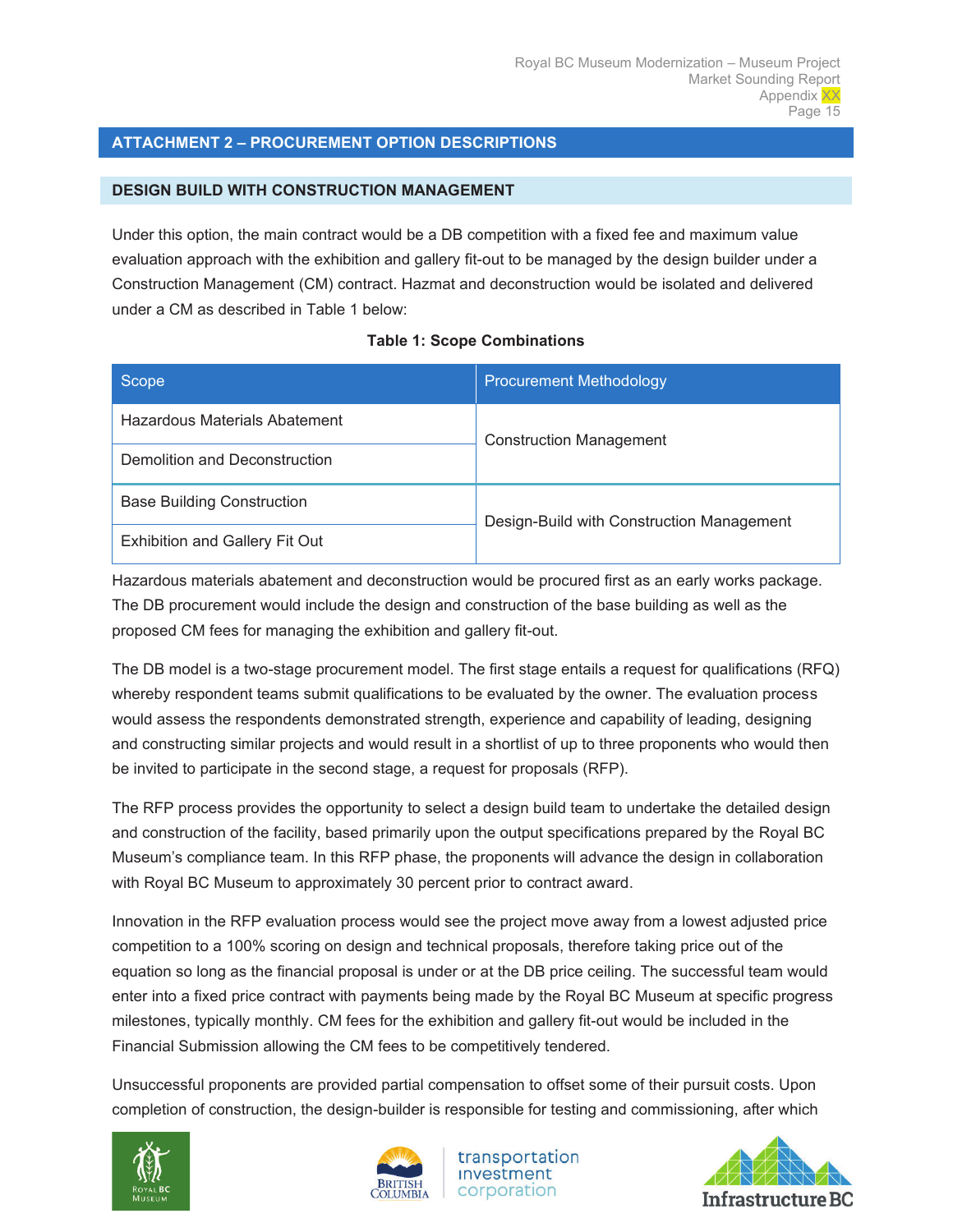the new asset is transferred to the Royal BC Museum that will be responsible for operations, maintenance and life cycle.

DB models have been used recently on arts and culture facilities such as the Royal Alberta Museum (circa 2018), with the DB/CM model currently being used on multiple health care projects in B.C. that include both new construction and renovation/tenant improvement components.

## **ALLIANCE CONTRACTING**

In a conventional, risk-allocated contract each party is motivated to protect its own interests, and when risks occur the actions required to protect individual positions can easily overwhelm the actions which would improve project outcomes. The central feature of Alliance Contracting is that most risks are borne collectively by the Alliance participants, which include the owner and non-owner participants. When difficulties, or opportunities, arise all Alliance participants are motivated to optimize the collective outcome because they all 'sink or swim together'. An Alliance Contract occupies a position near the mid-point on the spectrum of fixed price (all financial risks borne by the contractor) to cost-plus (all financial risks borne by the owner in order to mitigate non-financial risks) – enabling a balance of cost- and non-cost incentives which aligns contractor objectives with the owner's objectives.

Alliance is a three-stage partnership procurement model as described in Figure 1 below.



## **Figure 1: Alliance Establishment Process**

Note: TOC = Target Outturn Cost; NOP = Non-Owner Participant; KPI = Key Performance Indicator





transportation **Investment** corporation

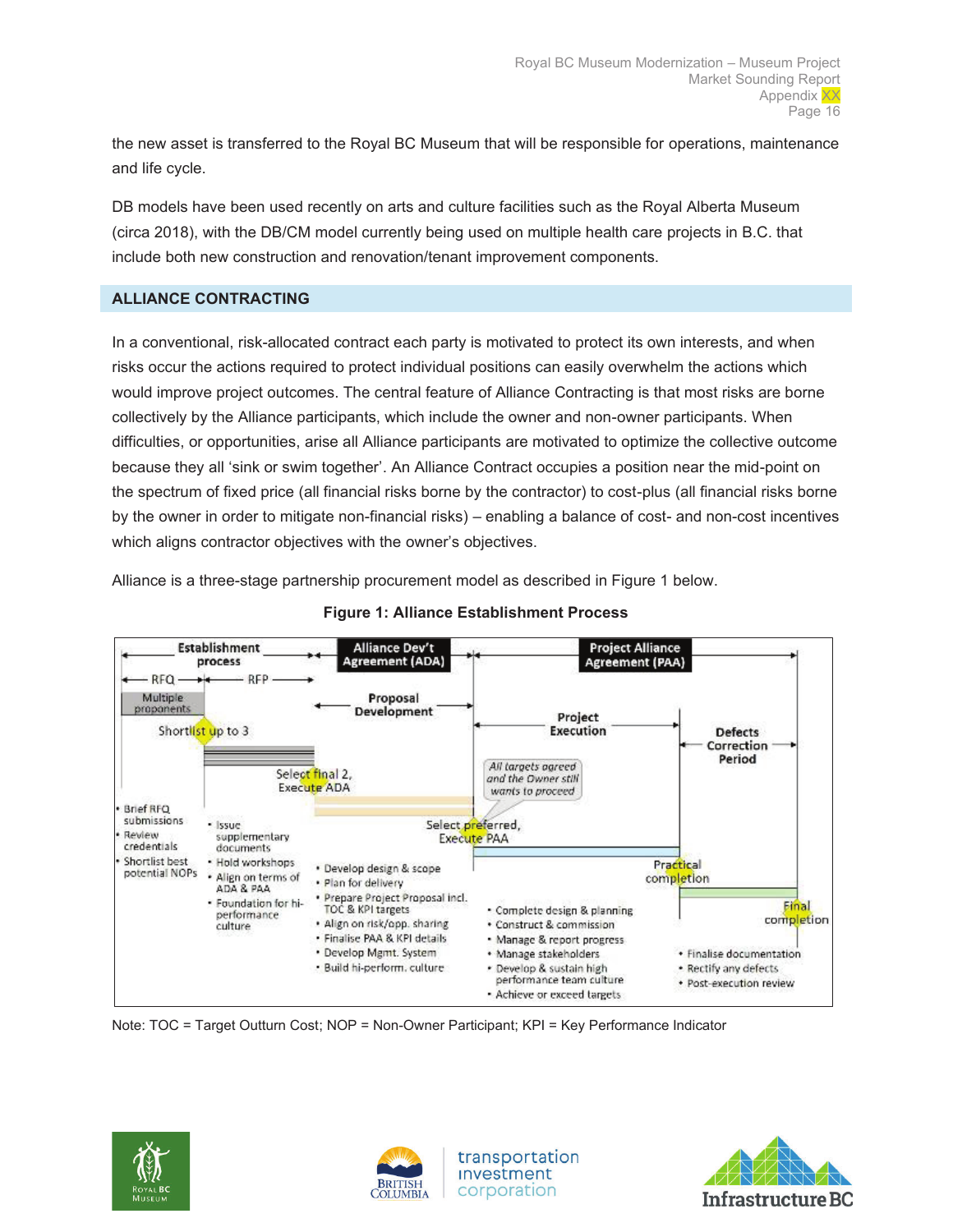The first stage would entail an RFQ whereby respondent teams would submit qualifications along with a concept design to be evaluated by the Royal BC Museum. The evaluation process would result in a shortlist of up to three proponents who would then be invited to participate in the two stage RFP process.

The purpose of the second stage (or the first phase of the RFP) is to select up to two proponents with whom the Royal BC Museum may enter into the Alliance Development Agreement (ADA). During the first phase of the RFP, the three Proponents would develop concept designs using the indicative design and functional program as a reference. The first RFP evaluation would score the concept designs, the Proponent's approach to achieving the Project objectives and the behaviour's demonstrated during the behavioural and commercial alignment workshops to determine the top two Proponents to enter into the ADA with.

The third stage, the Alliance Development Phase (ADP), would see the final two Proponents further develop their concepts through traditional technical collaborative meetings, but also continue through commercial alignment on adjustment events and develop a target cost estimate. All of these materials will be included in the Project Proposal which scores technical solution, people and price. Competitive pricing tension is maintained through a target cost threshold around which scores for price are based and proponents that exceed the threshold have their score penalized.

The Project Alliance Agreement (PAA) governs the delivery phase, commencing once the Royal BC Museum selects the preferred Project Proposal, and continuing through to the expiry of the Defects Correction Period (DCP).

Alliance has been used on arts and culture facilities such as the National Museum of Australia (circa 2001) and is presently being implemented on the Cowichan District Hospital.

Please refer to Attachment 3 [IBC Alliance Framework] provided separately for more details on the Alliance Contracting model.







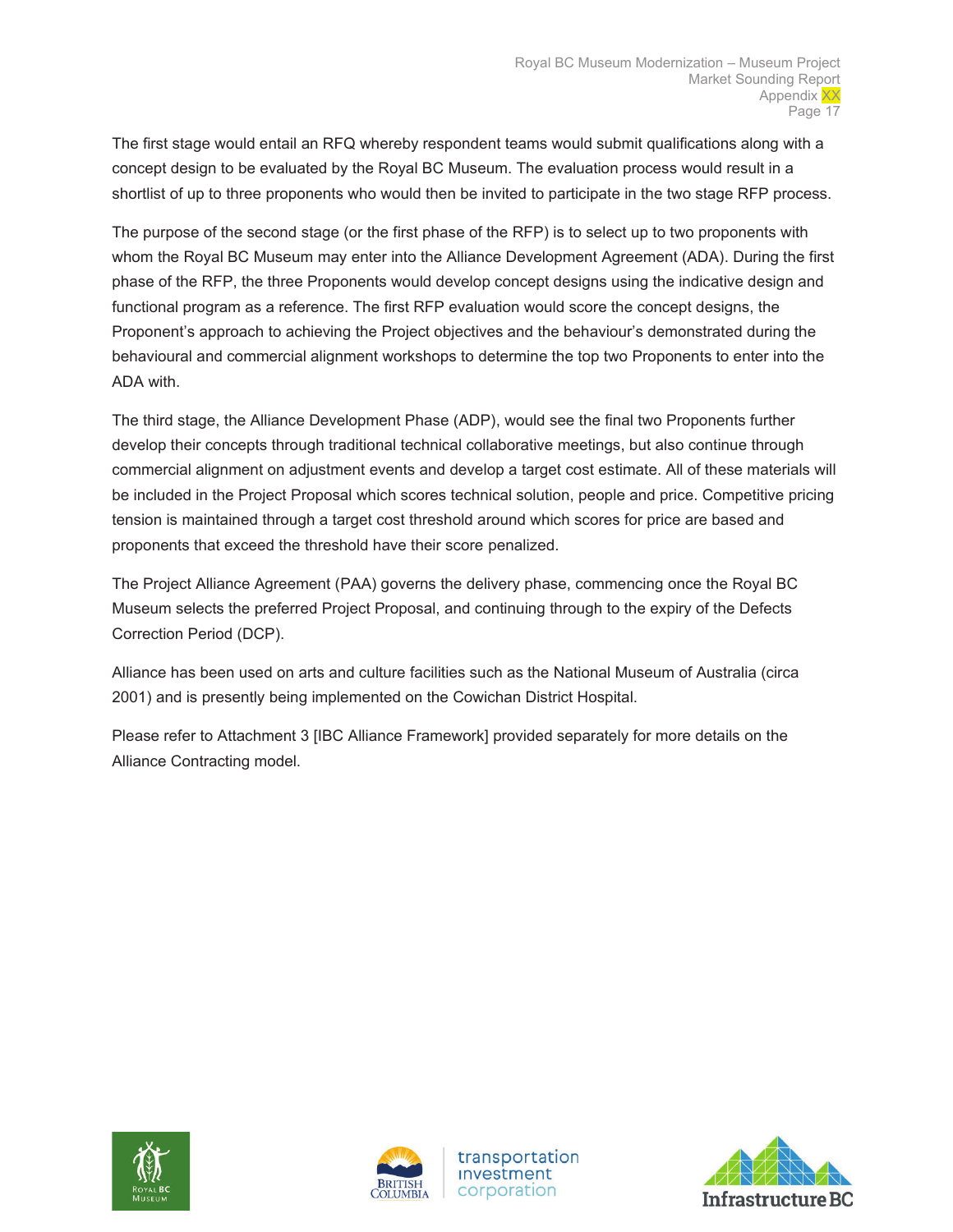**ATTACHMENT B - MARKET SOUNDING PACKAGE - CONSTRUCTORS** 



## Royal British Columbia Museum Modernization

## - Museum Project

## Market Sounding Package

## July 2021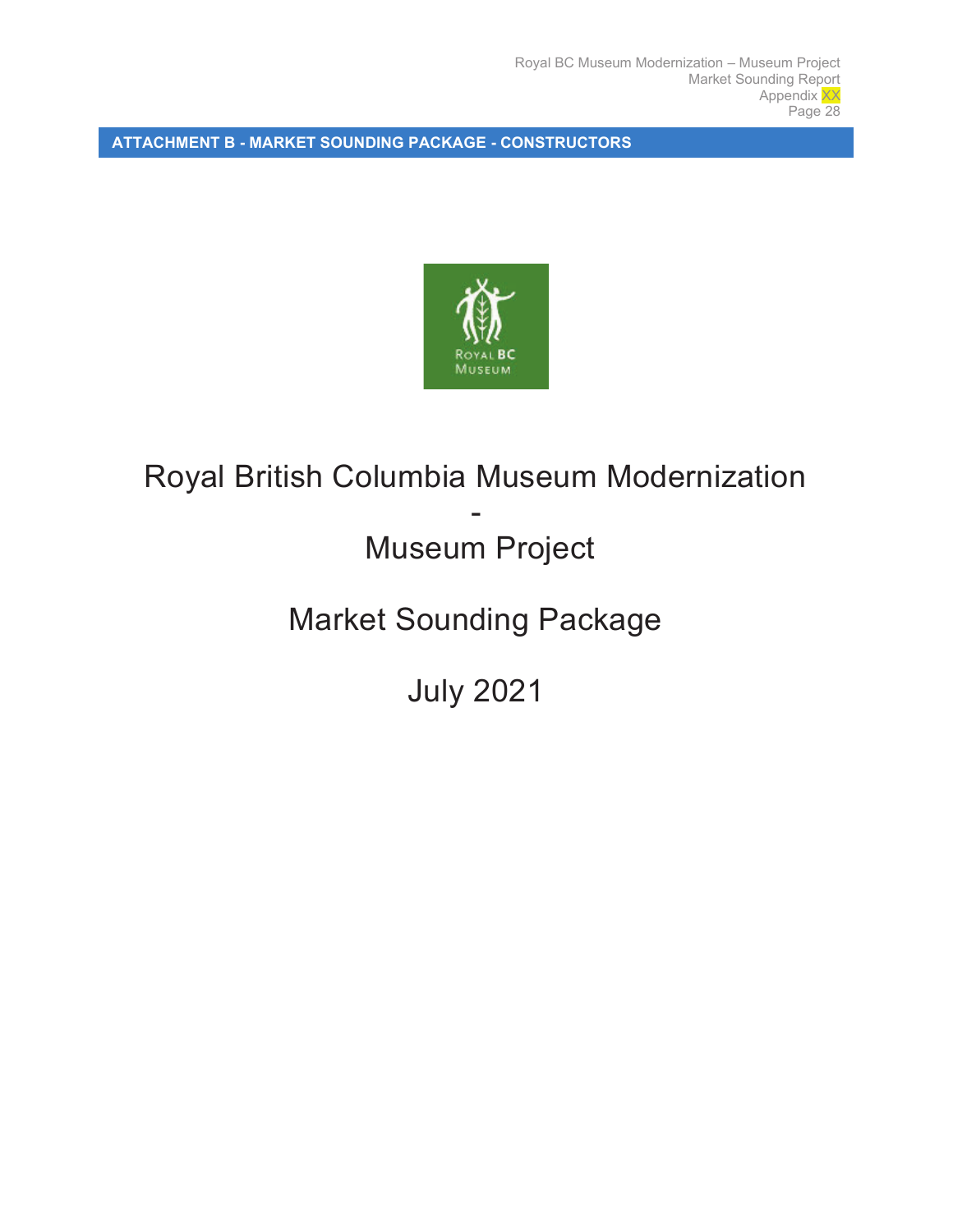## **TABLE OF CONTENTS**

| $\mathbf{1}$   |     |  |  |
|----------------|-----|--|--|
| $\overline{2}$ |     |  |  |
|                | 2.1 |  |  |
| 3              |     |  |  |
| 4              |     |  |  |
|                | 4.1 |  |  |
|                | 4.2 |  |  |
|                | 4.3 |  |  |
| 5              |     |  |  |
| 6              |     |  |  |
| 7              |     |  |  |
| 8              |     |  |  |
| 9              |     |  |  |
| 10             |     |  |  |
|                |     |  |  |
|                |     |  |  |
|                |     |  |  |
|                |     |  |  |
|                |     |  |  |







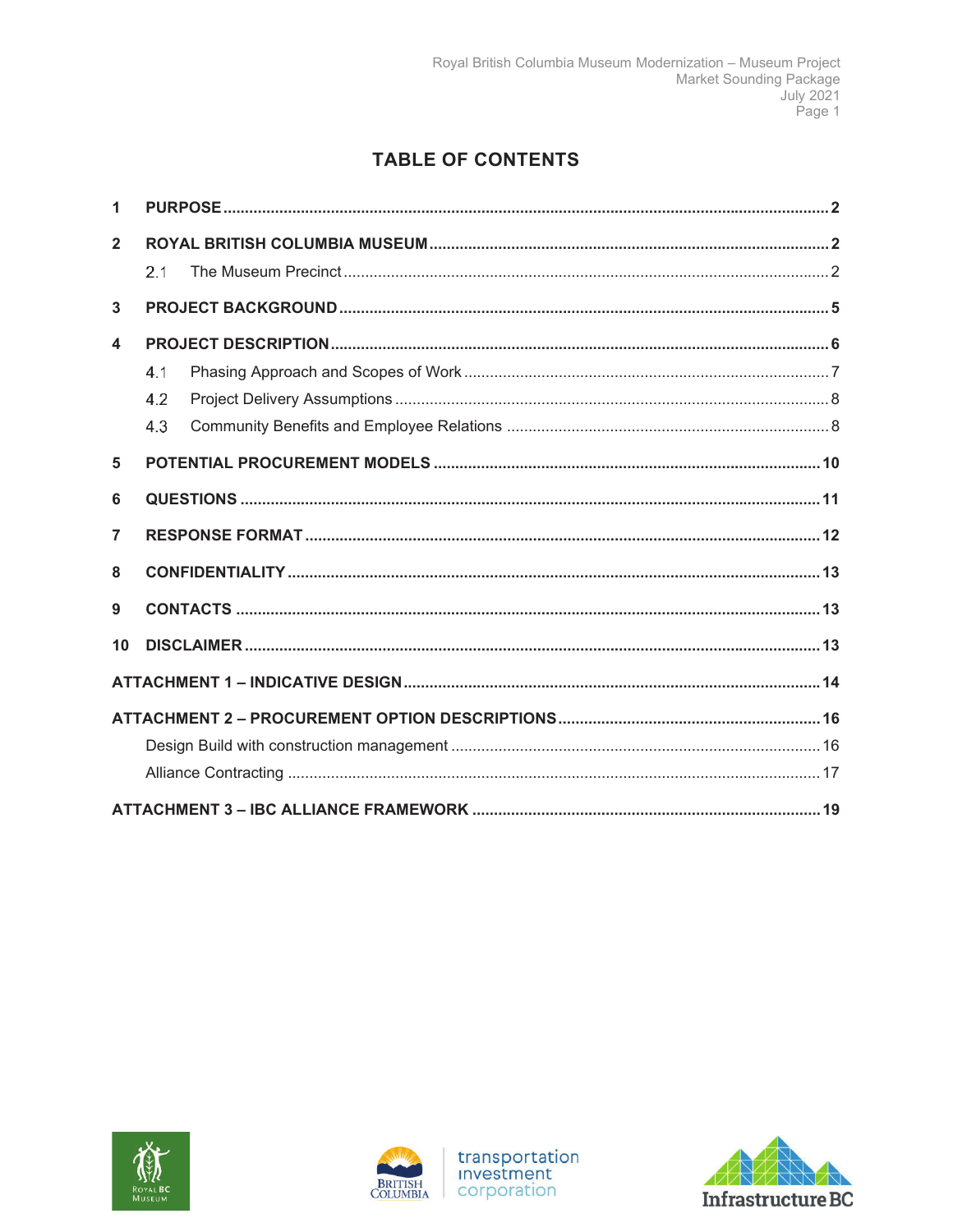#### **1 PURPOSE**

The purpose of this market sounding exercise is to solicit market input into the development strategy for the Royal British Columbia Museum Modernization – Museum Project (the Project). As a result of the business case analysis presented to government in July 2020, the program was split over two sites. The Collections and Research Building (CRB) in Colwood, British Columbia (B.C.) is to house the collections and archival records. The exhibits and galleries, Indigenous collections and offices are to remain on the downtown site in Victoria, B.C. at the corner of Belleville and Government Streets. While the CRB was approved to proceed to procurement, further analysis was required for the Project leading to the anticipated submission of an updated business case in the Fall of 2021. In particular, the project team is seeking input regarding Project timing and schedule, procurement models, design considerations and sustainability strategies for the Project.

## **2 ROYAL BRITISH COLUMBIA MUSEUM**

The Royal British Columbia Museum (the Royal BC Museum) is renowned as one of Canada's cultural treasures. As B.C.'s provincial museum and archives, it has a mandate to collect artifacts, documents, archival material, and specimens of B.C.'s natural and human history, safeguard them for the future, and share them with the world. Through research, exhibits and learning programs, the Royal BC Museum strives to broaden understanding about the province and the Indigenous communities in B.C. with the more than 700,000 annual onsite visitors, and the close to two million who explore their website each year.

Currently reporting to the Ministry of Tourism, Arts, Culture and Sport (TACS), the Royal BC Museum is responsible for an irreplaceable collection, consisting of more than seven million objects spanning 500 million years, including plants, animals, fossils and geological specimens, and archaeological and historical artifacts from the earliest days of human habitation in the province. Vast holdings of maps, charts and architectural plans, photographs, paintings, drawings, prints, audio tapes, film and newspapers that preserve the recorded history of B.C. and provide a valuable resource for the future are cared for by the BC Archives.

The land, on which the museum and BC Archives stand, is the traditional territory of the Lekwungen, today represented by the Songhees and Xwsepsum (Esquimalt) Nations. It is situated in the heart of Victoria's historic downtown waterfront on the Inner Harbour, bookmarked by the B.C. Legislature to the west and the Empress Hotel to the north.

## **2.1 THE MUSEUM PRECINCT**

The Museum Precinct is approximately 2.6 hectares, including the designated Provincial Heritage Site of Thunderbird Park, which the Royal BC Museum is responsible for including the buildings contained within the park. There are currently 10 facilities and structures within the Museum Precinct of varying age and purpose. The facilities and structures are identified on the following site plan are explained below.





transportation **Investment** corporation

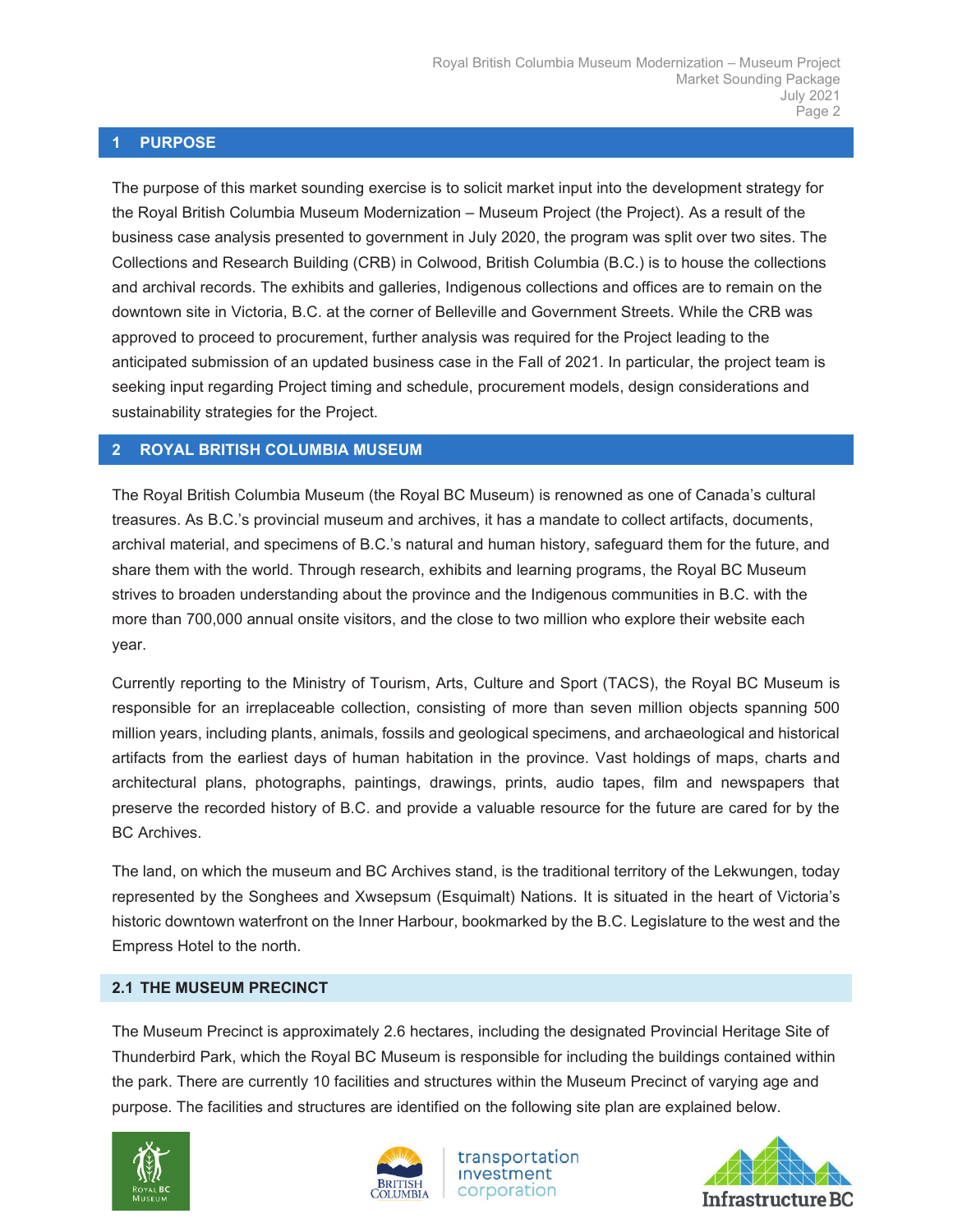



7) Exhibitions Hall

The core of the precinct is the Exhibitions Hall. Built in 1967 as a federal/provincial centennial project, this three-storey building serves both public and private functions and houses the exhibition galleries along with a small amount of office space.

8) Netherlands Carillon Tower

The landmark Netherlands Carillon Tower, situated near the Belleville Street and Government Street intersection, was gifted to the Royal BC Museum, also in 1967, by British Columbia's Dutch community to commemorate Canada's centennial.





transportation **Investment** corporation

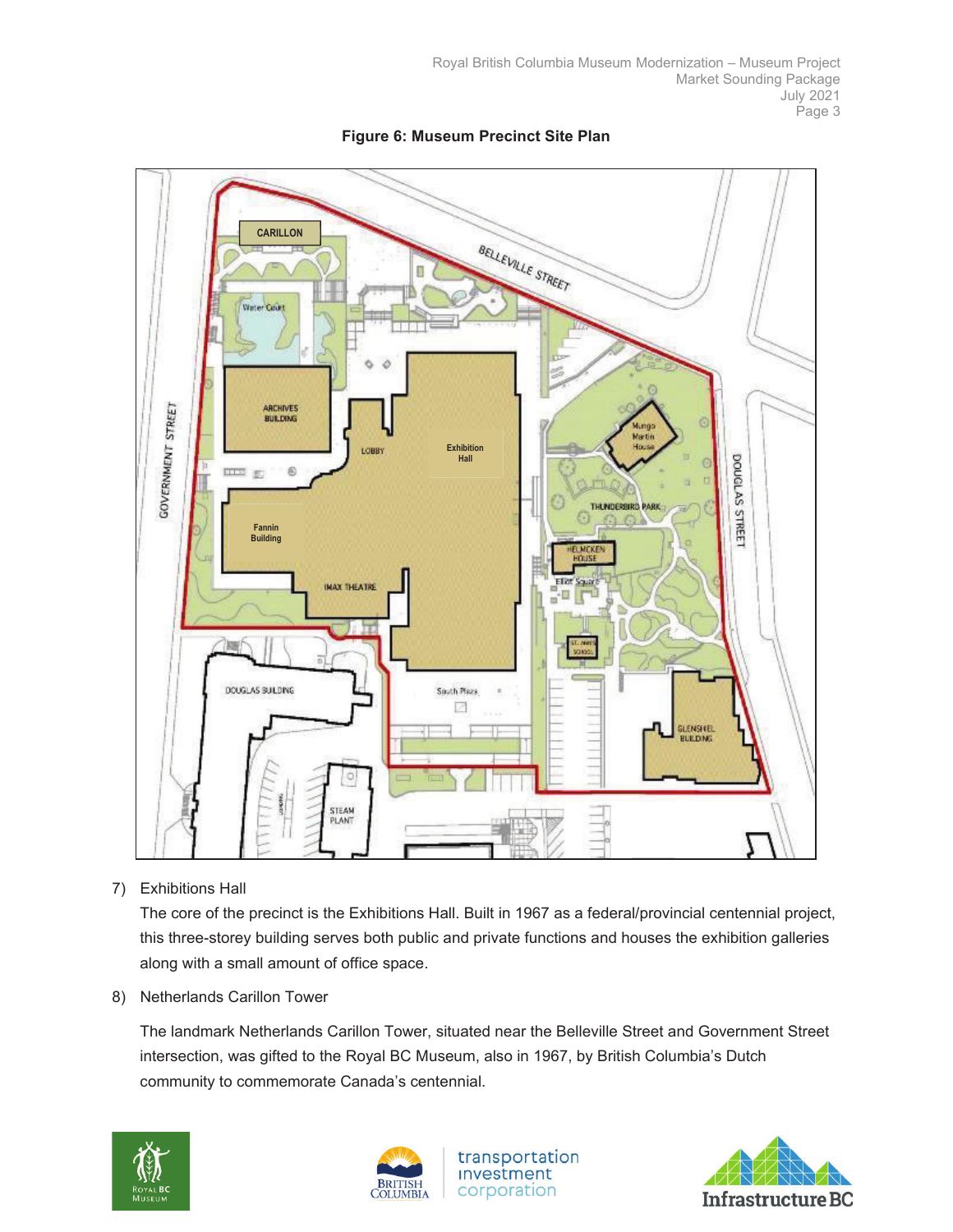## 9) Fannin Building

The 14-storey Fannin Building, located to the west of the Exhibitions Hall, houses the majority of the Royal BC Museum's permanent collection of artifacts and specimens, laboratory and research facilities, and administrative offices. It was built in 1968.

## 10) BC Archives Building

Also constructed in 1968, the BC Archives Building provides storage for B.C.'s historical documents, including maps and paintings (among them, the world's largest and most comprehensive Emily Carr collection), as well as offices and a public reference room. A native plant garden is located in the sunken water court to the north of the BC Archives and grows B.C.'s largest collection of native plants, including rare species.

## 11) IMAX Victoria Theatre and Lobby

In 1997, the National Geographic IMAX Theatre (IMAX Victoria) and current museum lobby were constructed, connecting the Exhibitions Hall and the Fannin Building, and replacing the original public lobby. The IMAX Victoria is owned by the Royal BC Museum since 2019.

## 12) Other buildings on-site

There are four other buildings on the site:

- Helmcken House is one of the oldest houses in B.C. located on its original site and foundation. It was constructed in 1852 and houses historical and household artifacts.
- St. Ann's Schoolhouse, built in 1844, is one of the oldest public structures in B.C.
- Mungo Martin House (Wawadit'la), opened in 1953, is located in Thunderbird Park and is an authentic Kwakiutl house portraying First Nations tradition. Thunderbird Park, which encompasses the northeast corner of the precinct, was designated as a Provincial Heritage Site in 1941.
- The final building is the Glenshiel seniors' residence, located on the southeast corner, and originally bought by the Province in the 1970s for museum expansion. The residence is operated by B.C. Housing through a long-term lease (to 2062) and was therefore not considered in the re-planning of the Museum Precinct.

The Exhibition Hall, Fannin Tower and IMAX Victoria are standalone structures, joined by the glass lobby, to provide a seamless entrance to the facilities. The BC Archives Building, also an independent structure, has staff access from the basement level of the Fannin Tower, with the public entrance located just west of the museum lobby. These buildings account for the majority of the total built area of the Museum Precinct, and are broken down as follows:





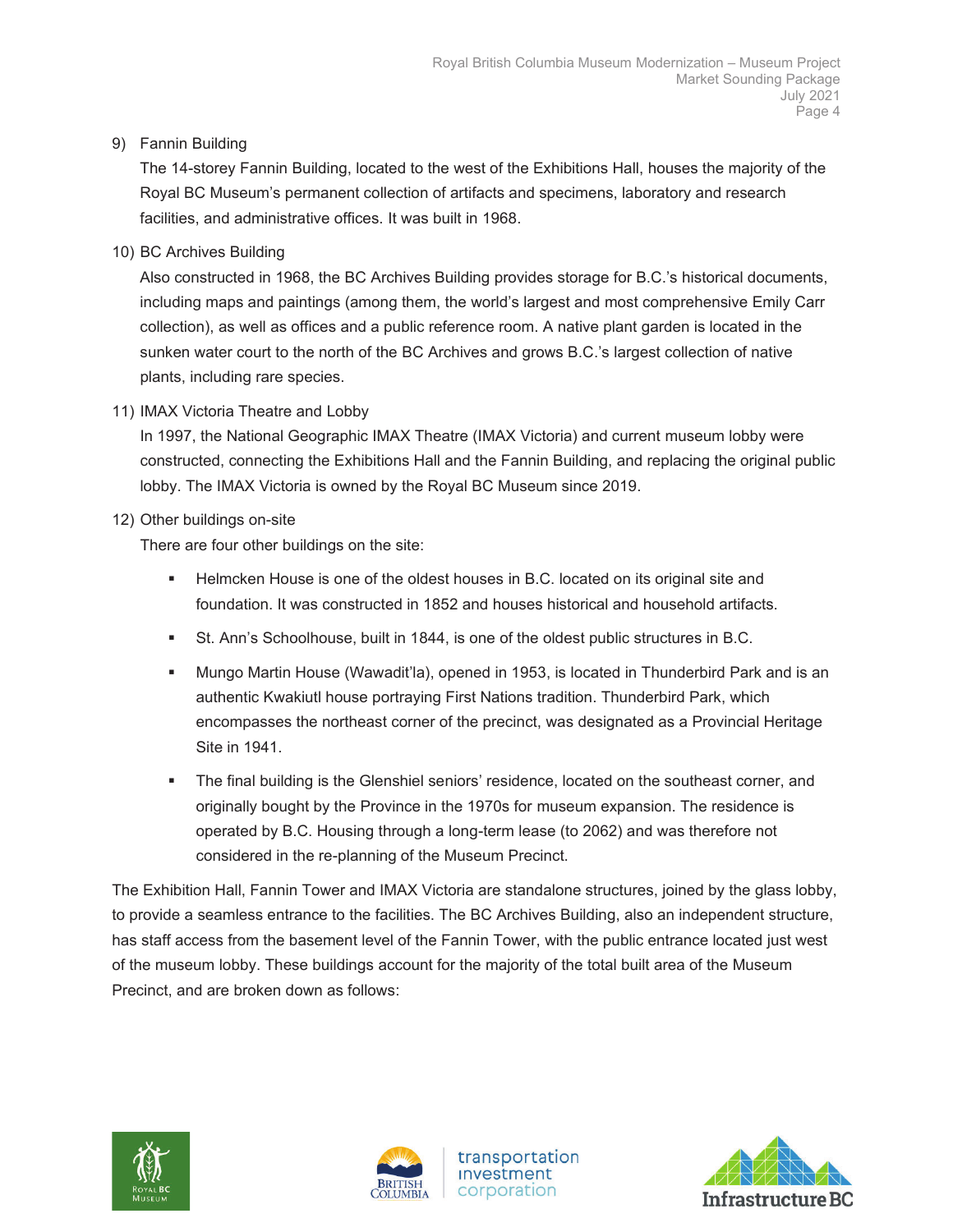| <b>Building</b>             | Area $(m2)$ | <b>Opened</b> |
|-----------------------------|-------------|---------------|
| <b>Exhibition Hall</b>      | 17,020      | 1967          |
| <b>Fannin Tower</b>         | 8,032       | 1968          |
| <b>BC Archives Building</b> | 3,926       | 1969          |

## **Table 2: Existing Building Areas**

## **3 PROJECT BACKGROUND**

As a guide to the Project and to define the future of the organization, the Royal BC Museum undertook the development of a new vision statement (the "Museum's Vision"). The Museum's Vision outlines three overarching narratives that will underpin the redevelopment of the museum. With a focus on the inclusion of Indigenous knowledge and natural sciences throughout, the narratives, told from a uniquely B.C. perspective, are:

- Indigenous Reconciliation;
- Building a Sustainable World; and
- Opening the Collections for Learning and taking BC out to the World.

The Royal BC Museum will be a world-leading museum and gathering place that invites the public to learn with their minds and their senses – not just as spectators, but as full participants in the life of the museum. As a modern museum, the Royal BC Museum will become a global digital platform – a vibrant online museum of ideas and inspiration that fosters engagement through dialogue, collaboration and play. Research and curated content will be woven together with engaging programs to encourage people around the world to use the research and content developed in B.C. to respond to global challenges.

The Royal BC Museum will ensure the collections are safeguarded for generations to come, housed in spaces that meet rigorous conservation and security requirements, in a seismically sound and environmentally sustainable manner. As a result, public access to collections will increase exponentially, from one percent to approximately 50 per cent.





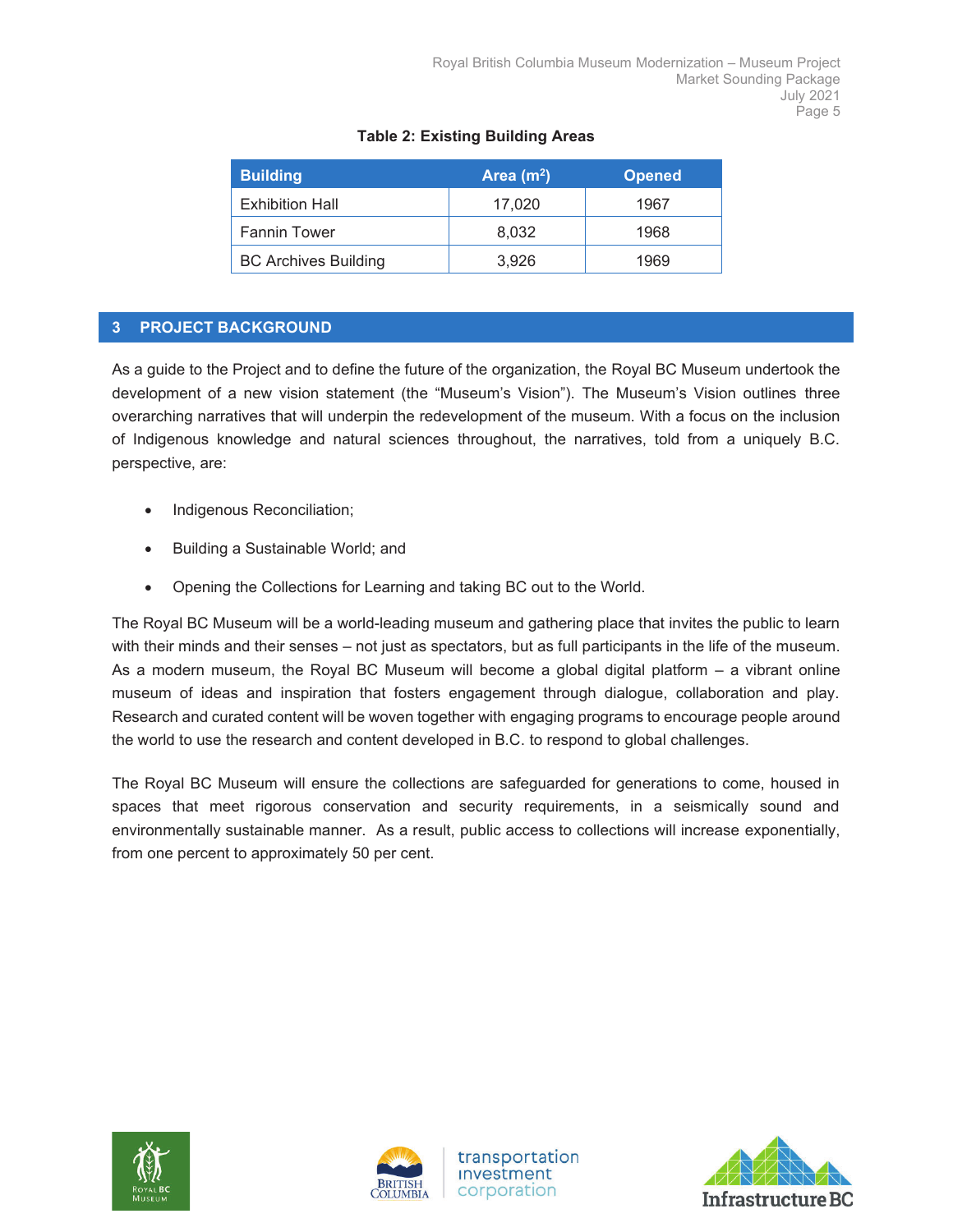## **4 PROJECT DESCRIPTION**

With a strong connection to Thunderbird Park and the adjacent Victoria Inner Harbour, the estimated square metre museum will be a world class, modern museum, designed and constructed to respect the prominence of the corner it occupies between two iconic and architecturally important buildings, the B.C. Parliament Buildings to the west and the Empress Hotel to the north.

With a design and construction cost estimated at *unity*, the scope of the Project is anticipated to include three public galleries<sup>4</sup>, a new IMAX Victoria theatre, storage for the Indigenous collection, learning spaces, offices, loading dock, workshops, and all associated support spaces, including lobby, ticketing, gift shop and food and beverage areas. The building structure is anticipated to be a hybrid of mass timber and structural steel. The Project will also include underground parking spaces.

The Royal BC Museum has undertaken the development of an indicative design, portions of which are included as Attachment 1, to determine: (1) if the program fits the site constraints, (2) if the concept can be realized within the existing zoning and building bylaws and (3) to establish the Project budget. The Project's advisors Walt Crimm Associates, HDR Architecture, AME Group, AES Engineering, Bogdanov Pao Associates, Kerr Wood Leidal Associates and Connect Landscape Architecture prepared the indicative design.



<sup>4</sup> Two core galleries and one changing exhibit gallery





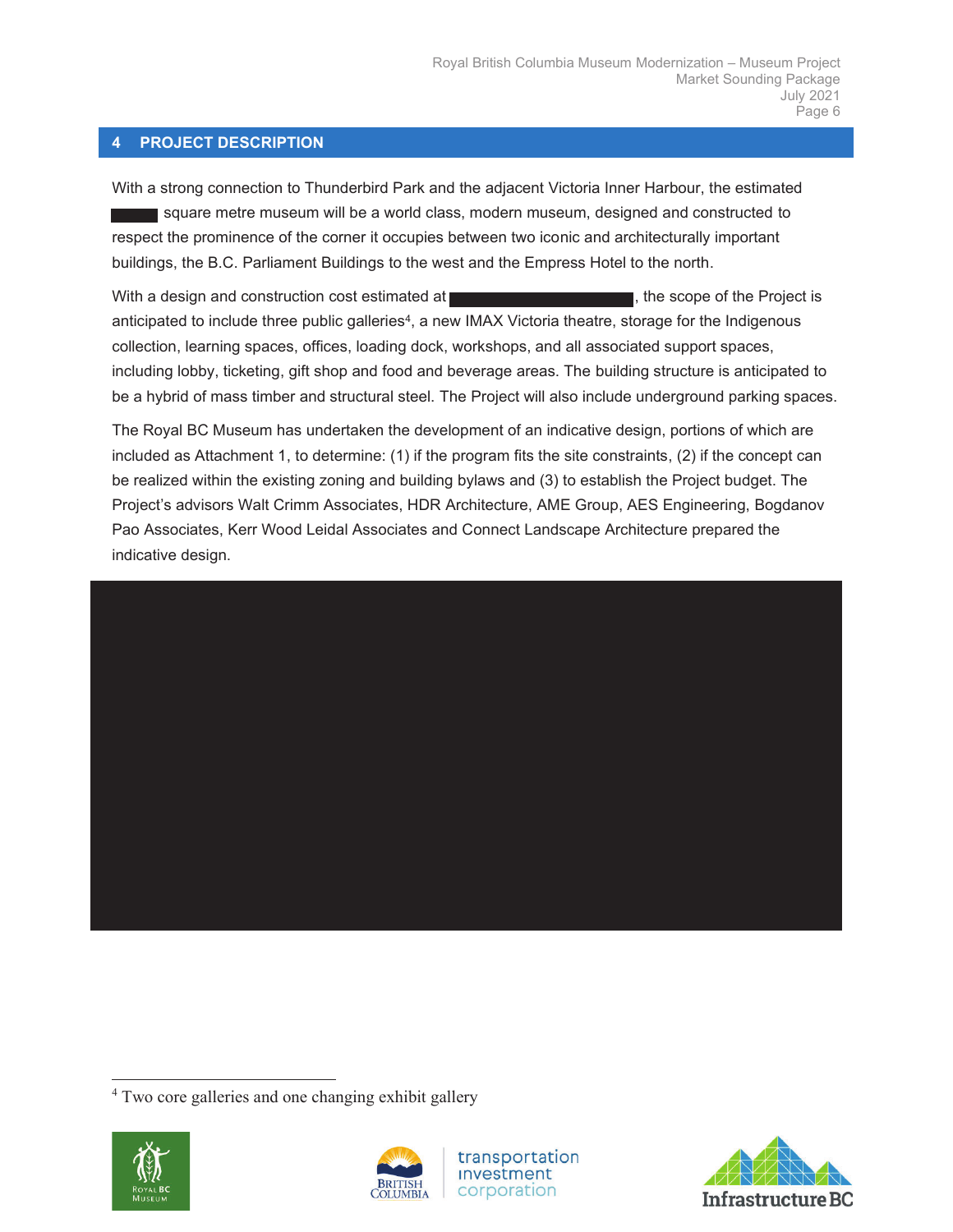## **4.1 PHASING APPROACH AND SCOPES OF WORK**

With a split in program, the Project will require a complex strategy to accommodate the packing and moving of the collections and archives from the current buildings to other facilities, which may include leased space off-site or the CRB5.

Given the complexity to decant the buildings<sup>6</sup>, a multi-step approach to preparing, packing and moving per building forms the basis of the planning as described below. The intent is to provide access to the majority of the site as early as possible to start construction of the new museum. Depending on the final site strategy, this may lead to overlapping deconstruction and construction in close proximity.

Four distinct scopes of work are identified for the Project:

- Hazardous Materials Abatement;
- Deconstruction;
- Base Building Design and Construction; and
- Exhibition and Gallery Fit Out.
- 4.1.1 Schedule and Phasing Approach

The Project is currently in the planning phase, targeting funding request and approval in late 2021/early 2022. The Project Team anticipates that the Project's schedule would be as follows:

| Scope                            | Phasing                                                                                                                            | <b>Estimated Timelines</b> |
|----------------------------------|------------------------------------------------------------------------------------------------------------------------------------|----------------------------|
| <b>Business Case Approval</b>    | n/a                                                                                                                                | Late 2021                  |
| <b>Decant Existing Buildings</b> | n/a                                                                                                                                | Summer 2022 - Late 2023    |
| Hazardous Materials Abatement    | Step 1 - Exhibition Hall Abatement<br>followed by the BC Archives<br>Building.                                                     | 2023/24                    |
|                                  | Step 2 - The Fannin Building will be<br>the last building to be abated once<br>all the collections are safely moved<br>to the CRB. | 2025/26                    |

## **Table 3: Project Phasing and Timelines**

<sup>5</sup> Not in contractor's scope of work.

<sup>6</sup> The CRB is expected to be operational in late 2024 to start receiving the collections and archives.





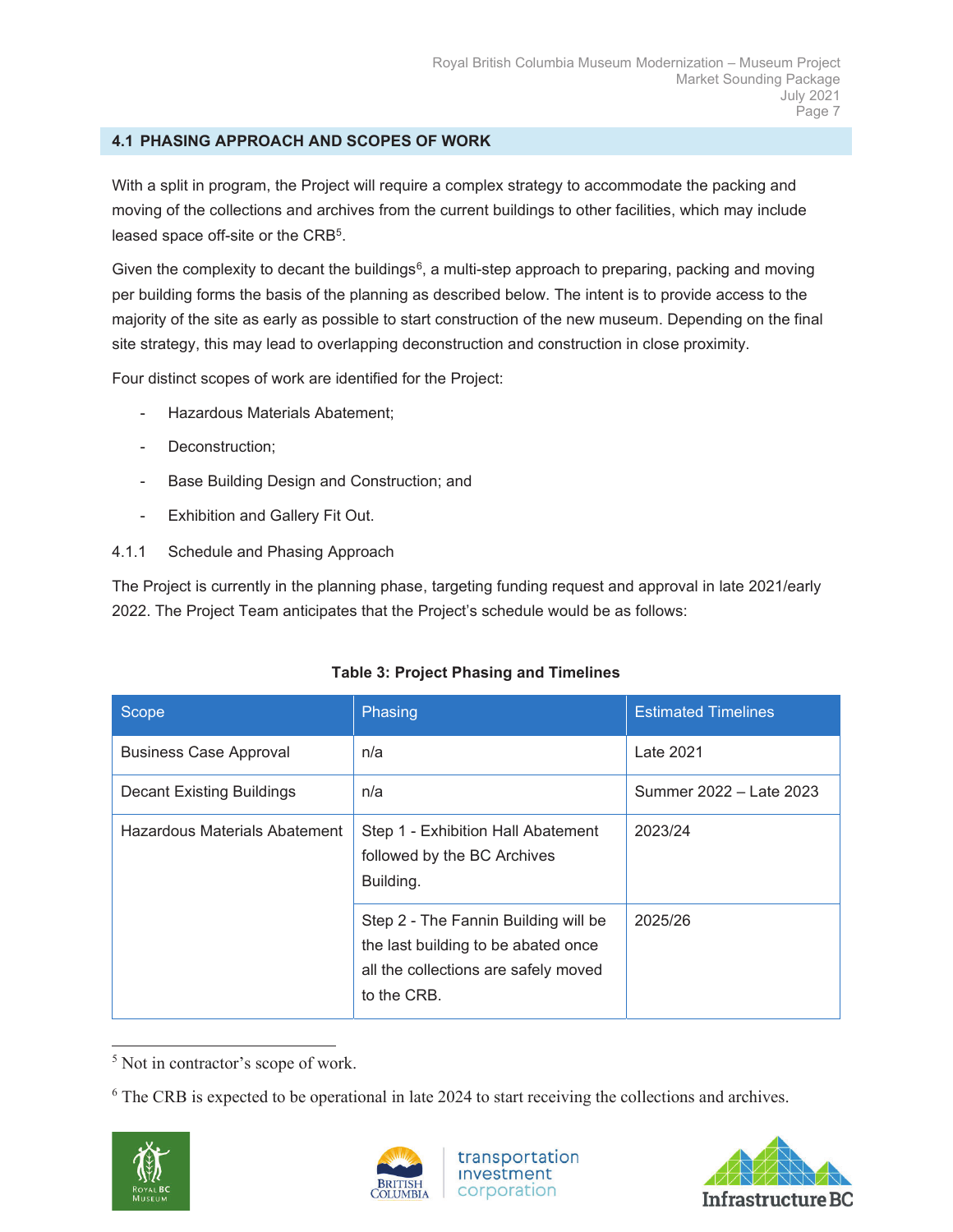| Scope                                  | Phasing                                                                                              | <b>Estimated Timelines</b> |
|----------------------------------------|------------------------------------------------------------------------------------------------------|----------------------------|
| Deconstruction                         | Step 1 – Exhibition Hall and IMAX<br>Victoria deconstruction along with<br>the BC Archives Building  | 2025                       |
|                                        | Step 2 - Fannin Building<br>deconstruction                                                           | 2025/26                    |
| Base Building Design &<br>Construction | Design and construction of the new<br>museum.                                                        | 2023-2029                  |
| Exhibition and Gallery Fit Out         | Fit out of the new galleries with a 12-<br>month overlap at the end of base<br>building construction | 2028-2030                  |
| Museum Opening                         | Phased opening of galleries                                                                          | $2029 - 2030$              |

## **4.2 PROJECT DELIVERY ASSUMPTIONS**

The Project Team has made the following assumptions in developing the overall phasing for delivery of the Project:

- It is anticipated that the Royal BC Museum will not operate on site during the Project;
- The Royal BC Museum will be responsible for decanting the site;
- $\bullet$  The structure will be a hybrid solution (i.e. mass timber and steel);
- The Project will showcase sustainability initiatives to limit green house gas emissions during both construction and operations of the museum; and
- Community benefits and labour agreements will form part of the business case analysis as described in the following section.

### **4.3 COMMUNITY BENEFITS AND EMPLOYEE RELATIONS**

The Province of British Columbia recognizes that infrastructure projects are an effective way to implement policies supporting community benefits and harmonious labour relations, including recruiting, training and dispatching of qualified and diverse individuals such as Indigenous people, local residents and those from equity-seeking groups. The following table summarizes three options being considered for application on the Project to ensure the Province's objectives in this area are achieved.





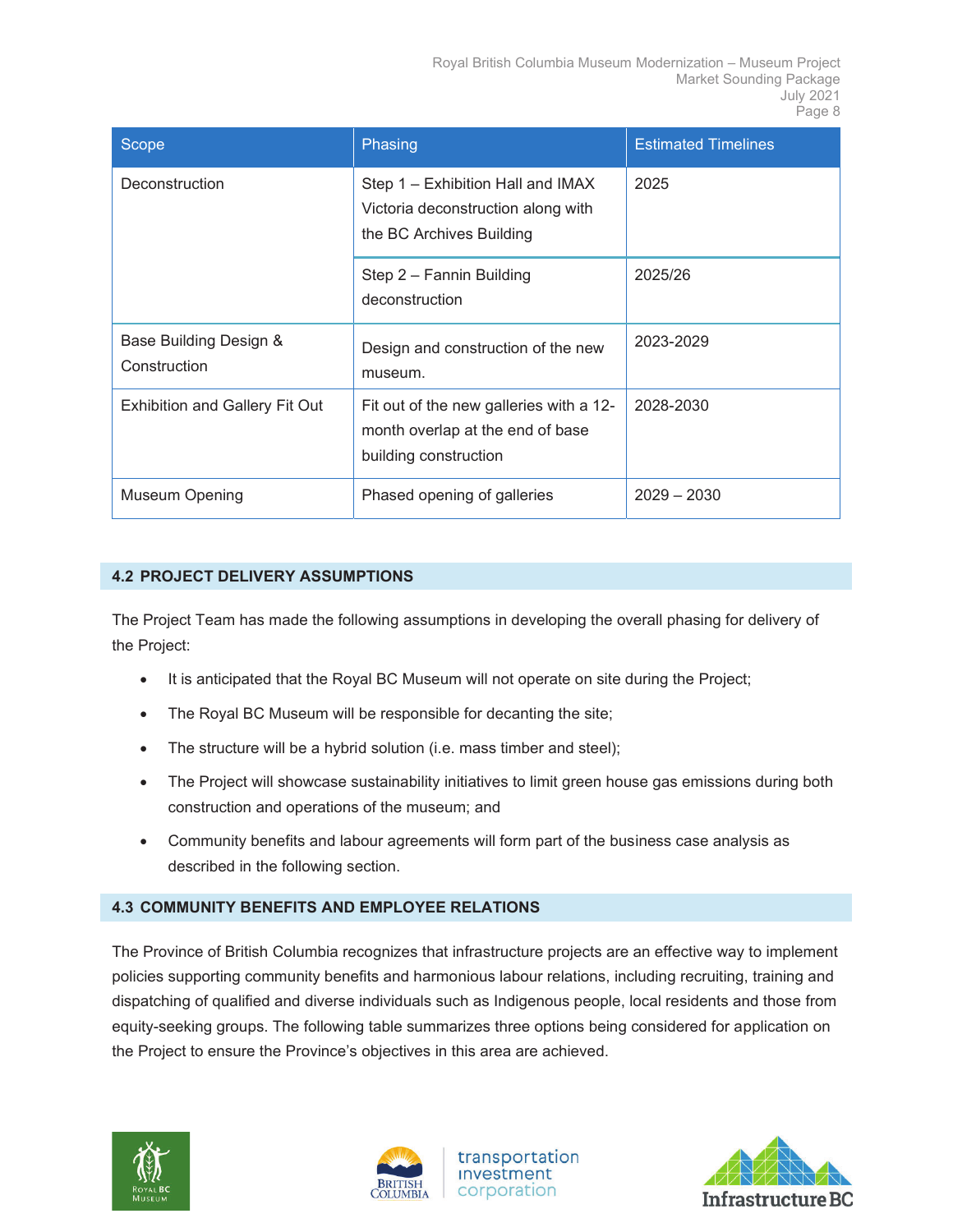| <b>Agreements</b>                                    | <b>Description</b>                                                                                                                                                                                                                                 | <b>Labour</b><br><b>Supplier</b>             | Labour<br><b>Employer</b>                    | <b>Union</b><br><b>Membership</b><br><b>Required</b> |
|------------------------------------------------------|----------------------------------------------------------------------------------------------------------------------------------------------------------------------------------------------------------------------------------------------------|----------------------------------------------|----------------------------------------------|------------------------------------------------------|
| <b>Special Project</b><br>Needs Agreement            | Government negotiates a<br>project-specific PLA with<br>union; contractor enters<br>PLA with union on those<br>terms.                                                                                                                              | Contractor and<br>Union                      | Contractor and<br>subcontractors             | Yes                                                  |
| <b>Contractor Led</b><br>Labour Agreement            | Government establishes<br>high-level objectives;<br>proponent negotiates a<br>PLA with union of its choice<br>in accordance with the<br>high-level objectives.                                                                                     | Contractor and<br>Union                      | Contractor and<br>subcontractors             | Yes                                                  |
| <b>Community Benefits</b><br>Agreement               | General agreement<br>negotiated between Crown<br>corp. and union applies to<br>the project.                                                                                                                                                        | <b>BC</b><br>Infrastructure<br>Benefits Inc. | <b>BC</b><br>Infrastructure<br>Benefits Inc. | Yes                                                  |
| Procurement and<br><b>Contract Terms</b><br>Enhanced | Government establishes<br>objectives and collaborates<br>with prospective<br>proponents to agree on<br>objectives and reasonable<br>targets; includes financial<br>incentives and penalties;<br>includes monitoring and<br>reporting requirements. | Contractor                                   | Contractor and<br>subcontractors             | <b>No</b>                                            |

## **Table 4: Labour Agreement Approaches**





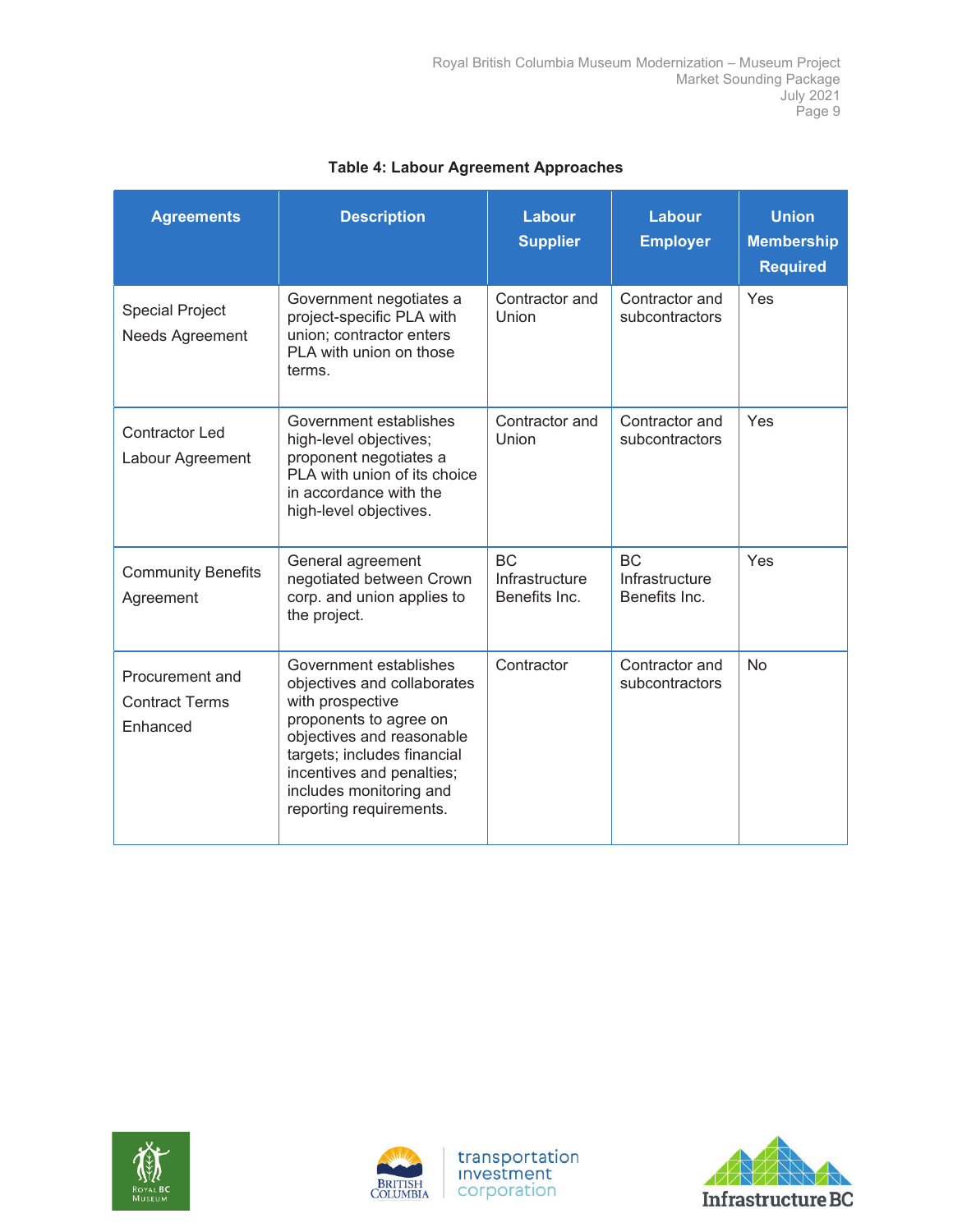## **5 POTENTIAL PROCUREMENT MODELS**

Given the unique attributes of the project including the program requirements, decanting, hazardous materials abatement, demolition, and location, the Project Team is considering a number of procurement models. Depending on the model, the museum work may be procured as a single project or delivered otherwise under multiple contracts.

The procurement models being assessed include:

- Design-Build (DB) for the museum base building construction with a 100 percent scored design competition and mandatory price ceiling, combined with Construction Management for the gallery and exhibition fit out. Hazardous materials abatement and deconstruction are anticipated to be done as an early works package to deliver the site clear of all existing structures; and
- Alliance Contracting, where both owner and non-owner participants are collectively responsible for project delivery and will include a concept design submission as part of the first phase of the request for proposal.

Please refer to Attachment 2 [Procurement Option Descriptions] for a detailed description of each model in relation to the Project.

Further study is underway to develop the recommended procurement approach.







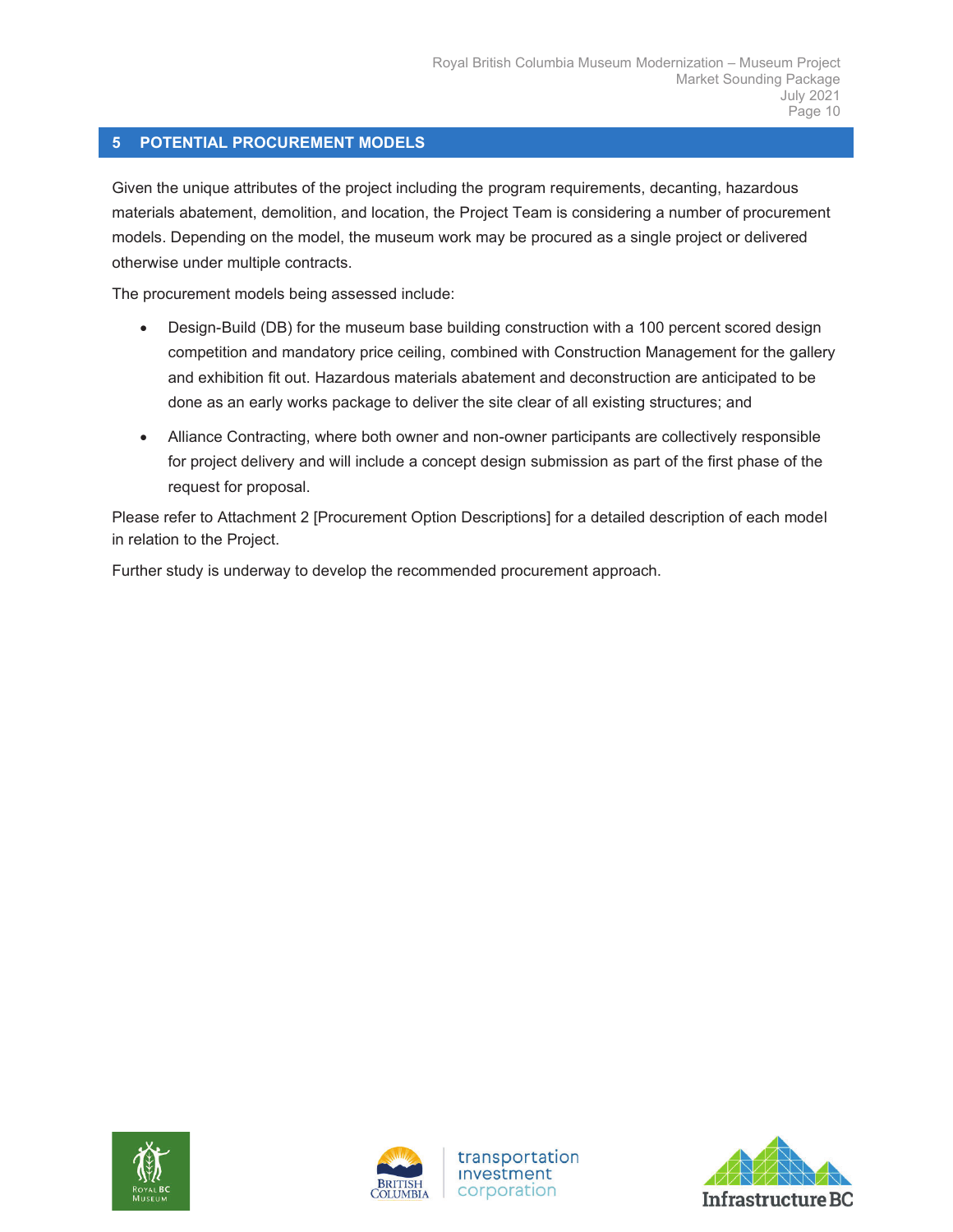## **6 QUESTIONS**

The market sounding invites participants to comment on the Project in particular the topics outlined below.

### **Project Timing**

- 2. Based on the program size and estimated construction value, does a 48-month construction timeline for the museum base building seem reasonable?
- 3. Are there any critical items that the Project Team should consider further in planning the Project phasing?
- 4. What steps would you suggest the Royal BC Museum take to garner the greatest interest and to ensure competition for the procurements?

#### **Procurement**

- 8. The Project Team is currently evaluating the following procurement models:
	- Museum DB with CM for exhibition and gallery fit-out; and
	- **Alliance**

What do you see as the strengths and challenges the market faces with each model? Would the choice of procurement model impact your decision to pursue the Project?

- 5. How much time should be allocated to advance the design development and working drawings prior to start of construction under either procurement model?
- 7. What would you recommend as an appropriate amount for honorarium? Does it differ between the two delivery models?

#### **Construction**

- 8. Mass Timber One of government's goals for the project is to have a mass-timber showcase building. Do you have any concerns with a requirement for a predominantly mass timber (engineered wood) structure with hybrid (e.g. steel and timber) elements where floor loads are high or long spans might preclude engineered wood solutions?
- 9. If the project proceeds under a DB procurement, the gallery fit-outs are anticipated to be completed as a CM managed by the Design-Builder to allow for efficiencies in design and construction for that particular scope of work. The Royal BC Museum will procure an exhibition fitout designer separately and will utilize internal resources for parts of the fit-out (e.g. dioramas exhibition cases, signage). A 12-month overlap between the base building completion and the museum fit-out is currently planned with the first exhibition partial opening six months after base building completion. What are your concerns, if any, with this proposed arrangement?





transportation **Investment** corporation

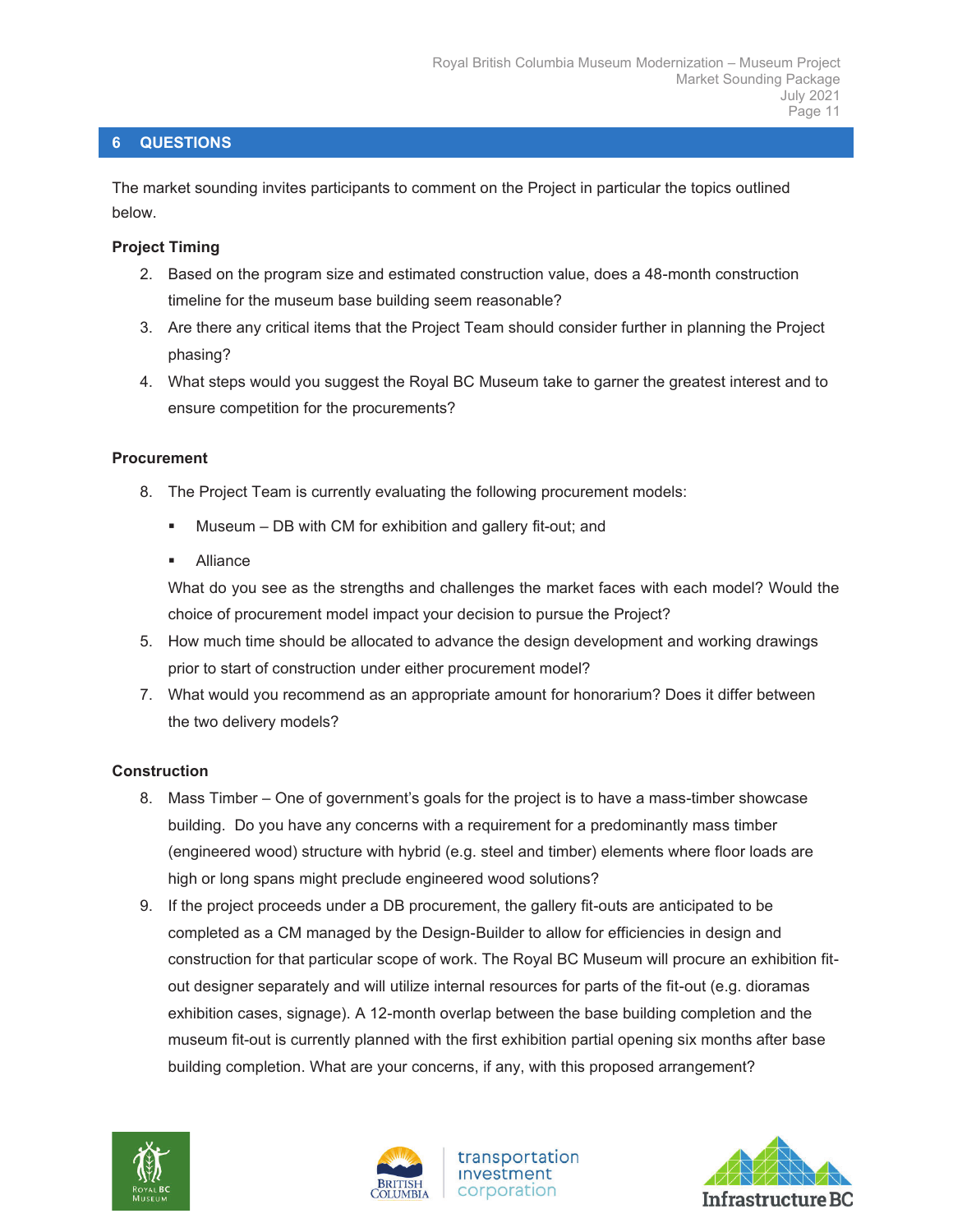10. The current strategy assumes that the Royal BC Museum will decant the Exhibition Hall first to provide access to the majority of the site for construction as early as possible. Due to the need to complete the CRB before collections can be moved, the Fannin Building will be the last building to come down. If sufficient temporary space can be secured prior to CRB completion, the Archives Building could be deconstructed early and therefore provide access to the front of the site at start of construction (vs a phased turnover of site areas). What are your thoughts are with regards to being given the entire site or only portions to work with and approximately a 12-15 month delay in turning over the site in its entirety?

## **General:**

11. What significant risks do you perceive with this Project? What is the best way to manage these risks?

## **Community Benefits and Employee Relations:**

- 12. Of the approaches being considered in Table 3, which one provides the best opportunity to support effective delivery of the provincial priorities outlined in the Community Benefits Framework?
- 13. Are there other resources, organizations or institutions the Province should be considering working with in implementing these policies within the construction sector on the Project?
- 14. Do you have experience with project specific labour agreements? If so, is there any advice or guidance you can provide for effective implementation?
- 15. If Procurement and Contract Terms is the recommended approach, how should targets be established to ensure alignment with the Community Benefits Framework or the Community Benefits Performance Plan and how should performance against the targets be incentivized and/or penalized?
- 16. With the Community Benefits Agreement (CBA) being implemented on a number of projects in BC, do you have any recommendations for the Project Team to consider with regards to the application of the CBA on the Project? Do the recommendations differ by procurement models under consideration?
- 17. If implementing one of the proposed approaches in Table 3 above is a requirement on this Project, will it influence your participation?
- 18. Any further comments?

#### **7 RESPONSE FORMAT**

The Royal BC Museum and Infrastructure BC plan to arrange video or tele-conference meetings, to be scheduled during the week of July 12, 2021.





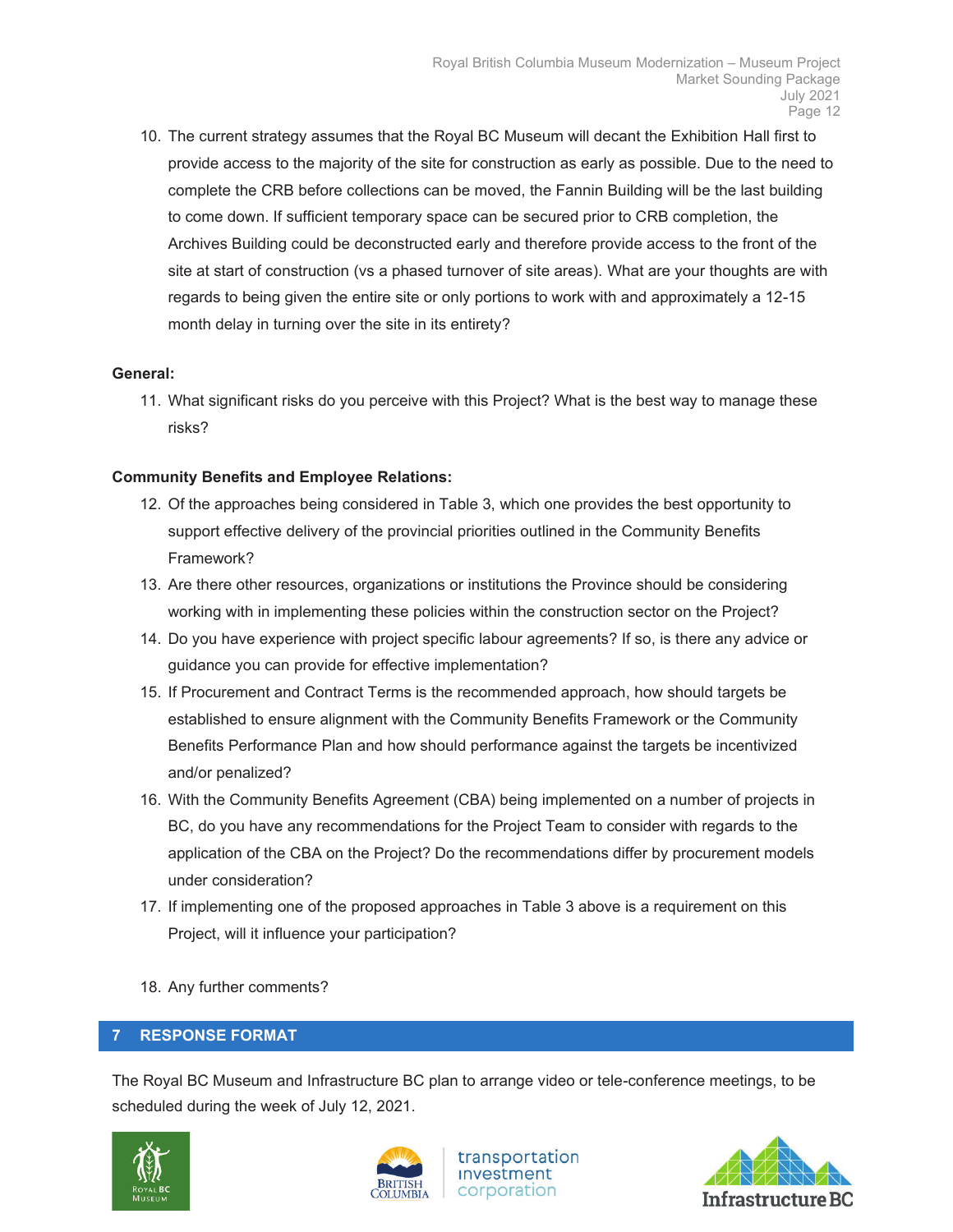## **8 CONFIDENTIALITY**

The Royal BC Museum and Infrastructure BC will maintain all the responses in confidence. Information provided by participants, as well as the corporate name of the participants, may be included in a market sounding report; however, the information will not be attributed to individual participants.

## **9 CONTACTS**

Jason French Julien Bahain Infrastructure BC Inc. The Contrastructure BC Inc. Ph: (250) 475-4682 Ph: (250) 475-4903

jason.french@infrastructurebc.com julien.bahain@infrastructurebc.com

## **10 DISCLAIMER**

The information contained in this package is preliminary and for the purposes of the market sounding only. The project described herein has not received government approval to proceed and, if approved, may not proceed on the scope, schedule and/or budget described in this package.







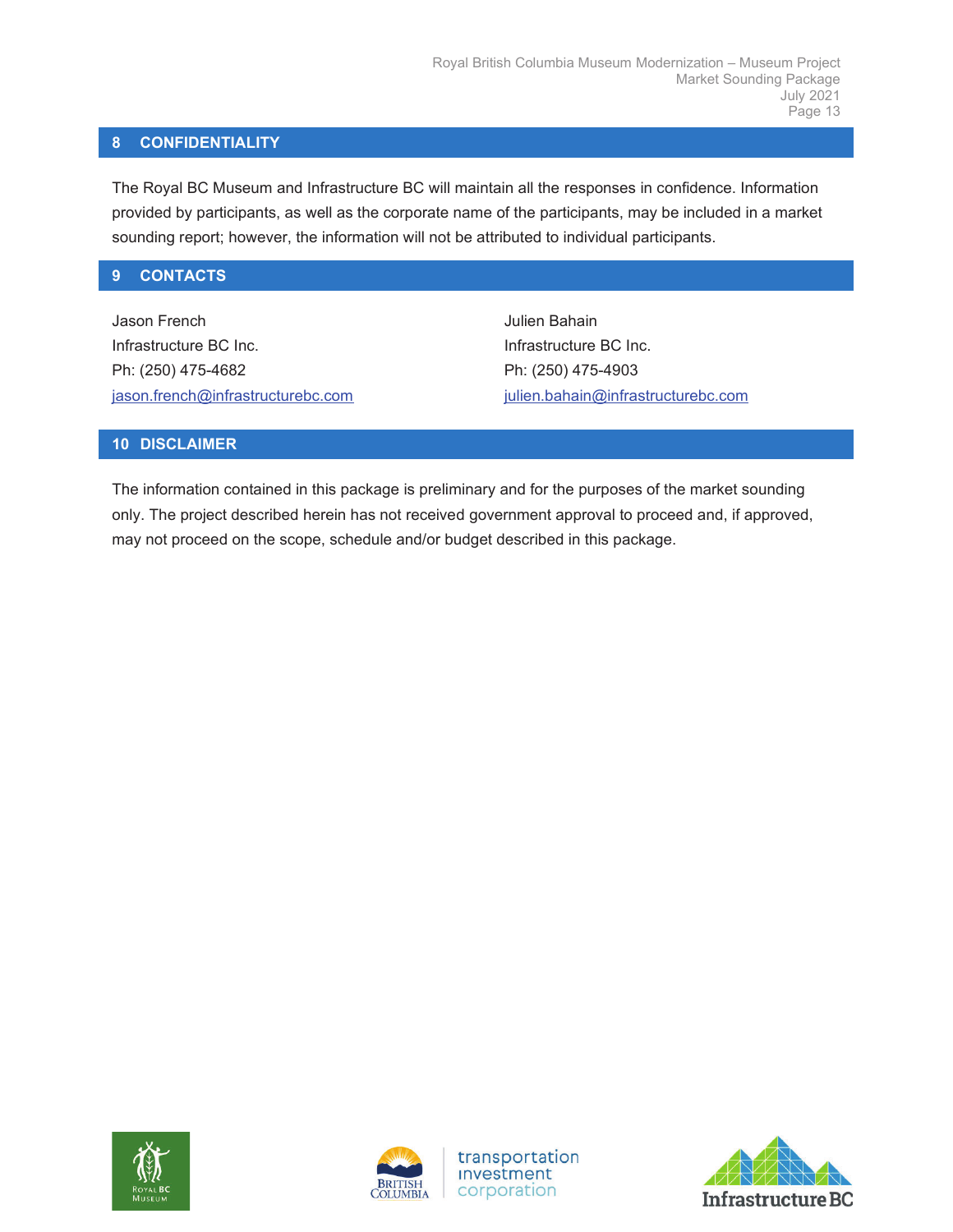## **ATTACHMENT 1 – INDICATIVE DESIGN**

The Royal BC Museum has undertaken the development of an indicative design to determine if the site meets the physical requirements of accommodating the functional program, if the concept can be realized within the existing zoning and building bylaws and to establish the Project budget. The indicative design is relayed in this package not to illustrate a singular design solution but to allow market sounding participants the opportunity to better understand the complexities of the site and program and to demonstrate the Royal BC Museum's preliminary efforts to rethink and reshape the visitor experience and audience engagement.









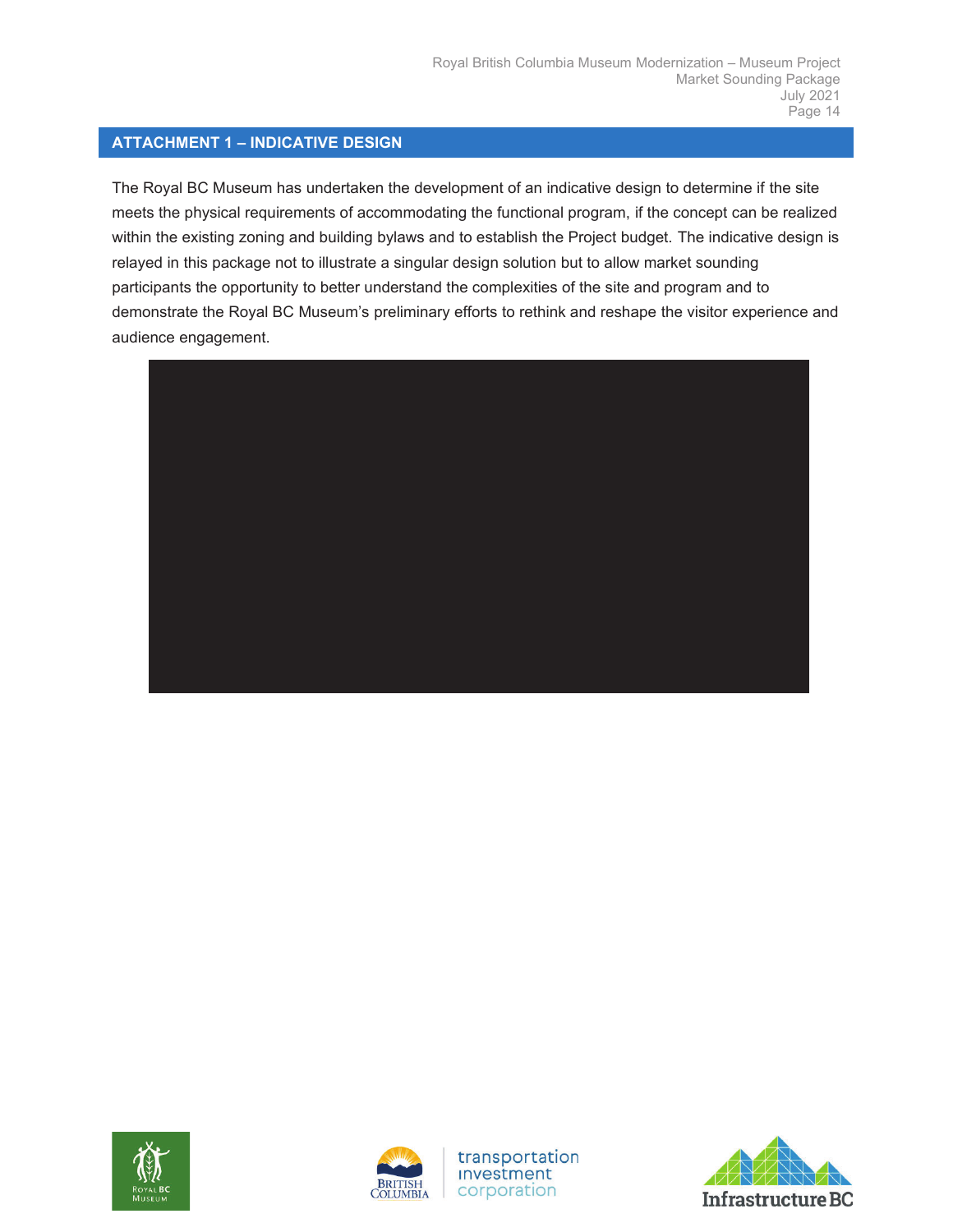





transportation<br>investment<br>corporation

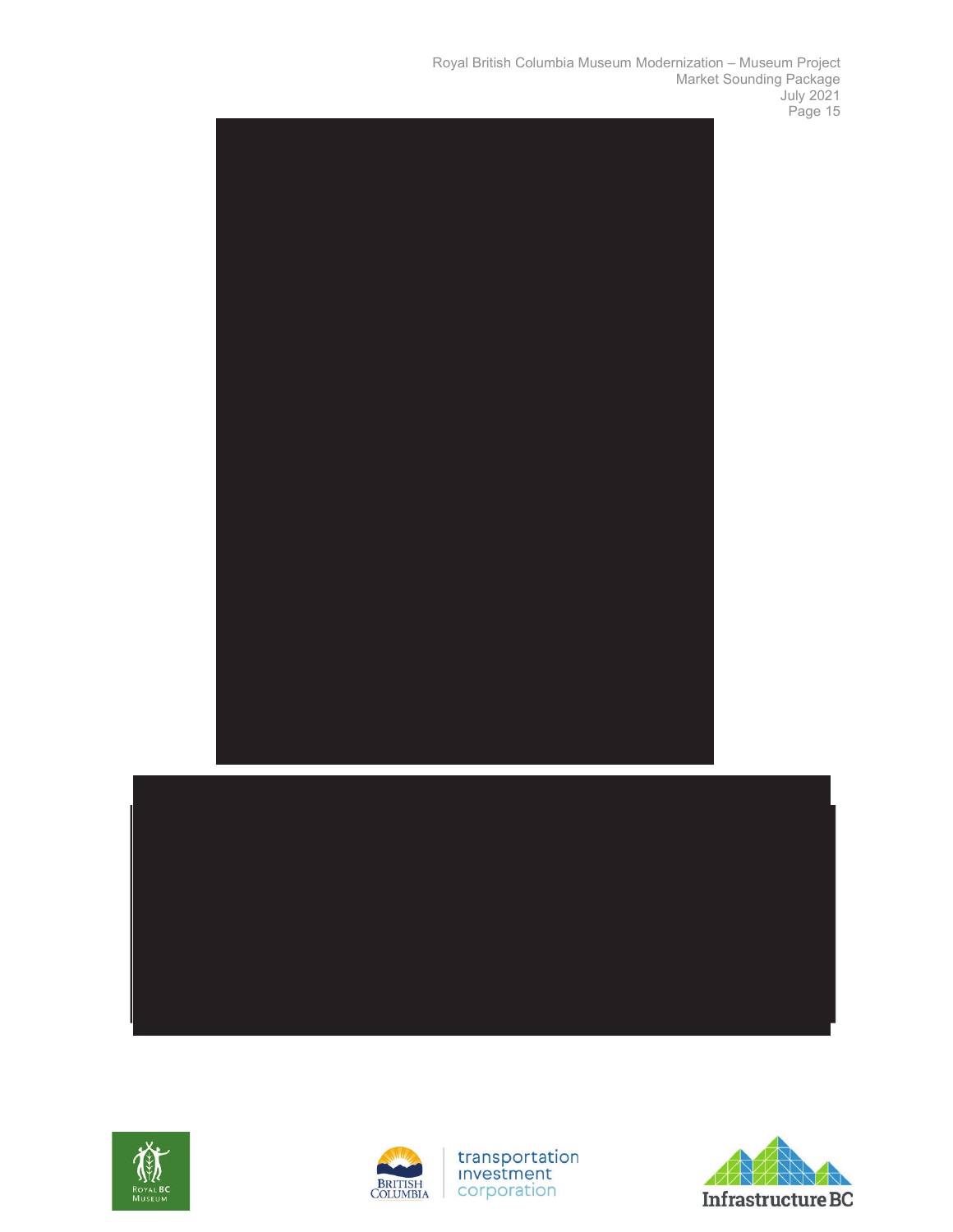## **ATTACHMENT 2 – PROCUREMENT OPTION DESCRIPTIONS**

## **DESIGN BUILD WITH CONSTRUCTION MANAGEMENT**

Under this option, the main contract would be a DB competition with a fixed fee and maximum value evaluation approach with the exhibition and gallery fit-out to be managed by the design builder under a Construction Management (CM) contract. Hazmat and deconstruction would be isolated and delivered under a CM as described in Table 1 below:

|  |  |  | <b>Table 1: Scope Combinations</b> |
|--|--|--|------------------------------------|
|--|--|--|------------------------------------|

| Scope                                 | <b>Procurement Methodology</b>            |  |
|---------------------------------------|-------------------------------------------|--|
| Hazardous Materials Abatement         | <b>Construction Management</b>            |  |
| Demolition and Deconstruction         |                                           |  |
| <b>Base Building Construction</b>     | Design-Build with Construction Management |  |
| <b>Exhibition and Gallery Fit Out</b> |                                           |  |

Hazardous materials abatement and deconstruction would be procured first as an early works package. The DB procurement would include the design and construction of the base building as well as the proposed CM fees for managing the exhibition and gallery fit-out.

The DB model is a two-stage procurement model. The first stage entails a request for qualifications (RFQ) whereby respondent teams submit qualifications to be evaluated by the owner. The evaluation process would assess the respondents demonstrated strength, experience and capability of leading, designing and constructing similar projects and would result in a shortlist of up to three proponents who would then be invited to participate in the second stage, a request for proposals (RFP).

The RFP process provides the opportunity to select a design build team to undertake the detailed design and construction of the facility, based primarily upon the output specifications prepared by the Royal BC Museum's compliance team. In this RFP phase, the proponents will advance the design in collaboration with Royal BC Museum to approximately 30 percent prior to contract award.

Innovation in the RFP evaluation process would see the project move away from a lowest adjusted price competition to a 100% scoring on design and technical proposals, therefore taking price out of the equation so long as the financial proposal is under or at the DB price ceiling. The successful team would enter into a fixed price contract with payments being made by the Royal BC Museum at specific progress milestones, typically monthly. CM fees for the exhibition and gallery fit-out would be included in the Financial Submission allowing the CM fees to be competitively tendered.

Unsuccessful proponents are provided partial compensation to offset some of their pursuit costs. Upon completion of construction, the design-builder is responsible for testing and commissioning, after which





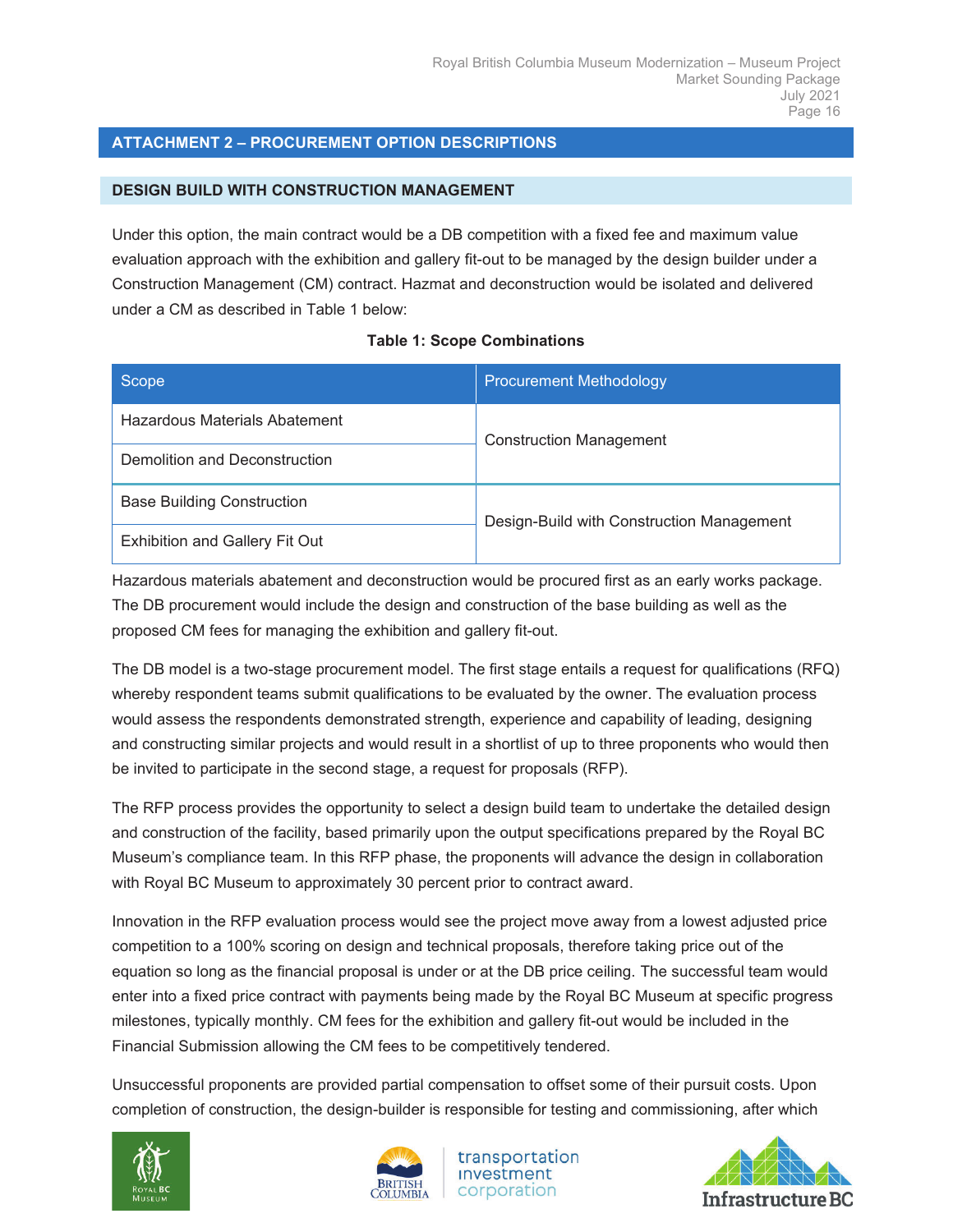the new asset is transferred to the Royal BC Museum that will be responsible for operations, maintenance and life cycle.

DB models have been used recently on arts and culture facilities such as the Royal Alberta Museum (circa 2018), with the DB/CM model currently being used on multiple health care projects in B.C. that include both new construction and renovation/tenant improvement components.

## **ALLIANCE CONTRACTING**

In a conventional, risk-allocated contract each party is motivated to protect its own interests, and when risks occur the actions required to protect individual positions can easily overwhelm the actions which would improve project outcomes. The central feature of Alliance Contracting is that most risks are borne collectively by the Alliance participants, which include the owner and non-owner participants. When difficulties, or opportunities, arise all Alliance participants are motivated to optimize the collective outcome because they all 'sink or swim together'. An Alliance Contract occupies a position near the mid-point on the spectrum of fixed price (all financial risks borne by the contractor) to cost-plus (all financial risks borne by the owner in order to mitigate non-financial risks) – enabling a balance of cost- and non-cost incentives which aligns contractor objectives with the owner's objectives.

Alliance is a three-stage partnership procurement model as described in Figure 1 below.



## **Figure 1: Alliance Establishment Process**

Note: TOC = Target Outturn Cost; NOP = Non-Owner Participant; KPI = Key Performance Indicator





transportation **Investment** corporation